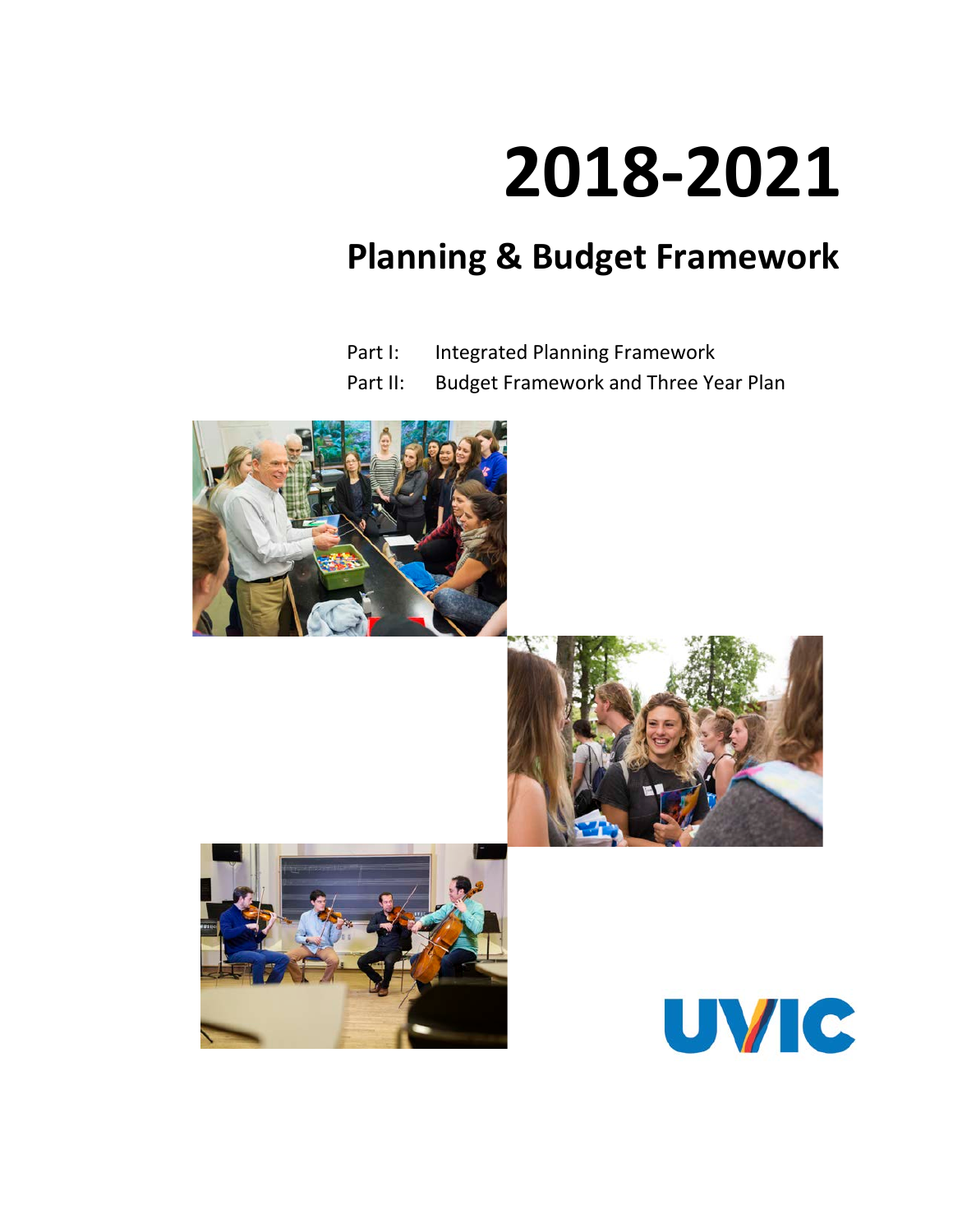#### **Contents**

| А.        |    |  |
|-----------|----|--|
| <b>B.</b> |    |  |
|           | 1. |  |
|           | 2. |  |
|           | 3. |  |
|           | 4. |  |
|           | 5. |  |
| C.        |    |  |
| D.        |    |  |
|           |    |  |
|           |    |  |
|           |    |  |
|           |    |  |
|           |    |  |

٦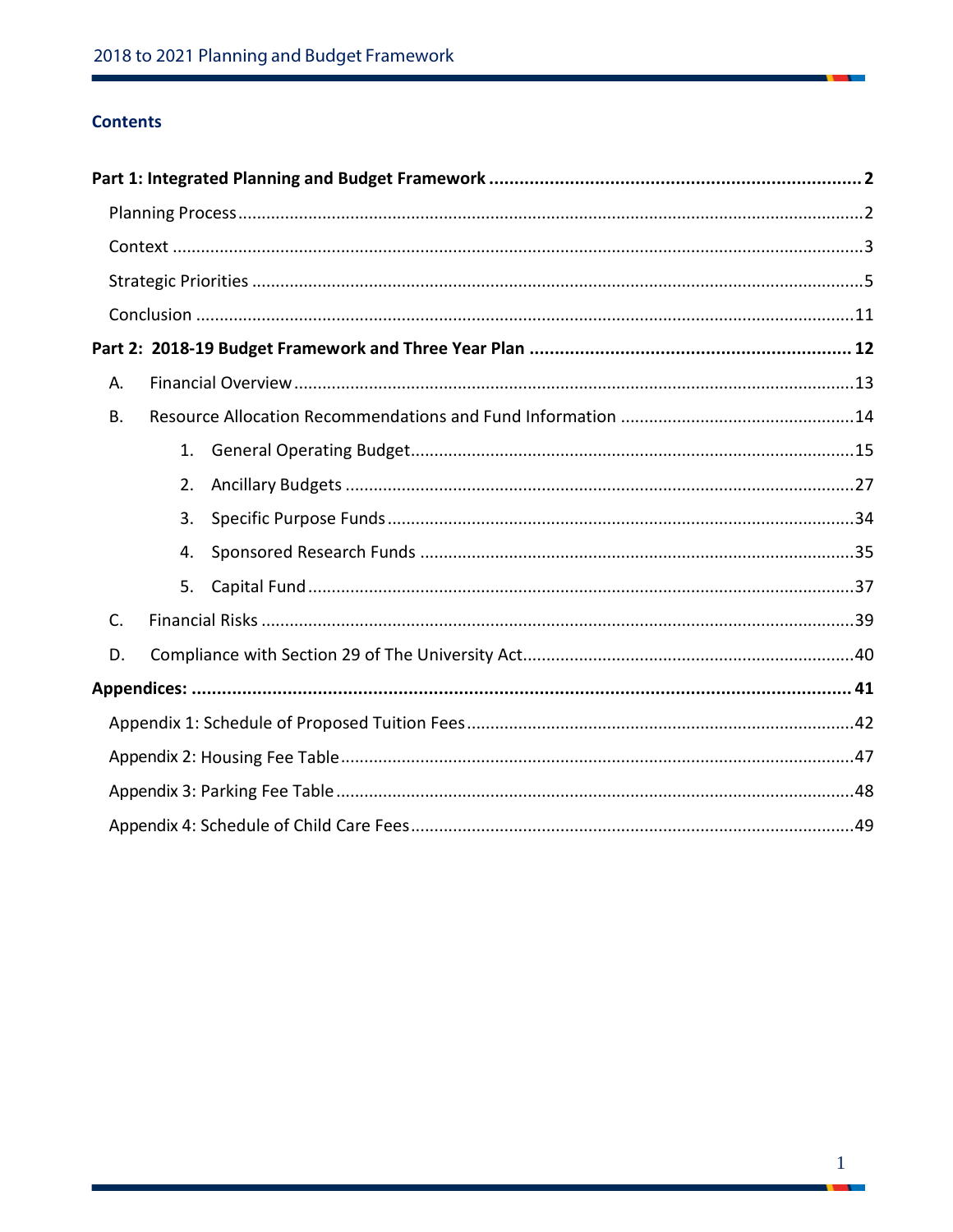#### <span id="page-2-0"></span>**Part 1: Integrated Planning and Budget Framework**

#### <span id="page-2-1"></span>Planning Process

UVic's annual Planning and Budget Framework ensures alignment between the university's Strategic Framework and the academic and operational priorities along with their associated resource commitments in the immediate one to three years.

In fall 2017, President Cassels launched a Strategic Framework process including in-person and online consultations. While themes have emerged which will inform the new Strategic Framework and the university's priorities for the next five to ten years, at the time of this writing, the Framework is still in draft form. This Planning and Budget Framework is informed by those consultations and the priorities that have emerged thus far and it is anticipated that, as the Strategic Framework and its associated implementation plan is finalized, future Planning and Budget Frameworks will reflect those objectives and commitments for the coming decade.

Because UVic's Planning and Budget Framework and its related investments span one to three years, some priorities are continuations of previous investments, while others, which may have drawn to a close, are reviewed and revised based on experiences and lessons learned. This document sets out the areas of focus and opportunities for improvement in quality that the Integrated Planning Committee, led by the Provost, has identified for the coming three years. Rather than being a comprehensive document covering all university activities, this document is focused on areas of priority and investment between 2018 and 2021 and builds on the range of multi-year commitments initiated in previous years' Frameworks. The Integrated Planning process involves the careful evaluation and examination of a wide range of requests to establish priorities and balance needs – what follows is the outcome of those deliberations.

As a leading destination university, and based on our Strategic Framework consultations, UVic's vision is to be the Canadian research university that best integrates outstanding scholarship, engaged learning and real-life involvement to contribute to a better future for people and the planet. This vision is informed by our values which include:

- Excellence in all our endeavours
- Ethical and intellectual integrity
- Freedom of inquiry and freedom of speech
- Equity, diversity and inclusion

Within the context of maintaining our commitment to being a research-intensive university with a wide array of academic programs and maintaining overall student enrolment at about the same size, attracting, retaining and supporting the very best students continues to be of utmost importance for this Framework. While no new substantial growth is anticipated, quality enhancement, student demand and UVic's strategic priorities will continue to change the shape of our enrolment. In particular, the emerging Strategic Enrolment Management initiative will sharpen those goals related to our enrolment profile.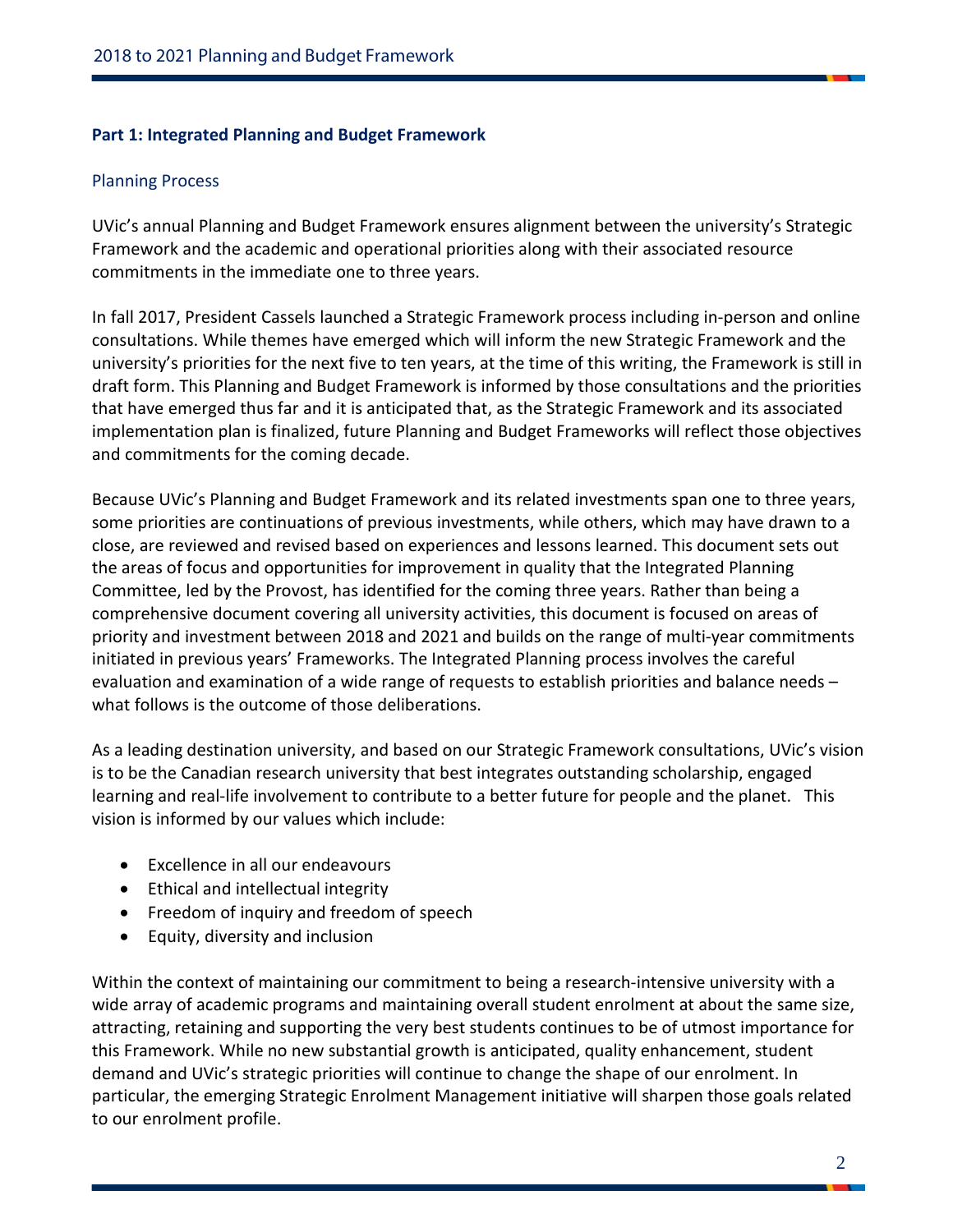The academic and research goals of our faculty are the university's core activities. Modest growth and reallocation of the faculty complement to support areas of demand and strategic priorities will continue. In addition to supporting new Canada 150 and Canada Research Chairs, a new Division of Learning and Teaching Support and Innovation as well as enhanced research grant facilitation are continuing foci for the coming years. A more deliberate integration between our academic and research portfolios will continue in order to better support our faculty and a rich and diverse set of academic programs while ensuring students are exposed to and enriched by our research culture.

Last year, UVic's first Indigenous Plan was approved and launched, reaffirming our commitment to act on specific Truth and Reconciliation Commission calls to action to enhance educational opportunities for Indigenous students and to further develop initiatives and programs of education, research, outreach and engagement with an Indigenous focus. The Office of Indigenous Academic and Community Engagement brings together our academic and student support priorities, including the highly successful LE,NONET program.

Our Strategic Research Plan, Campus Plan, Communications and Marketing Plan, Employment Equity Plan and International Plan each continue to provide important direction within virtually all areas of the University. The Strategic Research Plan identifies eight areas of dynamic research capability and five priorities for action. The Campus Plan and the Sustainability Action Plan guide future decisions on the physical development and operations of the campus. The Campus Plan also provides an important decision-making Framework for open space, land use, built form and mobility on campus. The International Plan expresses UVic's ability to generate greater impact in four areas of international priority.

The priorities that have emerged from the Strategic Framework consultation process include:

- Intensify dynamic learning,
- Advance research excellence and impact,
- Cultivate an extraordinary academic environment,
- Promote sustainable futures,
- Foster respect and reconciliation, and
- Engage locally and globally.

These priorities will form the main thematic areas of this year's Planning and Budget Framework.

#### <span id="page-3-0"></span>**Context**

The environment and financial model for post-secondary education in BC remains consistent with the past several years. Provincial operating grants for post-secondary institutions have increased in the current year (and are expected to in the next) to fund negotiated compensation increases following earlier years of grant reductions, however there is no additional lift to meet other inflationary pressures.

UVic has received positive signals from government on the expansion and funding of key program areas although it is expected that future investments from the province will continue to be highly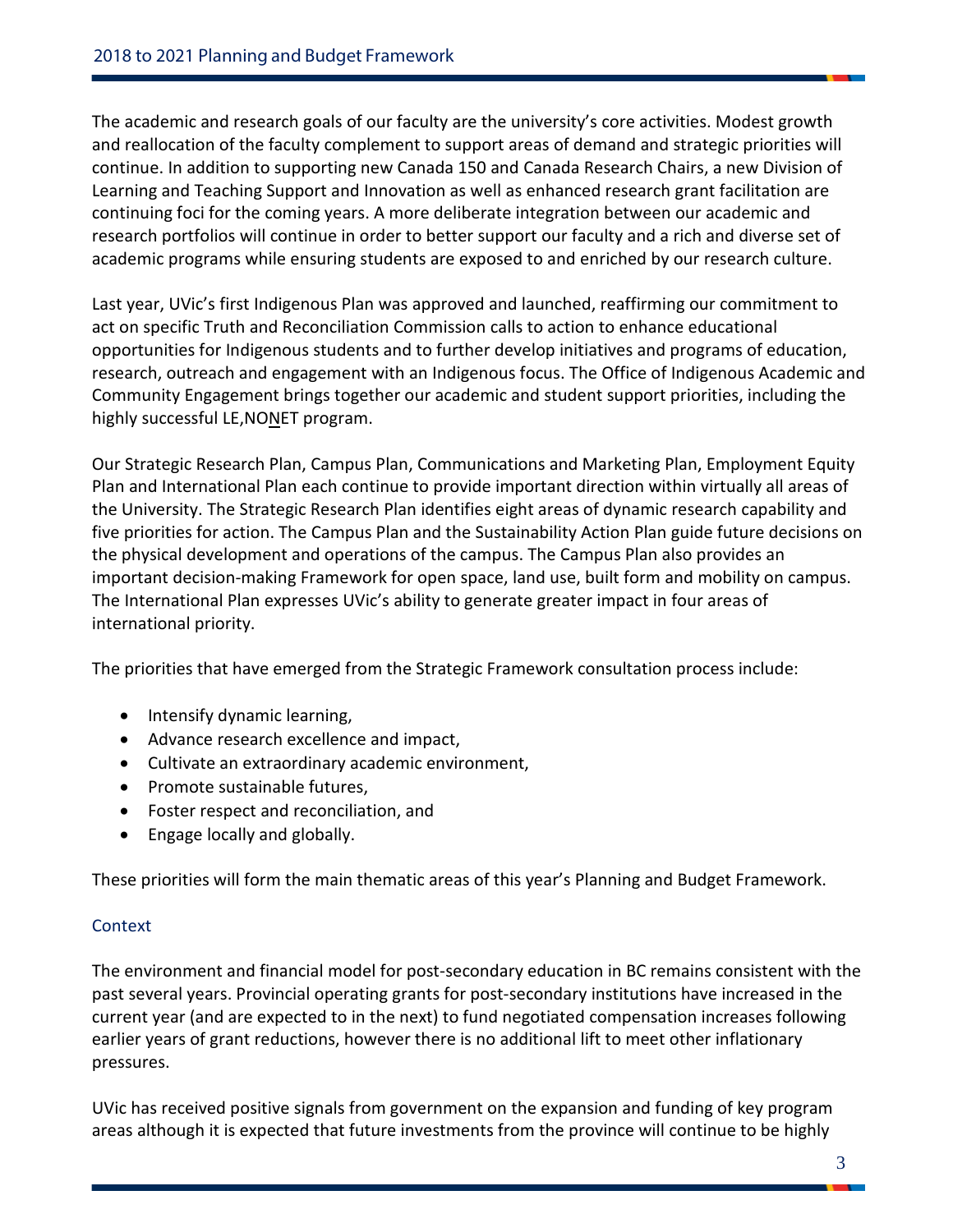targeted. There exists uncertainty in future budgets as the post-secondary sector in BC learns more of the implementation of the Employer Health Tax. Domestic tuition fee increases are restricted to the rate of inflation, limiting UVic's ability to increase revenues. International tuition fees for undergraduate students and in select graduate programs at UVic are substantially below those of peer universities both in Canada and around the world. Consultations have taken place on international fees as well as an assessment of the range of supports and services that are needed to ensure access and success of the highest quality international students. A plan is proposed over the coming years to reset international fees and invest in supports and programs to ensure international student success.

Contractual obligations related to salaries and rising costs associated with library acquisitions and the impact of the lower value of the Canadian relative to the US dollar are examples of pressures that continue to constrain financial planning. These pressures have had a negative budgetary impact on a number of areas including information technology, research infrastructure and, most visibly, the Library's acquisitions budget. Rising costs of serial subscriptions has further eroded the Library's ability to maintain the comprehensiveness and competitiveness of its holdings.

Within BC, a fifteen-year demographic trough which saw decreasing numbers of 18-24 year olds, is gradually ending. This is the traditional age group associated with undergraduate enrolments and, historically, UVic's largest demographic segment. Competition continues to intensify for new students, both domestic and international and UVic is responding by maintaining its focus on recruiting the best students and enhancing its unique, high quality student experience. Retention and engagement of existing students are key focus areas of our Strategic Enrolment Management initiative. Our branding, the Edge, continues to shape how communications and outreach activities help reinforce the message that UVic is a university of choice for the highest quality students from British Columbia and beyond. Graduate enrolment remains robust and will evolve incrementally, in alignment with research strengths including the thematic areas in the Strategic Research Plan.

Supports for all students, domestic and international, undergraduate and graduate, are essential for student success. Competitive funding and needs-based financial supports are key to excellence, access and affordability. Programs in support of student life, student mental health, advising and counselling services, and health services including services for students with disabilities will continue to receive significant attention.

International student demand has been very strong and while it would not be prudent to expect that such growth continues, it is expected that a higher than historical average of international students will continue to enroll. This enrolment is from a limited range of countries and is not distributed uniformly across the university. Our ongoing international recruitment tiering strategy has been successful in diversifying the range of students' countries of origin. Faculties are actively engaged in building pathway and laddering opportunities to increase the visibility and options for a wider range of program opportunities.

The refreshed International Plan expresses UVic's ability to generate greater impact in four primary areas of international impact: international development, health and education; science technology and sustainability; borders, trade, immigration, laws and government; and, arts, language culture and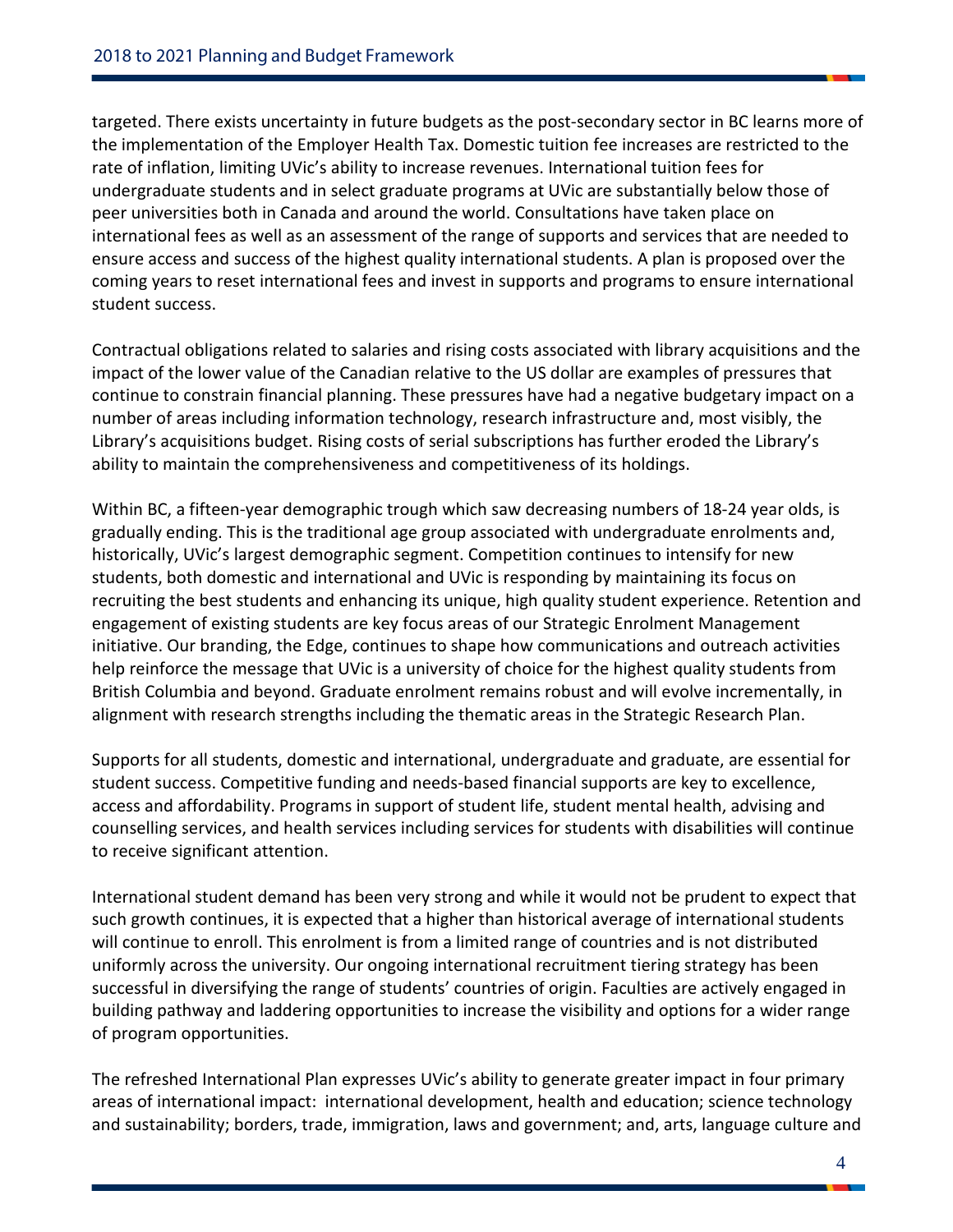history. A global perspective and strategy are fundamental to our university's functioning, identity and achievement of excellence. Building capacity at home and abroad, we will encourage every student to obtain an international experience that links them with the world and that supports their development as global citizens.

UVic's physical infrastructure requires further renewal and enhancement – priorities have been identified in the Capital Plan to address deferred maintenance and increase academic and research space for those areas with the greatest pressures. Student residences are also in need of expansion and renewal. Government funding for capital projects is limited and therefore fundraising as well as increased university resources will be important funding sources for these infrastructure priorities.

#### <span id="page-5-0"></span>Strategic Priorities

The following priorities have emerged from the Strategic Framework consultation process:

#### **(a) Intensify Dynamic Learning**

The University of Victoria will be Canada's leader in research-enriched and experiential learning. Our focus on teaching excellence and an exceptional student experience will ensure that UVic students are transformed by their time at UVic, and are equipped for personal success and to contribute effectively as alumni and global citizens.

To ensure our curriculum delivers what students need for personal success and lifelong learning, the new Division of Learning and Teaching Support and Innovation will focus on improving supports to course delivery, ongoing curricular reviews and the development of program-level learning outcomes. The Division will support efforts across campus to further decolonize and internationalize curricula. Continued investments in educational technology, learning and teaching support as well as enhancements to classrooms and laboratories in need of renewal were initiated in previous years' Frameworks and will continue in the coming years. Classroom and lab enhancements will include the implementation of a long term plan to renew classroom technology and infrastructure based on updated classroom standards; and, upgrading teaching laboratories.

We will build further on UVic's leadership in engaged and experiential learning so that every student has the opportunity to be engaged in, and recognized for, a substantial experiential learning opportunity. UVic has a unique position as a leading Canadian institution that provides a wide range of experiential learning opportunities for students. Ongoing investments in experiential learning will be needed, particularly in areas of student enrolment demand as well as for work-term placements, internships and practica here and abroad for both domestic and international students.

As in previous years, enhancing the quality of academic programs along with anticipating and supporting student demand in key program areas are always priorities, and initiatives focussed on improving student retention and engagement will inform our Strategic Enrolment Management approach.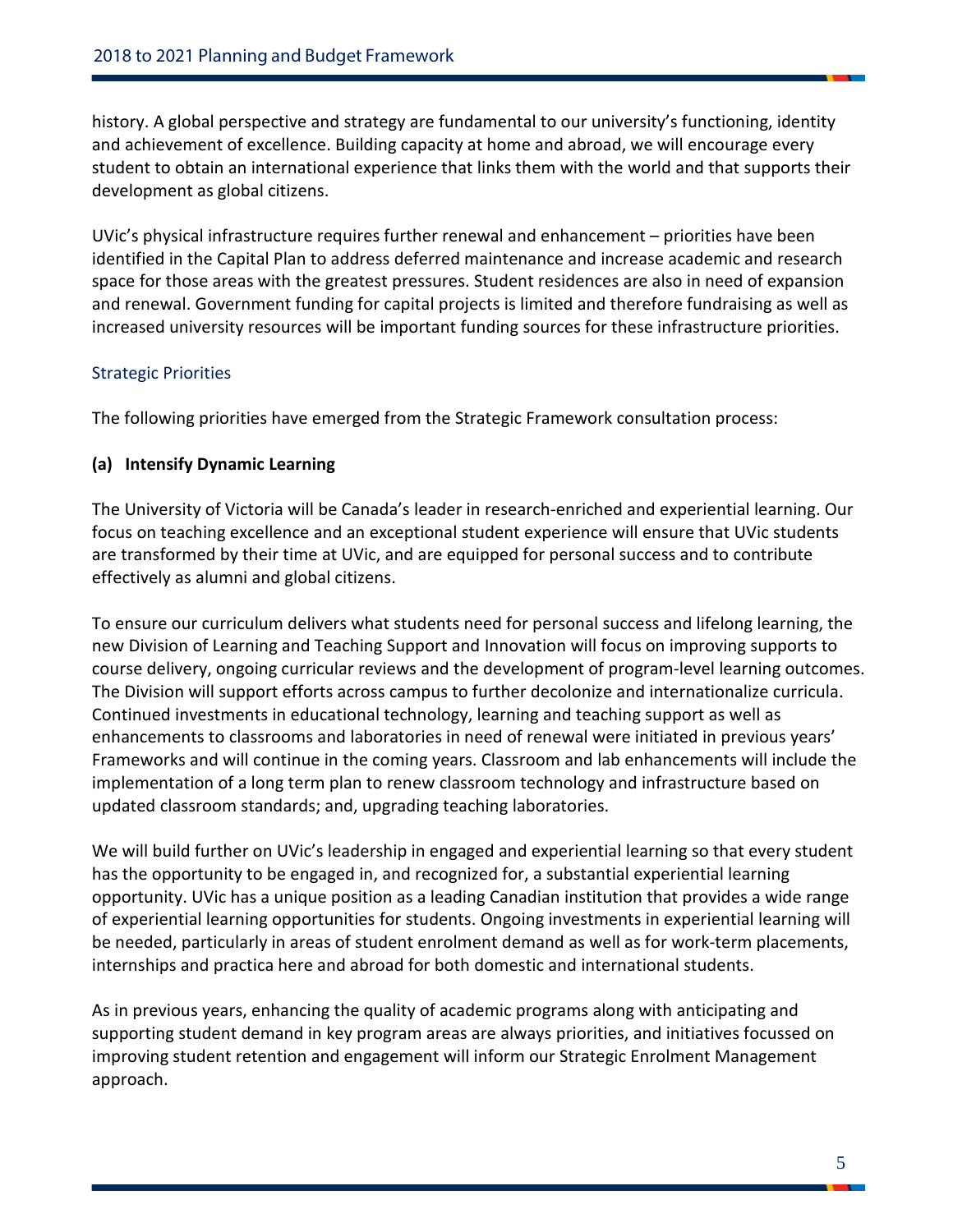A distinctive feature of the University of Victoria has been a focus on the integration of research and education. UVic's significant research impact relative to its size provides a strategic opportunity to engage all students in our research culture and activities. This integration will be further enhanced by aligning research and educational activities and capabilities as much as possible, as well as defining learning outcomes in terms of the skills and abilities of a researcher (inquiry, analysis, problem solving, communication, etc.). Further investment will be required to ensure that every graduate and undergraduate student benefits from the research activity and culture of the university, as well as the personal growth and career advantages of a UVic education.

As elaborated in previous years' Frameworks and as part of a multi-year commitment to change our overall enrolment profile, there will be continuing investments in support of our plans to grow the Faculty of Engineering, in parallel with a funding request to government. Enrolment shifts are not limited to that area however; demand for programs in the Gustavson School of Business and the Faculties of Social Sciences and Science continue to be strong. Our proposed joint program in Common Law and Indigenous Legal Orders is attracting interest from provincial and federal governments as well as private foundations.

We will evolve high quality co-curricular and support programs based on research and international best practice that positively impact the student experience, resilience and persistence towards achievement of educational goals, timely graduation and fulfilling futures. Student success remains a key priority: student life programs; student mental health initiatives; sexualized violence prevention and awareness programs; and health services have all been identified as priority areas over the next three years.

Consultations have taken place on international fees as well as an assessment of the range of supports and services that are needed to ensure access and success of the highest quality international students. A plan is proposed over the coming years to reset international fees and invest in supports and programs to enhance international student success. Some of the key areas that international students have identified that could be expanded or improved include academic advising, counselling, language skills and work-study opportunities.

#### **(b) Advance Research Excellence and Impact**

The University of Victoria will excel in diverse forms of research and creative activity, innovation, and knowledge mobilization that advance human knowledge, improve and enrich lives, tackle global challenges, and promote the sustainability of the planet. We will heighten our place in the top tier of Canada's research-intensive universities.

The development of the Strategic Research Plan in 2015 provided UVic with the opportunity to reflect on our research strengths, the high calibre of our faculty, staff and students, and the significant impact of our research on BC, Canada and beyond. The implementation of the Plan, guided by annual plans, progress reports, and 'scorecards', enable UVic to build further strengths in priority areas with goals of achieving global prominence in strategic areas and achieving maximum impact.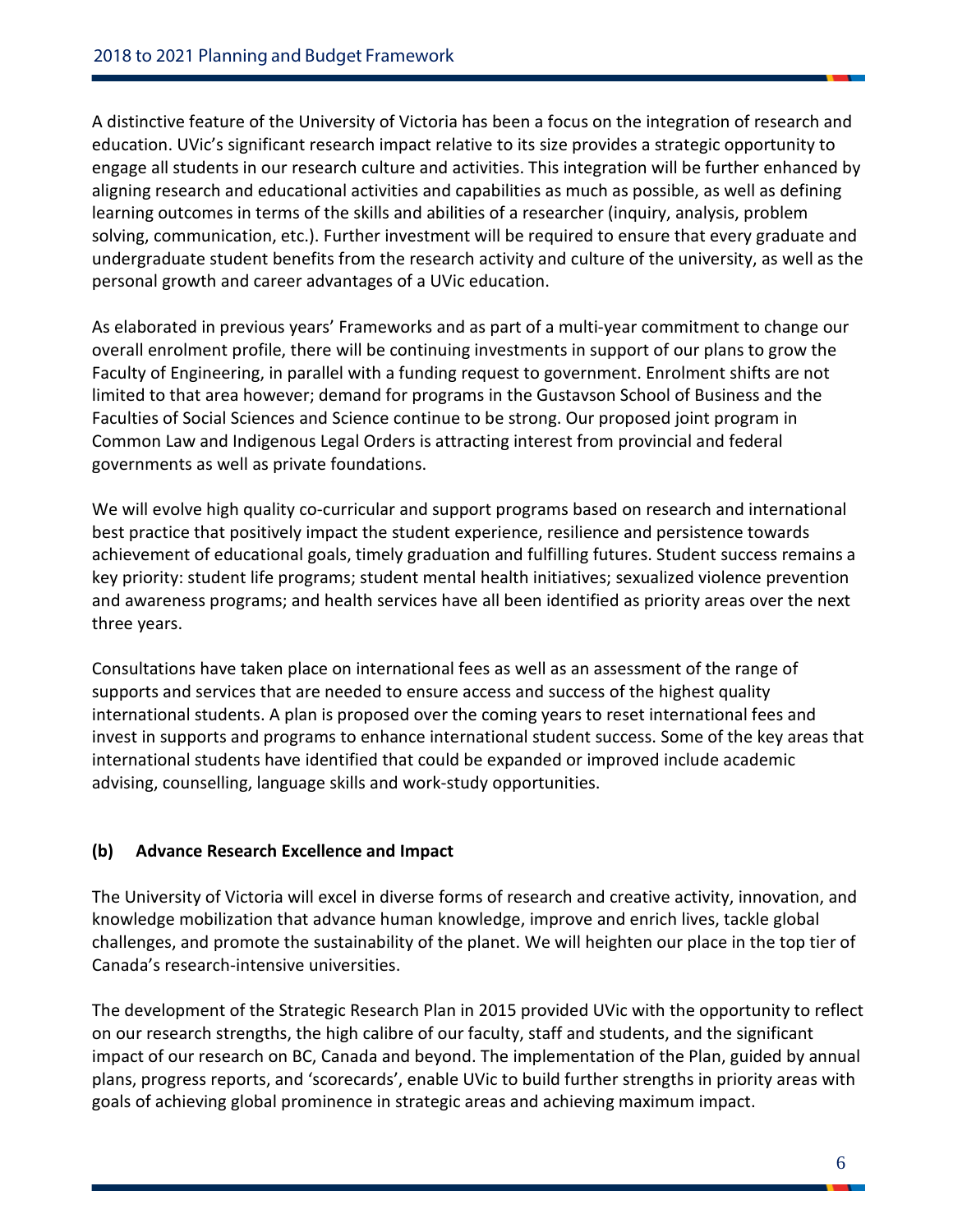A renewed approach to research communication, including government relations and advocacy work, will continue to ensure optimal outreach to key audiences and stakeholders, including our key research partners.

We will develop the ocean-climate campus initiative at Queenswood, bringing together key UVic research teams with government and private sector partners, with the goal of providing a unique research and solutions-oriented hub for ocean-climate research in Canada to address the critical societal challenges of climate change prediction, mitigation and adaptation. For the more than 200 people involved in this initiative, consolidation in a single, purpose-renovated facility will stimulate new and impactful research collaboration, access to training, and opportunities to engage with government and private sector partners.

Over the past year, several pilot programs have been implemented, including new guidelines for sustaining research chairs, particularly the Canada Research Chairs Program, and a coordinated grant facilitation program, with the goal of enhancing our research success. In addition, the acquisition, management, and sustainability of large scale research infrastructure will continue to benefit from central coordination and supports. To this end, we will continue to increase our appetite for risk, but in a focused and strategic way, and will consider the associated investments necessary to pursue and support more opportunities for external research collaborations, partnerships and funding.

The Library will continually review its serial subscriptions as well as its participation in large purchasing consortia to defray some of the impact of rising costs but investments in the Library acquisitions budget will continue to be necessary in the coming years to support our research intensivity for students and faculty.

#### **(c) Cultivate an Extraordinary Academic Environment**

The University of Victoria will be recognized internationally as a university of choice for talented students, faculty and staff. People and place provide the foundation upon which we will continue to build an extraordinary environment for the creation, dissemination and mobilization of knowledge. Our beautiful Pacific coast location, inclusive and collegial culture, the influence of Indigenous and international perspectives, and our dedication to the highest standards of teaching, research and creative activity, and service make UVic the place where people want to learn, work, engage, and discover.

Recruiting and retaining the highest quality students, both undergraduate and graduate, is key to meeting our Strategic Framework goals, including enhancing the quality of our student body. As a destination university, attracting the best students from near and far will always require financial investments – we know that competitive multi-year entrance scholarship packages are key to meeting this objective. Robust graduate enrolments in research programs contribute to the academic and strategic objectives of the institution and so graduate students continue to be a strategic focus for the university. Our success as a research-intensive university and in particular our success in attracting outside funding from the research granting agencies depends on high quality and robust graduate enrolments. To achieve these goals, an enhanced and sustainable fellowship program that provides competitive funding to graduate students across research programs will be implemented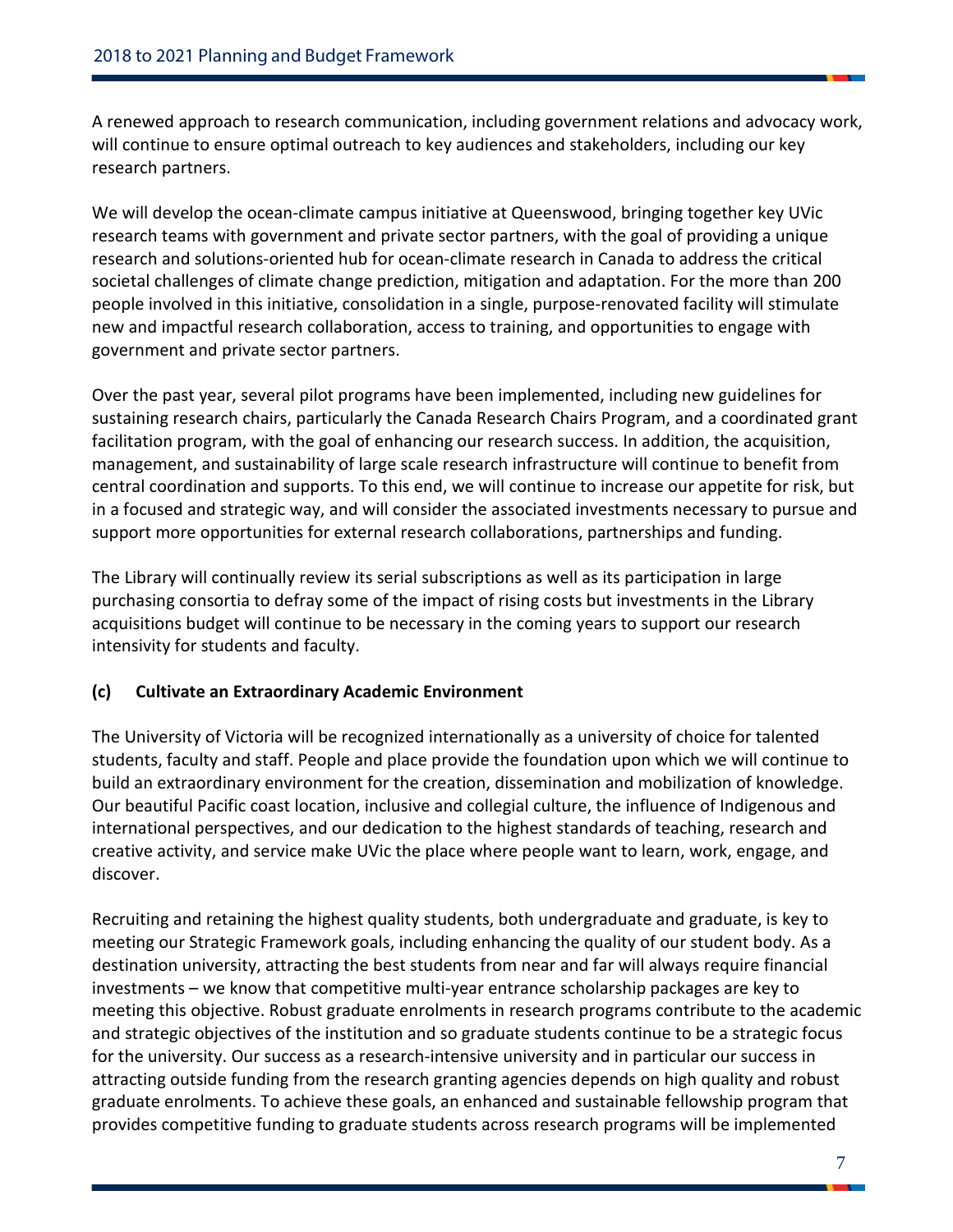and further grown, in concert with the expectation that the provincial government will make this a priority for investment in the coming years as well.

As UVic continues to be a destination university with over 75% of students coming from outside the Victoria region, work is underway to expand Student Residences. On campus housing is an important component of student life and research shows it contributes to overall student success. Providing additional student accommodation will also help address affordable housing in the region as more students will live on campus thereby freeing space in the community. With one of the lowest vacancy rates in Canada, our students and people in the broader community are challenged to obtain affordable housing.

The Centre for Athletics, Recreation and Special Abilities (CARSA) provides to record numbers of students, faculty and staff, as well as alumni and the broader community, a state of the art recreation facility that assists in marketing the university as a desirable destination for all students, including student athletes. CARSA has also actively supported our community-university engagement priorities and is a critical component of our campus wellness strategy.

The Campus Plan guides future decisions on the physical development of the campus and provides an important decision-making Framework for open space, land use, built form and mobility on campus. Priorities for the coming years include completion of our first campus cycling master plan, design and development of the grand promenade, public realm improvements and a natural areas and grounds management plan. These priorities will help to make our campus more vibrant; enhance the natural and built environment; and create opportunities for more interaction and collaboration.

UVic's success in meeting its teaching, research and community engagement mission would not be possible without our excellent and dedicated faculty and staff. Recruitment, retention and engagement of faculty and staff remain a priority. For faculty in particular, continuing a productive and cooperative relationship following the first collective agreement is a university priority. This first agreement reflects the university's commitment to improving the relative position of faculty salaries within the constraints of the government; indeed some successes have been accomplished in this area as evidenced by the most recent UCASS salary survey which shows improvement in UVic's position relative to other universities.

While faculty, sessional lecturers, teaching assistants and other academic staff are responsible for teaching on our campus, many of our administrative and support staff are responsible for providing services to support student engagement and success as well as faculty research success. Staff contributions are a vital element of the extraordinary academic environment we have promised to our community. Timely and relevant professional development opportunities/training during the entire employment lifecycle from arrival through to retirement planning are ongoing areas of focus. We also continue with the implementation of our campus-wide Employment Equity Plan (2015-20) in support of our goal to be a diverse, welcoming learning community, with a demonstrated commitment to equity and fairness.

A key part of our Employment Equity Plan will see UVic promote and sustain an inclusive and positive working environment including an education and training plan to support staff and faculty. This will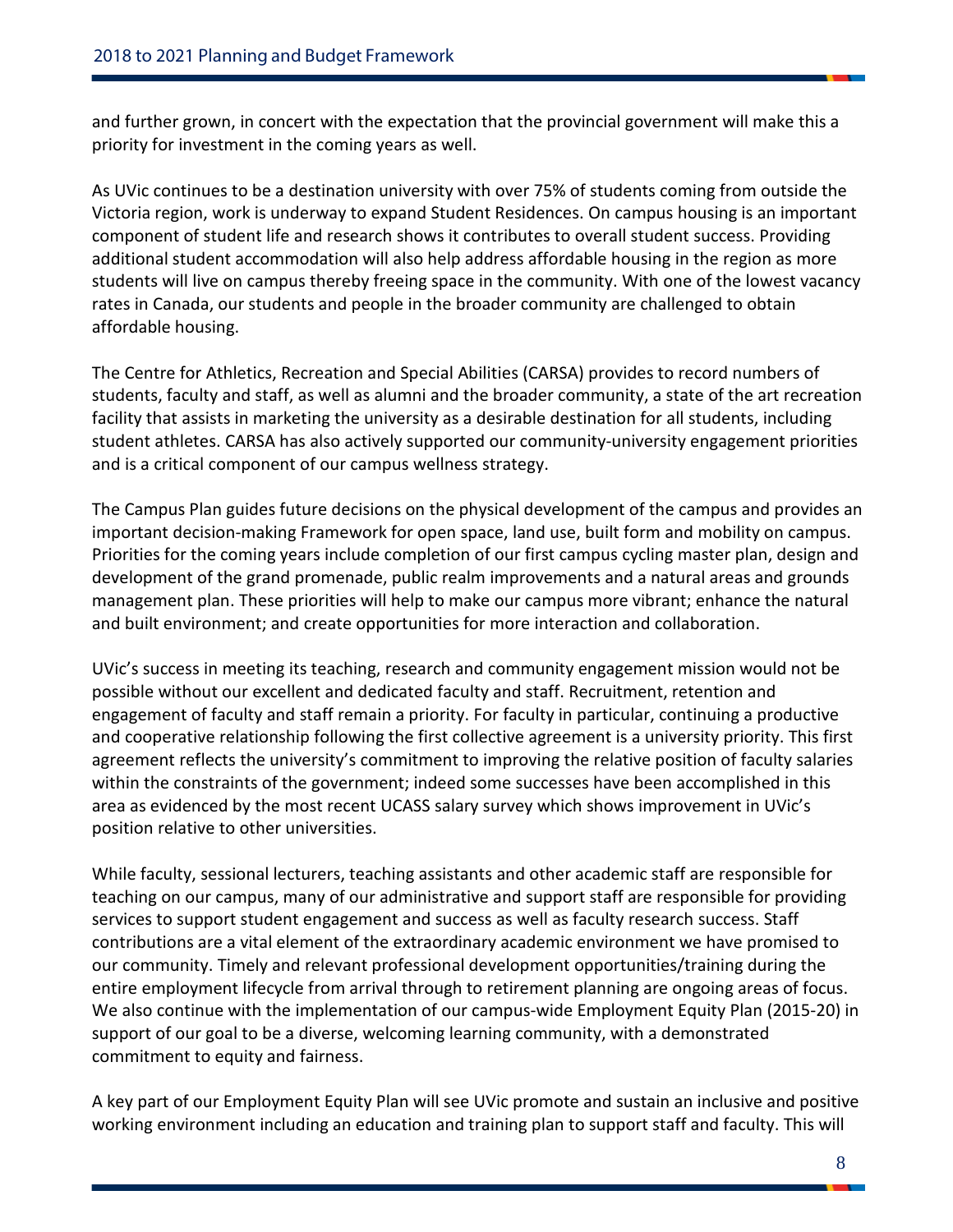be accomplished through professional development opportunities that focus on equity, diversity, inclusion and human rights as fundamental values of the university.

Faculty, students and staff rely on information systems that are effective, secure and available 24/7. Information systems also play a key role in supporting and furthering activities across campus. Higher education institutions are increasingly the target of cyber attacks. Over the coming years, we will make investments in information technology infrastructure to enhance security and increase capacity. UVic will continue to grow its role in supporting high performance computing for our researchers and research partners across the country. The growth in data and systems, primarily related to research and teaching, led us to expand the Enterprise Data Centre and we will support that growth in the future. Over the coming years, we will continue to invest strategically in the digitization of university processes and modernizing the classroom experience.

#### **(d) Promote Sustainable Futures**

The University of Victoria will be a global leader in environmental, social and institutional sustainability through our research, academic programs, campus operations, and the impact and influence of our students, faculty, staff, and alumni.

Over the coming three years, we will review, renew, expand and recommit to the Campus Sustainability Plan and initiatives and continue to carry out campus development and operations according to the highest standards of sustainability.

In a post-secondary environment where enhancing the quality of academic programs is critical, it is more important than ever to align the university's resources with its priorities. In recent years, with the roll-out of the Enhanced Planning Tools (EPT) and initial revisions to our Budget Model, our planning and budgeting processes have become more transparent and data-informed to provide faculty, staff and leadership with the tools to facilitate planning and better align resources with university priorities.

Once again, for the 2018-19 academic and administrative planning cycle, all units on campus have used the EPT data to identify areas where investment is required. AVPs, Deans and Executive Directors have used the EPT data to prioritize their requests and likewise Vice-Presidents have used EPT data to identify and prioritize portfolio and institutional priorities at the Integrated Planning Committee. While many of the measures used in the Enhanced Planning Tools are the same or similar to those used by decision-makers in years past, this new system allows them to be used with greater transparency and rigour and be applied consistently across all academic and administrative units.

In conjunction with the development of Enhanced Planning Tools, we have reviewed our current budget process to determine if there are opportunities to improve transparency, inform good decisions, and provide for appropriate incentives. While work is still continuing, changes to position management provides units with some increased flexibility to better manage their staffing and budgets and changes to carry forward policy will provide funding for strategic purposes. Over the next year, work will be undertaken to provide better aligned incentives including reviewing how academic budgeting could be more closely tied to revenue drivers.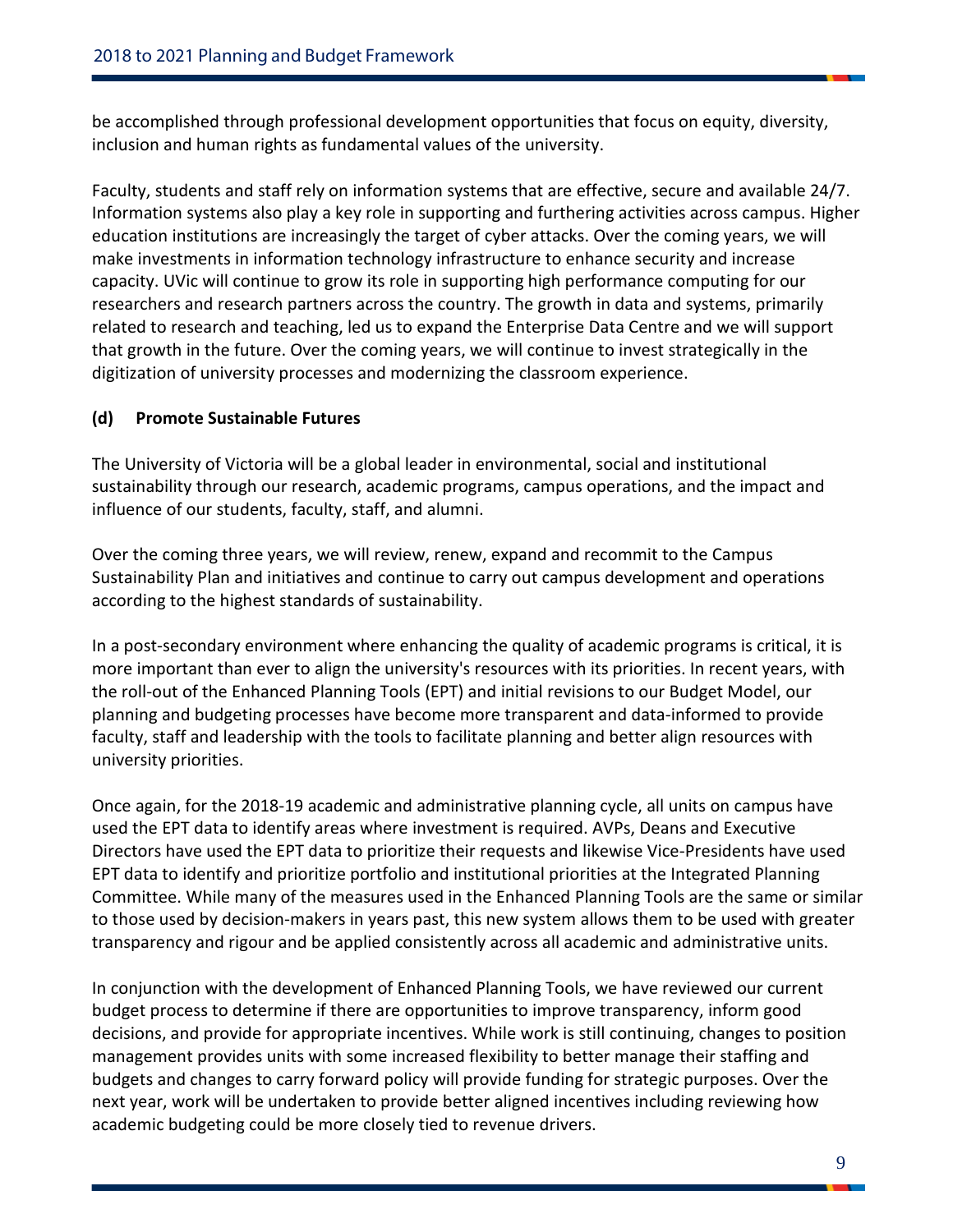Philanthropy plays an increasingly important role in ensuring that the University of Victoria will provide a quality educational experience to students and build support for its research strengths. To further a culture of philanthropy, administrators, faculty, and staff are uniquely positioned to foster relationships with partners and promote a common understanding and appreciation for the value of philanthropy and importance of fund development in the advancement of the university.

The university has completed a review of its fund development program and has begun the implementation of recommendations that will strengthen relationships with potential donors and increase philanthropic support to the university over the coming years. A number of operational improvements are being implemented by redefining roles and re-allocating resources, but further investments will be required in order to achieve the objectives set out in the five year plan. A culture survey conducted as part of the review showed a willingness to adopt best practices as an institution. Adopting these practices will stimulate a shift in campus culture wherein all leaders, faculty and staff are better prepared to serve as philanthropic ambassadors within the organization and the community to identify and cultivate prospective donors and fund-raising volunteers.

#### **(e) Foster Respect and Reconciliation**

The University of Victoria will be a global leader in creating better opportunities for Indigenous students, entering respectful educational and research partnerships with Indigenous communities, and advancing respect, reconciliation and mutual understanding.

Last year, UVic's first Indigenous Plan was approved and launched, reaffirming our commitment to enhance educational opportunities for Indigenous students and to further develop initiatives and programs of education, research, outreach and engagement with an Indigenous focus. In the coming year, ongoing resourcing will support the Office of Indigenous Academic and Community Engagement to bring together our academic and student support priorities including the highly successful LE, NONET program. Key to this Office is increasing and regularizing the staffing capacity to support sustainable programs and services for our students as well as creating and nurturing meaningful and respectful partnerships with communities, governments and organizations. Support for First Peoples House is also a priority, to ensure a welcoming and inclusive campus environment and to educate the entire university community on promoting mutual understanding.

Within Faculties, the recruitment and retention of Indigenous students, faculty and staff will be supported with new investments. New academic programs, such as the joint JD/JID in the Faculty of Law, Indigenous Education in the Faculty of Education and an Indigenous Major in the Faculty of Humanities are all either planned or already underway. Pathway programs are being explored to improve access and success for Indigenous students. Supports are also being enhanced in the office of Co-operative Education and Career Services to ensure Indigenous students fully benefit from these programs.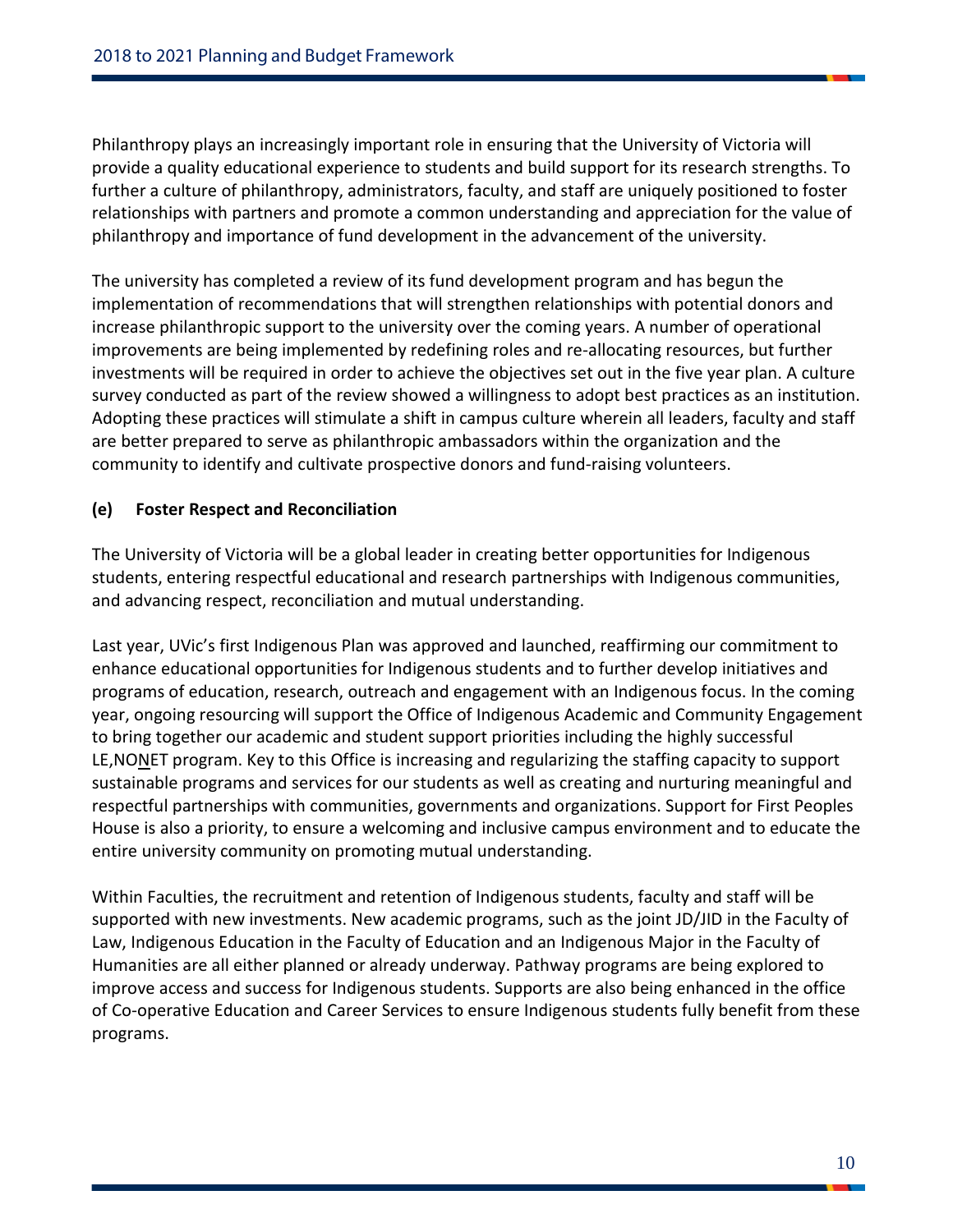#### **(f) Engage Locally and Globally**

The University of Victoria will be the preferred partner and a leader in local and global engagement. Working together for mutual benefit with community, private sector, government and other educational and research organizations, UVic will expand and inform its approach to engaged research, creative activity, learning, and knowledge mobilization to foster connections and co-create positive change for people, places and the planet.

We will continue to strengthen internal communications, engagement and the sense of community on campus, with senior leaders committed to improving internal communications and implementing various approaches that respond to the identified communication needs of staff and faculty in their areas.

Our university aspires to be a cornerstone of the community, committed to the sustainable social, cultural and economic development of our region and our nation. It does so by strengthening community access to university knowledge and promoting community engagement in research and teaching activities. Achieving these aims involves enhancing partnerships with Indigenous communities, community organizations and local, regional, national and global communities, governments and industry.

UVic's reputation (and how we are reflected in international rankings) is a key factor in attracting talented faculty, students and staff; encouraging philanthropy; improving donor and alumni relations; and strengthening public and government support for our strategic priorities. We are investing in the development of strategies to communicate our distinct strengths, successes and achievements and to enhance our reputation as a university of quality and excellence.

The UVic Edge has produced a compelling narrative and a renewed commitment to more strategic communications and marketing on campus. It also guides how we communicate our university's distinctive strengths and unique experiences, answering the fundamental "Why UVic?" question for our key audiences, whether prospective students, faculty and staff or donors, funders, partners or policy-makers. The development of a 2018-2021 Communications and Marketing Plan is underway and will build on the success and lessons learned of the first plan focused on the initial implementation of the Edge. While the Edge and its associated communications priorities have focused on domestic recruitment and awareness building to enhance UVic's reputation as a research powerhouse committed to working on issues that matter to people, communities and organizations around the world, the coming years will see an increased emphasis on international audiences to further communicate our strengths and build our reputation with wider audiences.

#### <span id="page-11-0"></span>**Conclusion**

With enhancing quality as an overall foundation, this Planning and Budget Framework (2018 - 2021) has identified areas of strategic priority requiring investment, and builds on the emerging goals from the Strategic Framework consultations as well as commitments made in previous years' Frameworks. Rather than attempting to describe all university activities, this Framework is focused on areas of priority over the coming three years. Within the context of limited financial flexibility, UVic will focus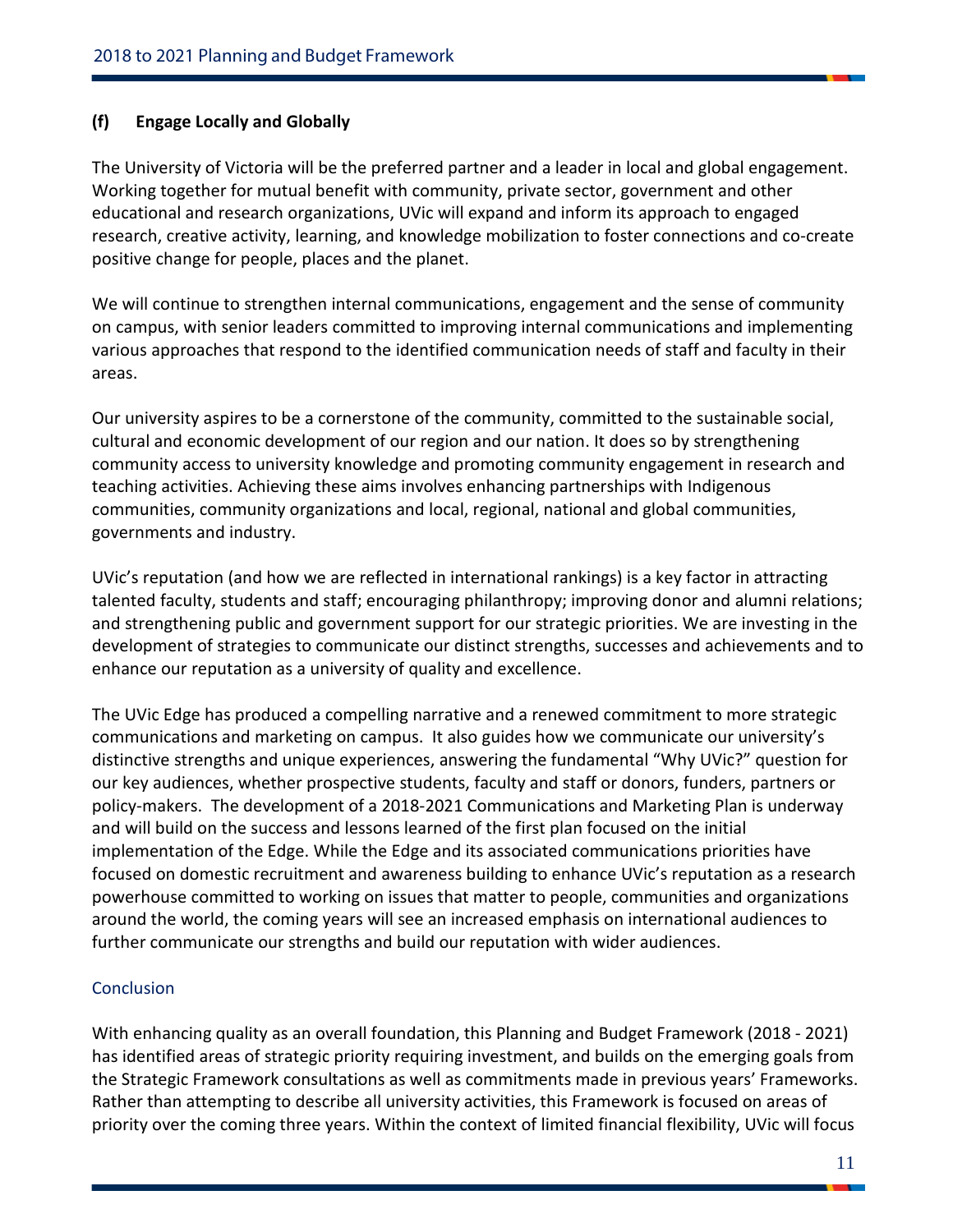on key and important strategic initiatives including the Indigenous Plan, International Plan, Strategic Research Plan, Communications and Marketing Plan, Employment Equity Plan, Campus Plan, 5 year Fund Development Plan, Sustainability Action Plan, and the implementation of the UVic Edge. We will also retain our emphasis on quality enhancements and student and faculty supports by:

- shifting support in some areas of student program demand;
- augmenting academic resources and student services; and
- enhancing the undergraduate and graduate student experience by improving student awards, financial aid and health services.

Modest growth of the faculty complement is anticipated to support our priorities, including our C150 and Canada Research Chair programs. New, ongoing leadership in the recently launched Division of Learning Teaching Support and Innovation and Office of Indigenous Academic and Community Engagement will also guide the achievement of important campus-wide priorities. Embedded within all of these priorities and crucial to maintaining quality across our university and our reputational advancement, the UVic Edge provides a guide for consistently and distinctively articulating our priorities and actions as an institution, based on our commitments to dynamic learning, vital impact and an extraordinary academic environment.

#### <span id="page-12-0"></span>**Part 2: 2018-19 Budget Framework and Three Year Plan**

The purpose of developing and approving an institutional budget is to ensure that financial resources are aligned with institutional priorities and areas of strategic focus. Part 1 of this document outlines these priorities and areas of focus for the coming three years while Part 2 provides the associated financial framework.

With advice from the Senate Committee on University Budget (SCUB), this Framework is developed by the Integrated Planning Committee for recommendation to the President and then approval by the Board of Governors. In developing this Framework, unit leaders, Vice-Presidents and the Integrated Planning Committee made use of information and data gathered and presented from the university's Enhanced Planning tools. This is the second year that these data have been used and feedback on its use will help inform how the tools can be improved to continue to support resource planning into the future and to incorporate the goals set out by the new Strategic Framework.

This Framework provides summary level information on the university's financial plan for the next three years and is submitted for approval to the Board of Governors in March. The development of a detailed operating budget, consistent with this financial plan, is delegated to the President. Therefore, once the Framework is approved, an annual detailed operating budget is developed for approval by the President. A report on this more detailed budget (called the Budget Expenditure Allocation Report) is then provided to the Board of Governors for information, typically in September of each year.

The university develops its annual budget Framework, financial models and plans within the context of a three-year planning cycle. A three-year planning horizon provides a realistic time-frame for the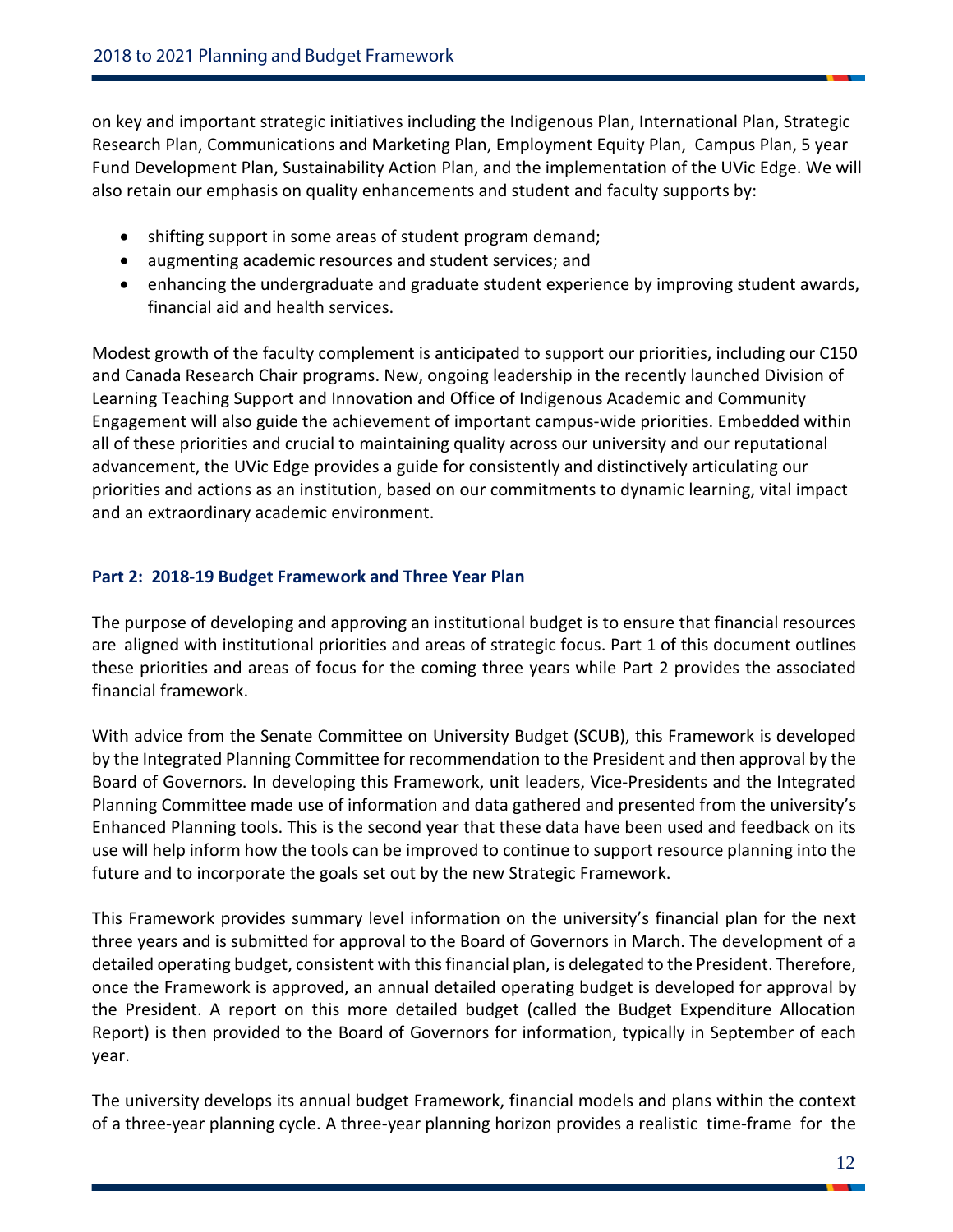development of university initiatives and provides greater flexibility than permitted within an annual process.

#### <span id="page-13-0"></span>A. Financial Overview

UVic is responsible for the financial stewardship of over \$600 million in total annual revenue. To enhance accountability, budgetary control and stewardship of resources, UVic maintains separate funds for its many diverse activities, which for reporting purposes are grouped as follows:

- general operating fund includes the general operations of the university;
- ancillary enterprises fund includes the operation of service areas that are considered self-funding such as bookstore, parking, student residences, child care, etc.;
- specific purpose fund includes contract services, special projects, and distributions from the university's endowment funds;
- sponsored research fund includes external grants provided specifically for research; and
- capital fund accounts for funds provided for the acquisition of capital assets and major renovations.

For the most recently completed fiscal year, 2016/17, the total actual revenue for UVic was \$618M and was distributed across the above five funds as follows:



Total university revenue increased by \$87M or 16% from the prior year. The majority of this increase was the result of an increase within specific purpose of \$47M due to an increase in investment income, an increase in sponsored research of \$16M and an increase in capital funds of \$20M due to an increase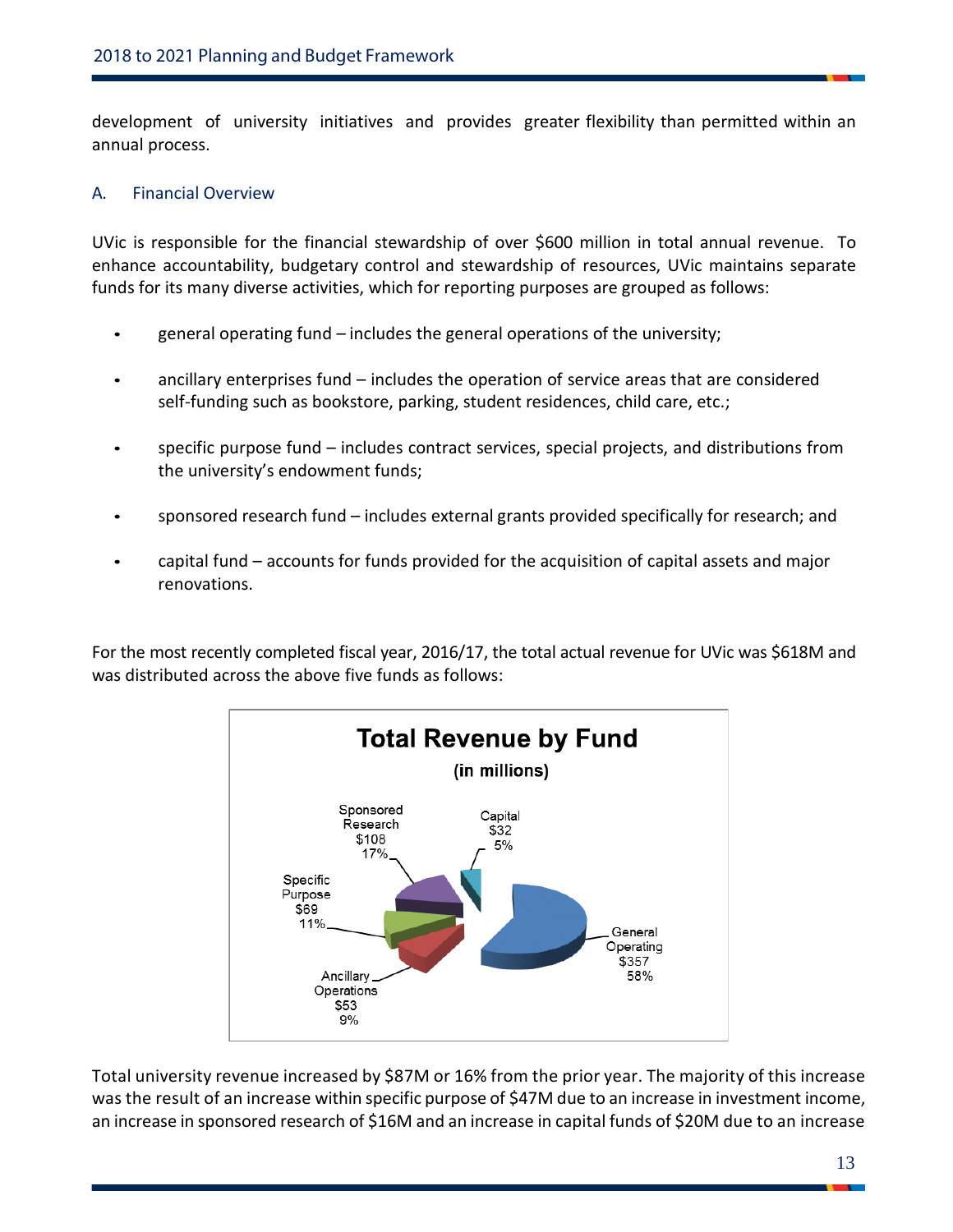in external capital funding. There was a relatively small increase in operating of \$4M and ancillary of \$1M. The increase in the general operating fund is mainly the result of increased international tuition from higher international enrolment levels. The following chart outlines revenue by fund as well as changes across funds for the last 5 years:



Revenue is expected to grow modestly over the next three years reflecting increased international tuition revenue and funding from the Provincial government for an expansion in engineering and computer science. Capital funding will continue to increase over the next couple of years reflecting commitments from the federal and provincial governments to infrastructure enhancements and for deferred maintenance.

#### <span id="page-14-0"></span>B. Resource Allocation Recommendations and Fund Information

While financial plans have been developed at a high level for the three-year planning cycle to 2020/21, this document focuses on resource allocations for the coming 2018/19 fiscal year, and specifically requests Board of Governors' approval of:

- the operating budget Framework which includes:
	- o the overall financial plan including projected revenue and high level expenditure allocations;
	- o domestic and international tuition and mandatory fees increases associated with the projected revenue including application fees and the universal athletic and recreation fee increases;
- the routine capital plan; and
- fee changes included in ancillary budgets.

Budgets for specific purpose and sponsored research funds are individually approved by external agencies, such as federal and provincial governments and the University of Victoria Foundation, and therefore are included in the document solely to provide a more complete financial picture of the institution. Major capital projects (i.e., those greater than \$5.0M) are individually approved by the Board of Governors prior to project commitment.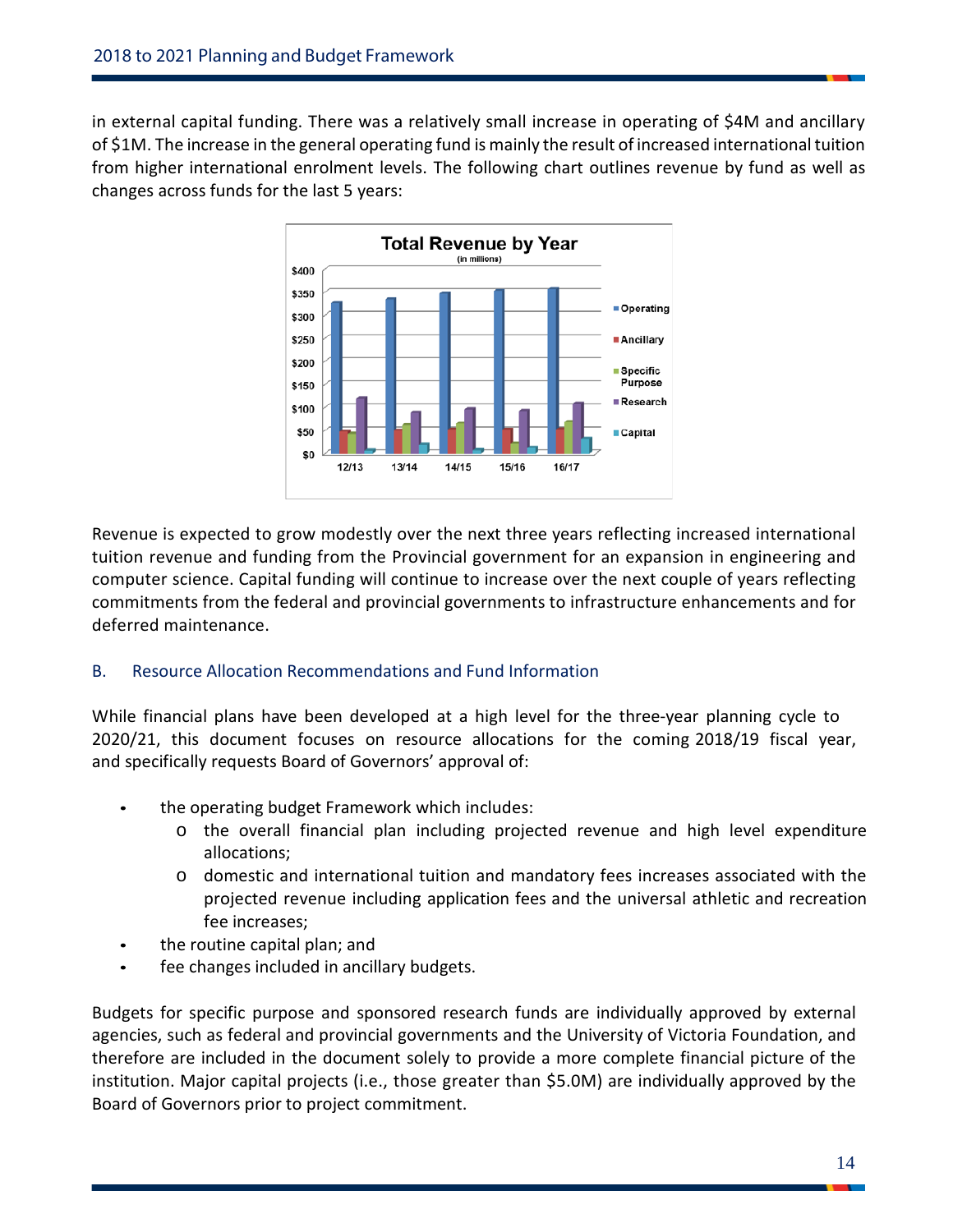Activities related to sponsored research, capital and specific purpose funds, and their impact on the general operations are estimated and, where appropriate, reflected in the operating budget resource allocation plan.

#### <span id="page-15-0"></span>**1. General Operating Budget**

#### **(a) Budget Assumptions**

Before developing the operating budget, the university makes certain assumptions about the planning environment in which the budget is developed. The 2018/19 operating budget has been developed based on the following key assumptions:

- UVic will develop a balanced budget that provides for financial flexibility in order to mitigate potential future financial challenges that may arise as a result of declining enrolment (domestic or international). In the development of this budget the university will consider the overall impact on its audited financial statements prepared in accordance with Public Sector Accounting Standards and used by the provincial government for consolidating the University into the public accounts;
- Budget allocations will reflect the planning priorities of the institution as determined through the integrated planning process;
- Provincial government funding will be provided for the first year of the computer science and engineering expansion;
- Domestic undergraduate and graduate tuition will increase by 2% consistent with government policy of limiting tuition increases;
- International undergraduate tuition for new students will increase by 20%, except for the BCom program which will increase 6%. Current international undergraduate students will be grand-parented with a fee increase of 4%;
- International graduate tuition will increase by 4% except for new MBA and MGB international students. Fees for new MGB and MBA international students will increase 14% and 20% respectively;
- We will achieve our budgeted student enrolment levels;
- The provincial government will fund 100% of the salary increases within the provincial mandate resulting from the last round of bargaining and from future bargaining;
- Compensation amounts reflect known and projected costs for salary and benefit changes resulting from current collective agreements, collective bargaining and/or statuary obligations such as increases in Canada Pension Plan rates and the MSP reduction;
- As the announcement of the Employer Health Tax was very recently announced and the implications are not yet known, the costs have not been included in the 2018/19 budget. If there are incremental costs during 2018/19 these costs will be funded through non-recurring sources including potentially reallocating from current priorities;
- Research support fund program revenue will be consistent with the grant amount received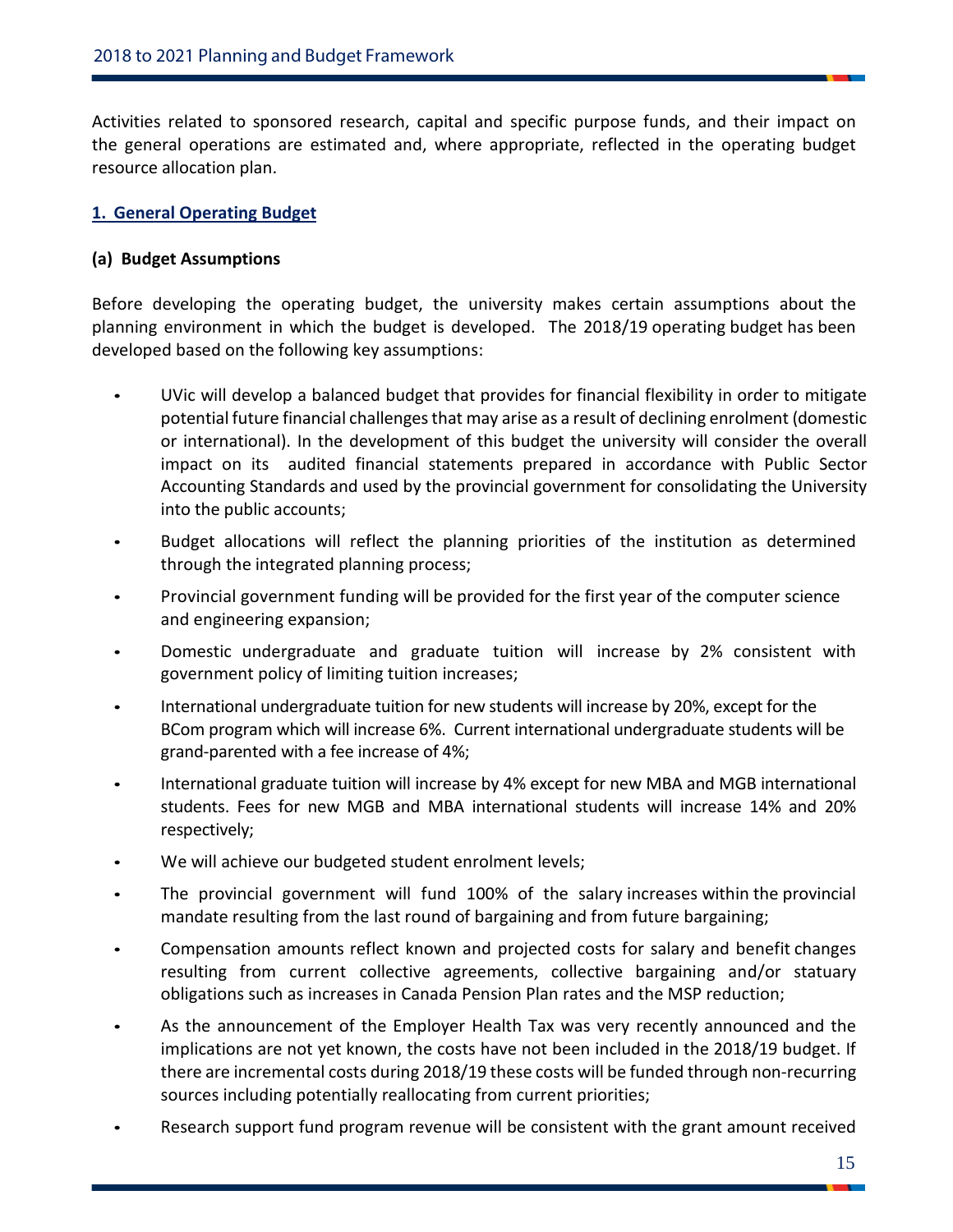in 2017/18 and indirect revenue from other sources will continue to be at an amount consistent with prior years;

- While the funding for minor routine capital has not yet been confirmed for 2018/19, it is assumed to be \$675K consistent with 2017/18; and
- On-going costs of the Island Medical Program (IMP) will be covered by the joint medical expansion budget. In addition to this, UVic will continue to receive \$1.0M plus additional allocations to offset building and other overhead costs. The operating budget included in the framework document reflects those allocations approved by the program.

#### **(b) Financial Summary**

The following Table 1 provides a financial summary of the projected operating revenues and expenditures for 2018/19 and the following 2 years based on the above assumptions:

| <b>TABLE 1</b>                                                                                                                                          | 2017-18<br><b>Operating</b><br><b>Budget</b> | <b>Projected</b><br>2018-19<br><b>Operating</b><br><b>Budget</b> | Projected<br>2019-20<br><b>Operating</b><br><b>Budget</b> | Projected<br>2020-21<br><b>Operating</b><br><b>Budget</b> |
|---------------------------------------------------------------------------------------------------------------------------------------------------------|----------------------------------------------|------------------------------------------------------------------|-----------------------------------------------------------|-----------------------------------------------------------|
|                                                                                                                                                         | (000's)                                      | (000's)                                                          | (000's)                                                   | (000's)                                                   |
| <b>Revenues</b>                                                                                                                                         |                                              |                                                                  |                                                           |                                                           |
| <b>Provincial Grants</b>                                                                                                                                | 179,870                                      | 186,168                                                          | 193,706                                                   | 200,353                                                   |
| <b>Federal Grant</b>                                                                                                                                    | 6,693                                        | 6,693                                                            | 6,693                                                     | 6,693                                                     |
| Other Grants and Contracts                                                                                                                              | 5,994                                        | 5,994                                                            | 5,994                                                     | 5,994                                                     |
| <b>Student Fees</b>                                                                                                                                     | 131,670                                      | 136,481                                                          | 144,303                                                   | 151,400                                                   |
| Department Revenue                                                                                                                                      | 31,095                                       | 31,205                                                           | 31,205                                                    | 31,205                                                    |
| Investment Income and Other                                                                                                                             | 2,603                                        | 2,603                                                            | 2,603                                                     | 2,603                                                     |
| <b>Total Revenues</b>                                                                                                                                   | 357,925                                      | 369,144                                                          | 384,504                                                   | 398,247                                                   |
| <b>Expenditures</b>                                                                                                                                     |                                              |                                                                  |                                                           |                                                           |
| Salaries and Benefits                                                                                                                                   | 284,372                                      | 290,773                                                          | 301,518                                                   | 313,924                                                   |
| <b>Operating Expenses - Current</b>                                                                                                                     | 73,553                                       | 73,553                                                           | 76,074                                                    | 79,071                                                    |
| New Allocations (base and term):                                                                                                                        |                                              |                                                                  |                                                           |                                                           |
| Strategic Initiatives                                                                                                                                   |                                              | 2,560                                                            | 1,250                                                     | 850                                                       |
| <b>Academic Programs</b>                                                                                                                                |                                              | 5,432                                                            | 1,647                                                     | 844                                                       |
| <b>Institutional Priorities</b>                                                                                                                         |                                              | 3,910                                                            | 3,629                                                     | 3,164                                                     |
| Maintenance and Inflation                                                                                                                               |                                              | 715                                                              | 385                                                       | 395                                                       |
| Fees and Differentials                                                                                                                                  |                                              | 276                                                              |                                                           |                                                           |
| Total Budgeted Expenditures - Base and Term                                                                                                             | 357,925                                      | 377,219                                                          | 384,504                                                   | 398,247                                                   |
| Current Year Budget Surplus / (Deficit)                                                                                                                 |                                              | (8,075)                                                          |                                                           |                                                           |
| Other Funding Used for Allocations:<br><b>Prior Year Reallocation</b><br>Use of Institutional Carry Forward<br>Prior Year Funding Not Committed to Base |                                              | 374<br>3,939<br>3,762                                            |                                                           |                                                           |
| <b>Budget Surplus/Shortfall</b>                                                                                                                         |                                              |                                                                  |                                                           |                                                           |

The three-year financial plan outlined in Table 1 above shows a balanced budget for the next three years. The plan provides for both base budget and term allocations in 2018/19 consistent with the strategy developed in 2015/16. The goal of this strategy is to retain financial flexibility to address, if required, potential future enrolment declines.

Given typical undergraduate program lengths of four to five years (with co-op), enrolments are expected to remain relatively stable over this plan's time horizon (three years).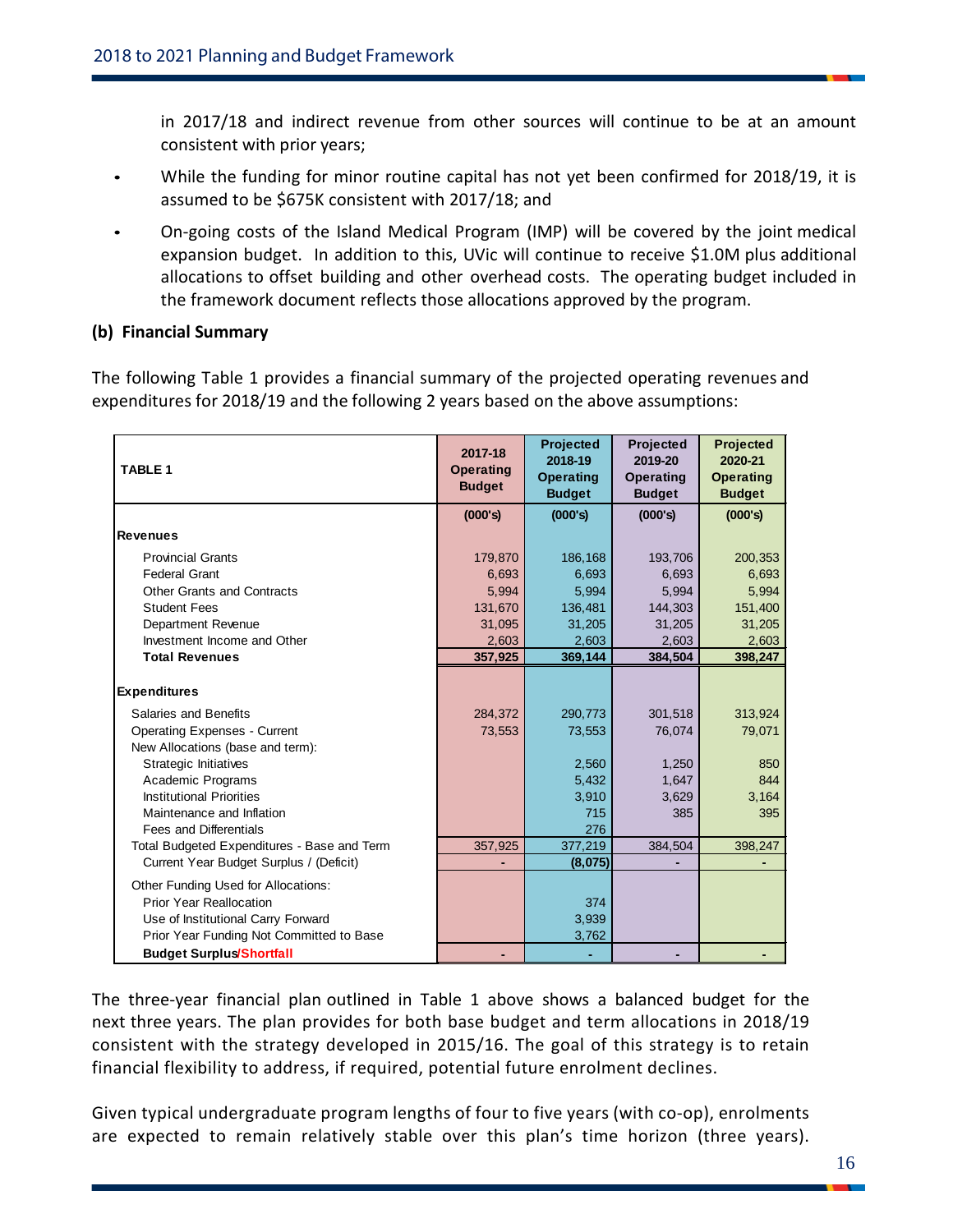Enrolment projections beyond three years however are more difficult to estimate given the wide range of factors. International enrolment levels can be difficult to predict given this segment of our student population is sensitive to world events and post-secondary strategies in countries around the world. However, our enrolment data shows that international students have a high retention rate once enrolled and we therefore have confidence on 3 year enrolment levels.

For domestic students our enrolment is sensitive to BC population trends for the 18-24 year old cohort which, per the chart attached, is expected to decrease year over year until  $450$ approximately 2023 where the trend is projected to reverse. Given UVic's reliance on enrolment directly from high schools and considering that our enrolment has previously mirrored this trend, the demographic trough poses a recruitment challenge and could have a substantial impact financially over the longer term. As the university is part-way through this trough, the risks with respect to enrolment decline as a result of this trough are diminishing. While diminishing, it is still prudent for us to continue our focus on both the recruitment and retention of the highest



quality students, and retain financial flexibility by continuing with the model developed in 2015/16 such that we can respond to changes with the least institutional impact.

As noted above, this framework encompasses the 3 year planning cycle to 2020/21 and provides for on-going (base) funds to academic, strategic initiatives and other areas while retaining some future flexibility to help address, if necessary, impacts from potential future enrolment declines by allocating a portion as term or non-recurring. The incremental new revenue available for allocation in 2018/19 as per Table 1 is \$11.2M however total budget allocated is \$19.3M. The difference between the new revenue and the total allocations is \$8.1M representing use of institutional carry forward (\$3.9M), prior year reallocation of base (\$0.4M) and prior year funding not committed to base allocations (\$3.8M). Of the total \$19.3M, \$11.6M is allocated to base commitments while \$7.7M is allocated to term or one time commitments to continue to retain some future financial flexibility. Section (e) below outlines the base and term expenditure allocations in more detail.

#### **(c) 2018/19 Operating Revenue Information and Changes**

Operating costs for the university are mainly funded from two sources:

- government grants which account for 50% of projected revenues in 2018/19; and
- student fees which account for 37% of revenues.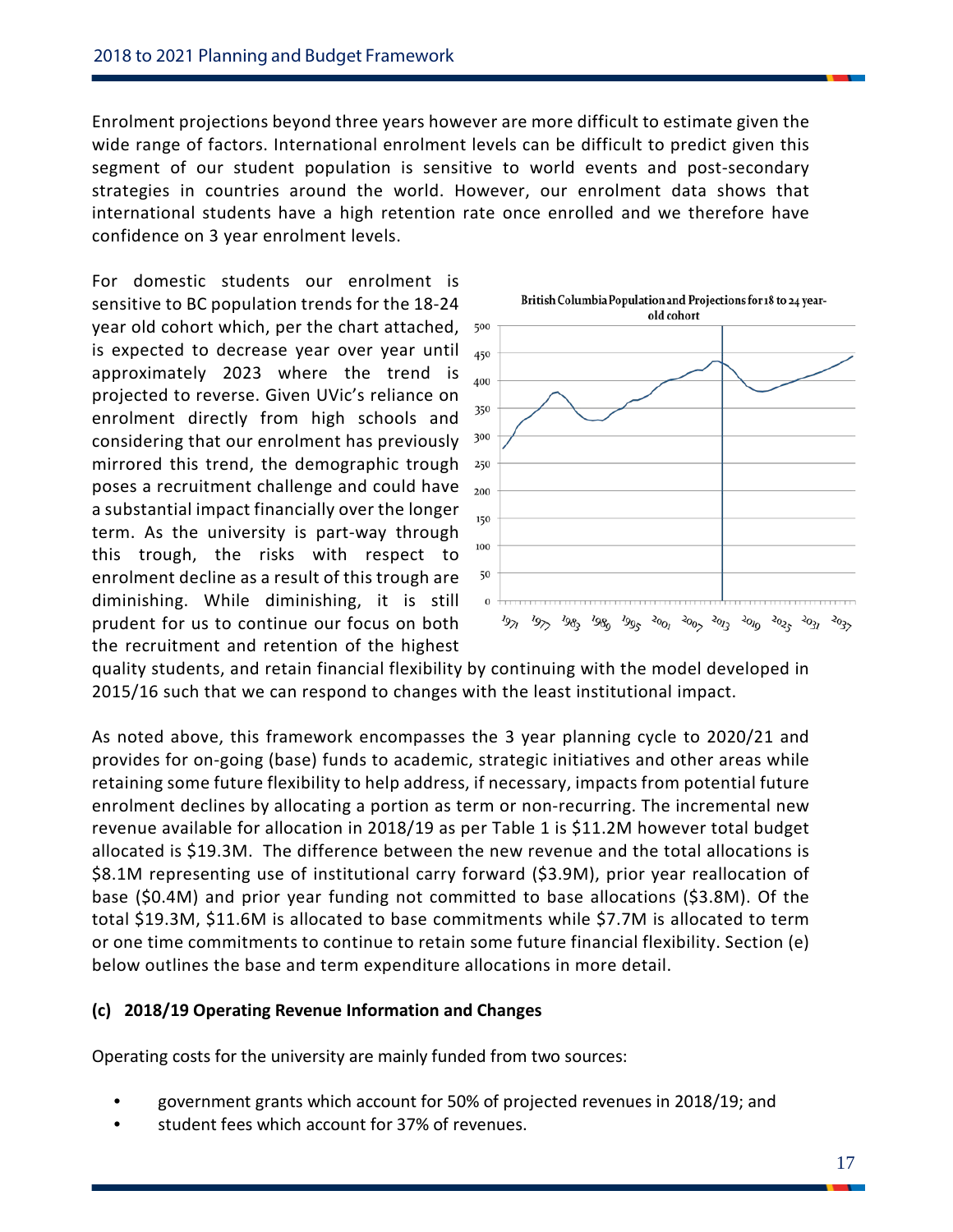

Total general operating revenue for 2018/19 is projected at \$369M from the following sources:

The **provincial grant** for 2018/19 is expected to increase by \$6.3M. Of that increase \$5.2M represents funding from the Province to cover the bargained compensation increases under both the Public Sector Employee Council (PSEC) mandate as well as the Economic Stability Dividend (ESD) recently announced by the Province. The remaining \$1.1M is new funding to support the expansion in our undergraduate computer science and engineering programs.

For 2018/19 the operating grant is provided to the university based on the following expected enrolment levels which now includes 50 undergraduate FTE out of an anticipated 500 FTE computer science and engineering expansion:

| <b>TABLE 2</b>       |        |
|----------------------|--------|
| Undergraduate FTEs   | 13,608 |
| <b>Graduate FTEs</b> | 2,305  |
| Total funded FTEs    | 15,913 |

**Student Fees** represent tuition paid by all student groups (undergraduate and graduate including domestic and international) and this framework projects total student fees to increase by \$4.8M in 2018/19. About one third of this increase is from a 2% increase in domestic student fees, reflecting current provincial policy of limiting domestic tuition increases.

As the tuition limit policy does not apply to international students, starting May 2017, the university will implement a policy to increase international fees to reflect actual costs of inflation. The university has inflation rates higher than inflation in a number of areas including compensation, capital-related costs, information technology, utilities and library. For this year, the inflation rate being used is 4%. The university is committed to re-investing incremental fees paid by international graduate students into graduate student support.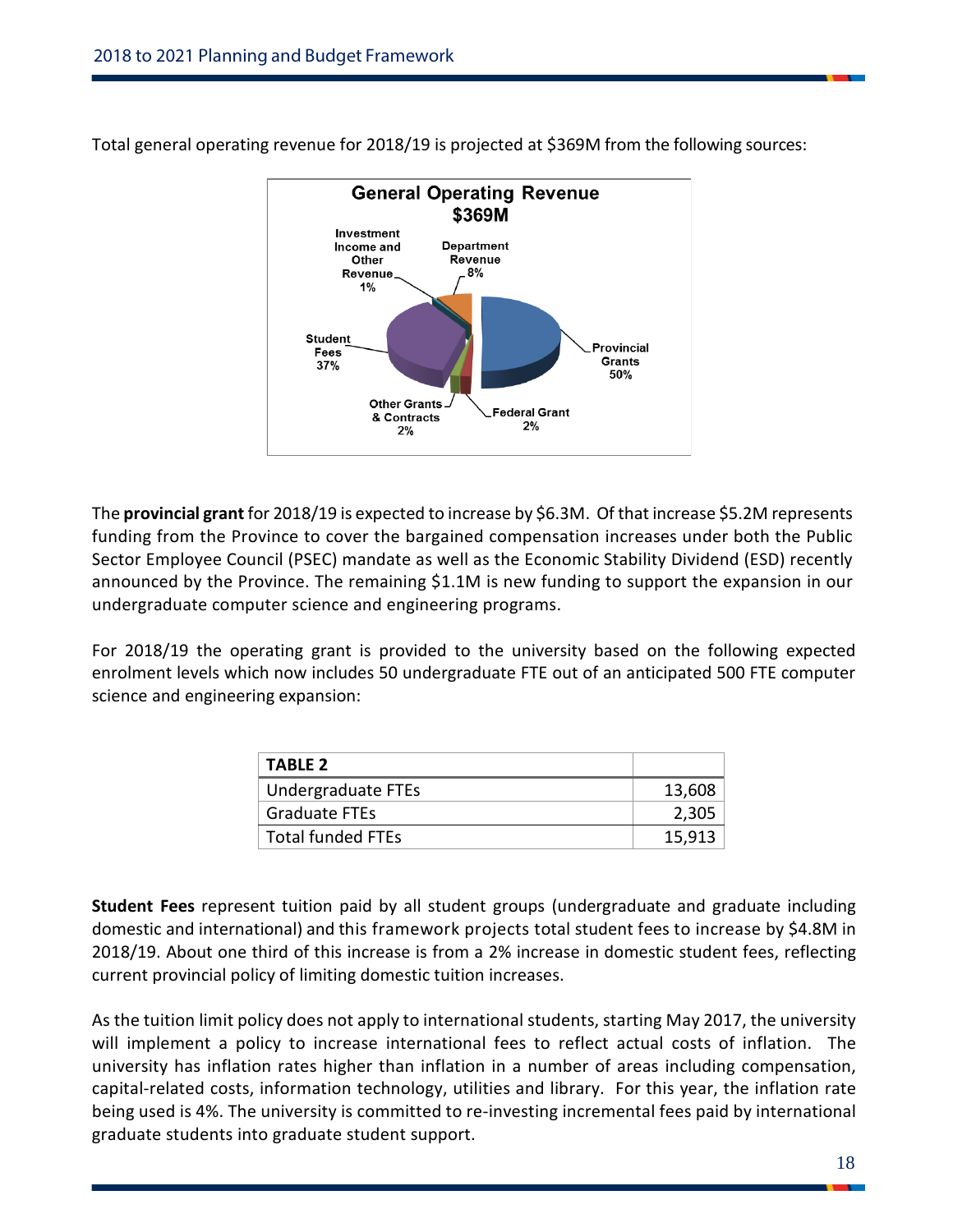The 2017/18 Framework document noted that both graduate and undergraduate international tuition would be reviewed with the goal of ensuring that future fees reflect the cost of education. The objective of the review was to develop a fee structure guided by the following Boardendorsed principles:

- reflects the quality of the degree being offered;
- is comparable to peers both nationally and internationally for tuition and total cost of education;
- aligns with our Strategic Enrolment Management goals for both recruitment (in relation to size, composition, diversity and quality) and retention (progression rates, graduation rates, and quality of student experience) and ensures the recruitment of students of the highest calibre;
- allows for the provision of quality programs and services to ensure international students are successful in achieving their academic and personal objectives;
- provides for enhanced student financial assistance for students for whom higher fees would be a substantial barrier; and
- contributes to enhanced quality and the long-term financial sustainability of UVic.

Consistent with these principles there was Board support that the approach should also:

- ensure that current students are only charged the inflationary increase (e.g., grandparent current students); and
- determine whether there should be differential rate increases for different programs of study and/or differential rate increases for graduate relative to undergraduate international students.

Given the scope of the review, a broad consultation was conducted to ensure a full understanding of impacts as well as the services and supports that are essential for international student success. Based on the above principles, the feedback received during consultations, and to ensure our degree programs are appropriately priced and thereby signal the correct message about the quality of our programs, this budget has been developed that includes the following recommendations with respect to international tuition fees:

- inflationary only increases for graduate programs (4%). This recommendation is based on graduate program fees that are already comparable to our peers and reflects that graduate students have a differential role at the university in that they contribute to the teaching and research mission. The exception to this recommendation is for MBA and MGB programs as our fees for those programs are lower than our peers which can lead to the impression of lower quality programming. The recommendation for these programs is to increase both fees over a two year period starting in 2018/19 as follows:
	- $\circ$  MGB 20% and 20%
	- o MBA 14% and 14 %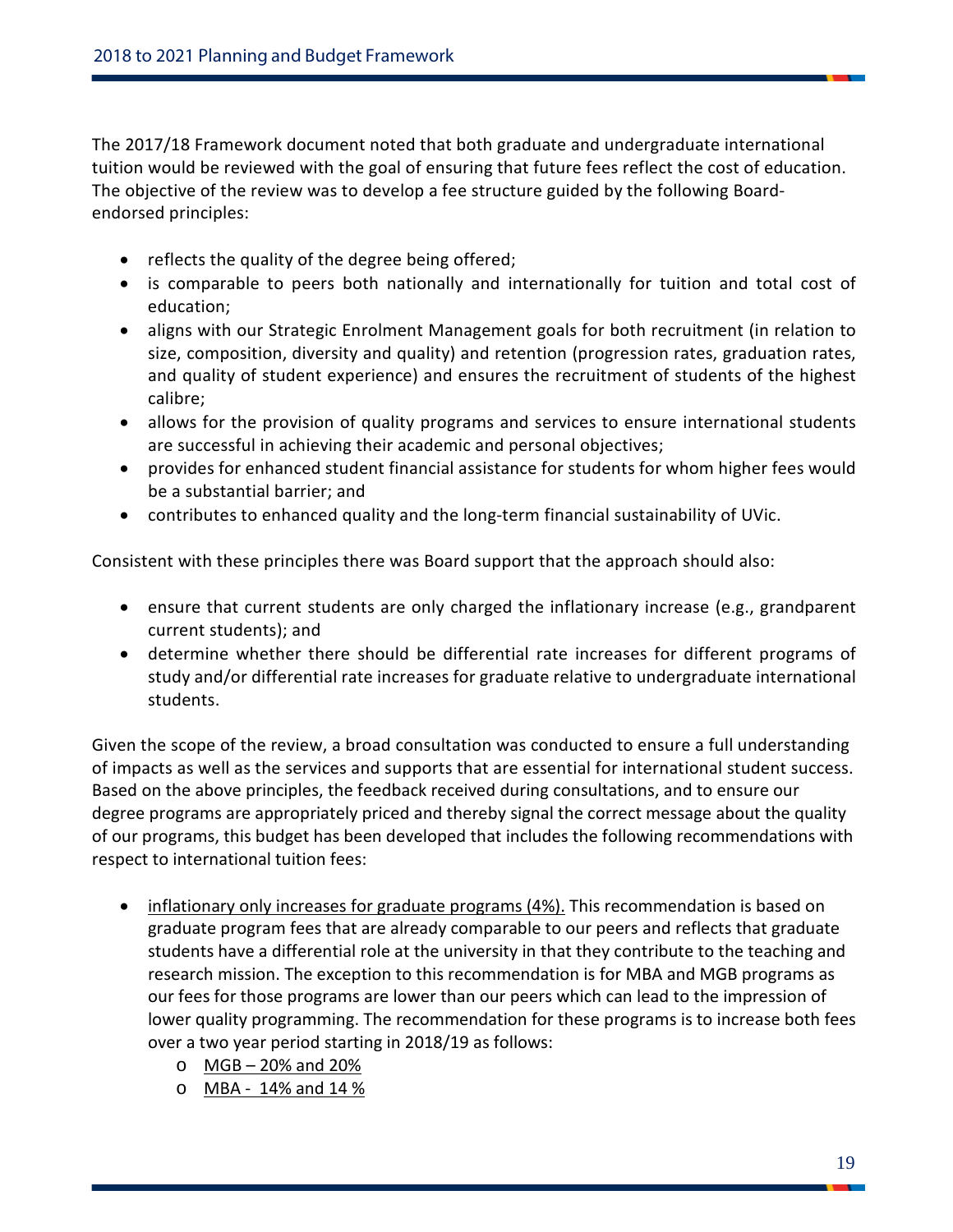• undergraduate students increase of 20% for 2018/19 and 15% for 2019/20, to reflect the quality of our degree programs and therefore to be priced among our peer group. These increases will adjust our fees such that they will be comparable to SFU, Western and Carleton's current 2017/18 fees. The exception to the above recommendation is to adjust BCom fees by 6% total in each of the next two years. This lower rate of increase reflects that tuition is more comparable to peers than other programs.

Given the growth in undergraduate international students over the last three years, tuition from international sources makes up ~33% of total tuition whereas international students comprise 17% of the student body as follows:



The proportion of tuition revenue from international students will likely increase each year as new tuition rates become applicable to a larger portion of the international student population as grandparented students graduate.

The attached Appendix 1, Schedule of Tuition Fees for 2018/19, outlines the tuition fees by program and requires Board approval as part of the budget process. In order to address potential access issues that may arise for international students, additional base budget for bursaries was approved in 2017/18 of \$50,000 to support international students. This funding was not fully utilized.

**The Federal Grant Revenue** is annual funding received through the federal government's research support fund (RSF) to help defray the indirect costs attributable to research. The overall goal of the RSF is to help ensure Canada's research institutions remain among the best in the world. By subsidizing the financial burden of the indirect costs of research, the fund helps researchers and universities focus on delivering innovative research and scholarly excellence. This grant is calculated using the three year average of the research grants received from the tri-council funding agency, comprised of NSERC, SSHRC and CIHR. During 2017/18, the university was notified that it would receive an additional \$0.05M in funding for 2017/18 and that this amount would be on-going. Therefore while the funding letter has not yet been received for 2018/19 this plan projects revenue to be consistent with the increased amount received in 2017/18.

**Department Revenue** is projected to increase by \$110K as a result of a 2% increase in the athletics and recreation fee, a 2% increase for domestic application fees and a 4% increase for international application fees. The athletic and recreation fee increase will be used to fund inflationary pressures on the athletics and recreation budget. The costs of Athletics and Recreation (ATRS), including programs, administration and building operating and infrastructures costs (including repayment of an internal loan for the construction of CARSA) are supported through an annual contribution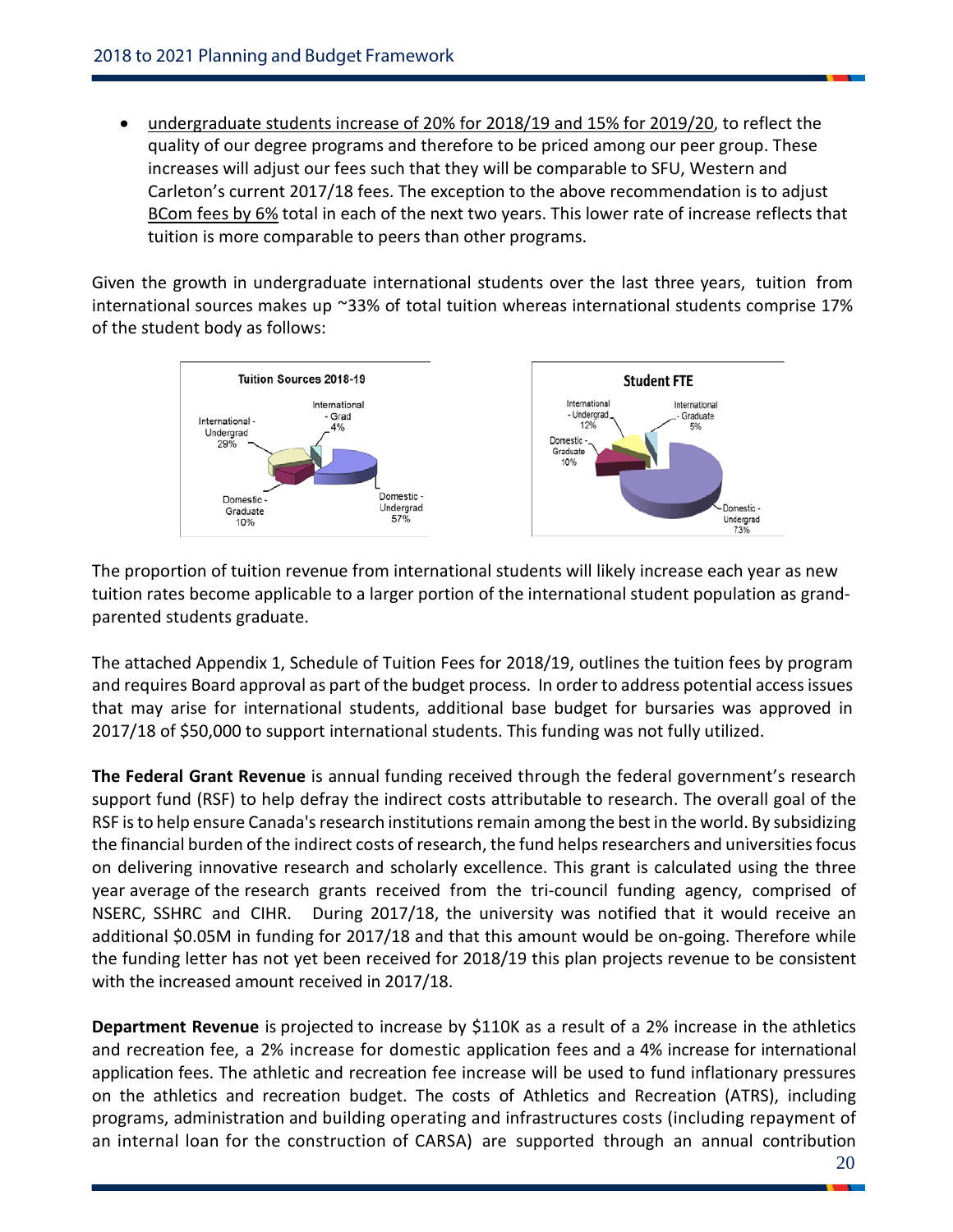from UVic, membership fees (for the fitness and weight centre and climbing wall), other rental fees (e.g., fields, track, ice rink etc.) and a per semester mandatory student fee. Consistent with approval of tuition fees, the Board approves the mandatory student fee whereas other fees such as rental rates, membership fees etc. are determined by administration. A 2% increase in the mandatory student fee will bring the per-semester ATRS fee to \$87.14.

The 2% domestic and 4% international increase in application fees will result in the following fee changes:

| $\bullet$ | domestic undergraduate:      | \$74.75 to \$76.25   |
|-----------|------------------------------|----------------------|
| $\bullet$ | domestic graduate:           | \$119.00 to \$121.50 |
| $\bullet$ | domestic law:                | $$93.75$ to $$95.75$ |
| $\bullet$ | international undergraduate: | \$122.00 to \$127.00 |
|           | international graduate:      | \$150.00 to \$156.00 |

For 2018/19 the budget recommends a new mandatory temporary medical insurance fee of \$265 per semester for international students. This new fee will ensure that international students have coverage during the 3 month waiting period before they are eligible to access the BC Medical Services Plan – a practice consistent among all post-secondary institutions in our province. Currently international students are required to opt into coverage through a private provider. While students are provided information about the requirement and the coverage, a survey of students in 2016 found that only 45% had purchased temporary insurance. With this low level of take-up and the significant risk for international students to be without medical coverage, even for a short period of time, a new mandatory fee will be implemented effective September 1, 2018 to support a mandatory temporary insurance program.

The **Other Grants and Contracts** budget is comprised of revenue from the University of British Columbia in support of the Island Medical Program (IMP). The annual IMP budget is approved by the administrative committee representing the three universities and can only be used for the IMP program.

**Investment Income and Other** is mainly comprised of interest, dividends and gains/losses earned from university cash balances which are invested in short term investment vehicles such as money market, mortgage and bond funds. The remaining revenue is comprised of incremental revenue expected from real estate entities UVic Properties and Heritage Realty, and overhead revenue from research contracts. Income is also generated through internal loans to ancillary services provided to fund capital improvements. With a low but rising interest rate environment, it may be challenging to earn sufficient returns to achieve the current budget. The investment income budget has not been adjusted given the investment reserve (\$2.1M) will be able to cover the shortfall. Increasing interest rates, while detrimental in the short term, will eventually improve revenue from investment income.

Based on the information outlined above, this framework projects revenue in 2018/19 to increase in total by \$11.22M over the prior budget as follows:

Provincial grant compensation funding ....................................................... \$ 5.20M

21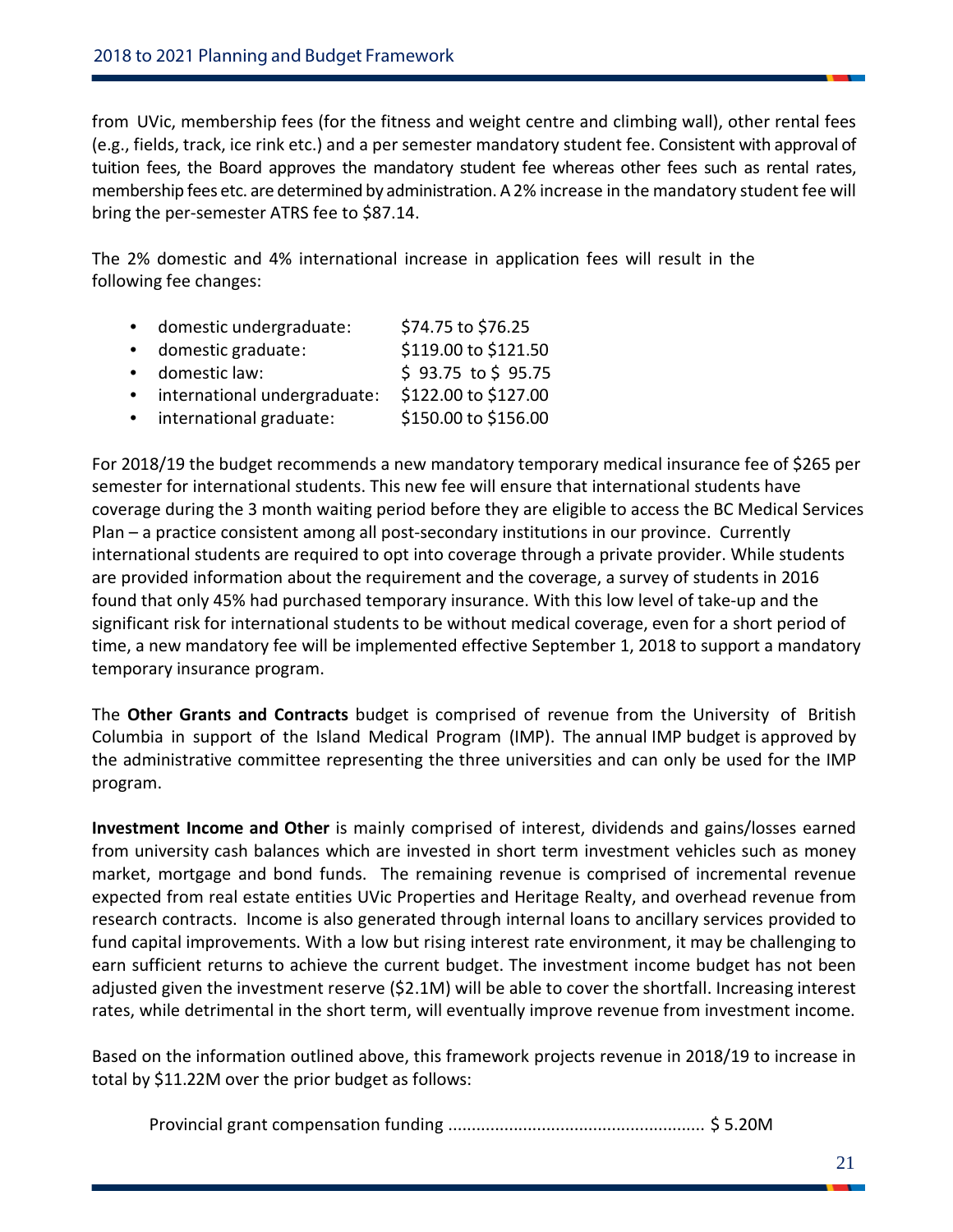| Student fees - 4% (grandfathered) - 20% (new) international tuition increase |  |
|------------------------------------------------------------------------------|--|
|                                                                              |  |
|                                                                              |  |
|                                                                              |  |
|                                                                              |  |

#### **(d) Operating Expenditure Information**

The importance of people to the university is well reflected in the operating budget, with 79% of annual operating expenditures allocated to support salary and benefit costs.



Aligned with the mission of the university, ~79% of the total operating budget is allocated to academic areas including faculties, research, library, student financial aid and student services, with the remaining ~21% allocated to facilities and support functions. The following chart outlines expenditures by functional area:



The above proportions have remained consistent over a long period of time as outlined in the following chart: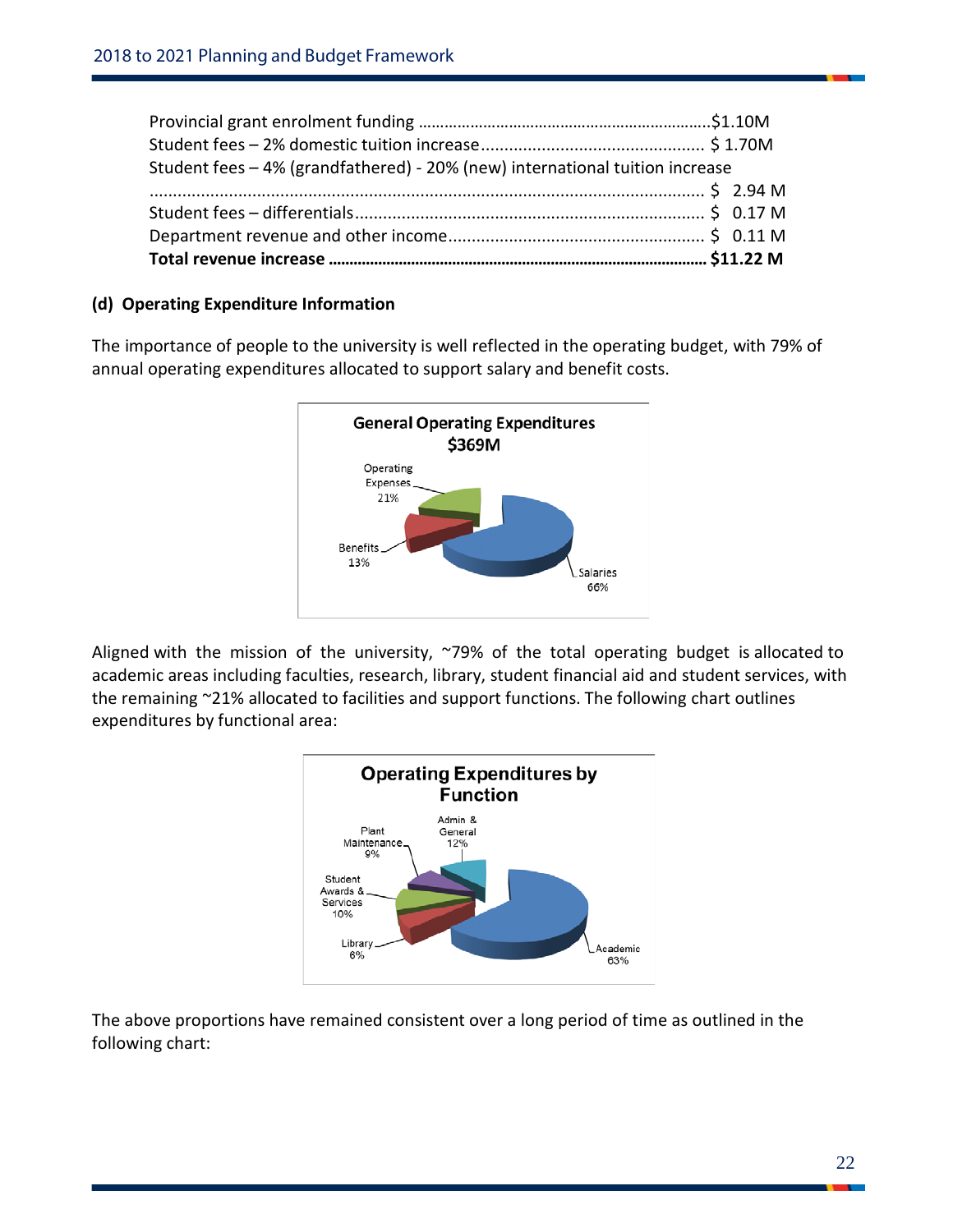

#### **(e) Operating Expenditure Plan**

The annual expenditure budget is adjusted each year first to account for known contractual, inflationary and other regulatory requirements. It is also updated to reflect the allocations to departments as a result of revenue that is collected specifically for their program (ATRS fees, faculty program fees, etc). For 2018/19 these total \$7.40M as follows:

| Department revenue - fees and differentials  0.28M |  |
|----------------------------------------------------|--|
|                                                    |  |
|                                                    |  |

The \$0.25M for Library represents additional base funding to address rising costs of acquisitions as a result of a lower Canadian dollar and annual inflation on periodicals and subscriptions. The \$0.47M for maintenance and inflationary includes allocations to facilities management to address inflationary costs of supplies and to providing funding to support a preventative maintenance program.

With the above allocations there remains \$3.82M in incremental base budget available for allocations (\$11.22 incremental revenue less \$7.40 in allocations). Added to this base amount is \$0.38M in prior year budget that will be reallocated for a total of \$4.20M. The 2018/19 budget also, as noted above and outlined in table 1, has \$7.7M in one time funding for allocation. This funding is from two sources: uncommitted institutional carry forward of \$3.9M and prior year funding not committed to base allocations (\$3.8M). The latter funding is the amount the university has retained in base to be used each year for non-recurring or term allocations in order to retain some financial flexibility (outlined above). With these non-recurring funds, there is a total of \$11.90M available. Table 3 below provides a breakdown of the allocation of the \$11.90M: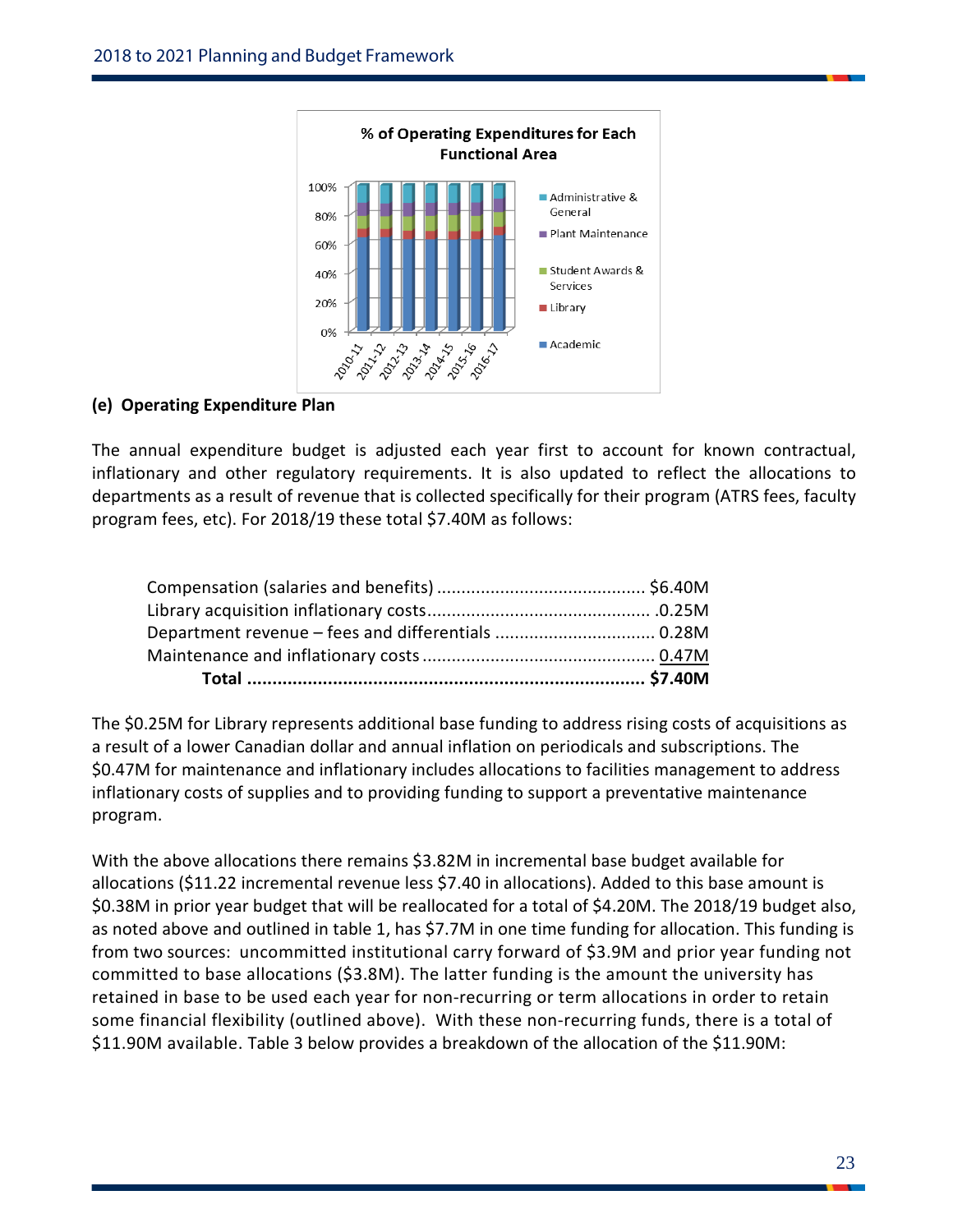| TABLE 3 - (in millions)                         | 2018/19     |                  |                         |  |
|-------------------------------------------------|-------------|------------------|-------------------------|--|
|                                                 | Non-        |                  |                         |  |
|                                                 | <b>Base</b> | <b>Recurring</b> | <b>Total</b>            |  |
| 2018/19 Budget available to be allocated        | \$<br>4.20  | \$<br>7.70       | $\mathfrak{L}$<br>11.90 |  |
|                                                 |             |                  |                         |  |
| Strategic initiatives funding                   | 1.01        | 1.55             | 2.56                    |  |
| <b>Academic Allocations:</b>                    |             |                  |                         |  |
| Faculty enrolment and program support           | 1.13        | 0.30             | 1.43                    |  |
| Library inflationary support                    |             | 0.75             | 0.75                    |  |
| Student services and support                    | 0.37        | 0.83             | 1.20                    |  |
| Indigenous law program                          |             | 0.39             | 0.39                    |  |
| Indigenous initiatives and support              | 0.47        | 0.19             | 0.66                    |  |
| Learning and teaching support and innovation    | 0.14        | 0.38             | 0.51                    |  |
| University health services                      |             | 0.49             | 0.49                    |  |
| Other Institutional priorities:                 |             |                  |                         |  |
| Research infrastructure and plan                | 0.24        | 0.74             | 0.98                    |  |
| Reputational advancement                        | 0.18        | 1.23             | 1.41                    |  |
| Fund development plan                           | 0.40        | 0.22             | 0.62                    |  |
| IT security, employee support services, policy, |             |                  |                         |  |
| licensing and other                             | 0.27        | 0.63             | 0.90                    |  |
|                                                 |             |                  |                         |  |
| <b>Total allocated</b>                          | \$<br>4.20  | 7.70<br>\$       | \$<br>11.90             |  |

Table 3 outlines the available funding that will be used to support priorities as outlined in the Strategic Framework, including an allocation to support several emerging strategic initiatives, and reflected in Part I of this document. The allocation of this funding will be part of the detailed budget allocation process approved by the President (presented to the Board in September for information).

Academic allocations totaling \$5.43M, including base and non-recurring funding, will be used to support the following priorities:

- faculty enrolment and program support includes funding to support approved enrolment plans within engineering and business, and program support across the Faculties;
- non-recurring funds to the library of \$0.75M will supplement the base amount of \$0.25M noted above to provide the library a total \$1.0M to address inflationary and US dollar impacts while a review continues of the acquisitions budget;
- Student services and supports includes base and non-recurring funds for international student priority support areas including work study, co-op and global communities program. It also includes funding to enhance programs and services offered by the office of student life and provide additional supports for recruitment and admissions;
- Non-recurring funding is allocated to law to support the initiation of the Indigenous Law program. While operating funding has been announced by government it will not be available until 2019/20 however the program is expected to start this year;
- A total of \$0.66M will be provided to support the Office of Indigenous Academic and Community Engagement including funding for increased staffing capacity, programs and community outreach;
- \$0.51M to support the mandate of the new Division of Learning and Teaching Support and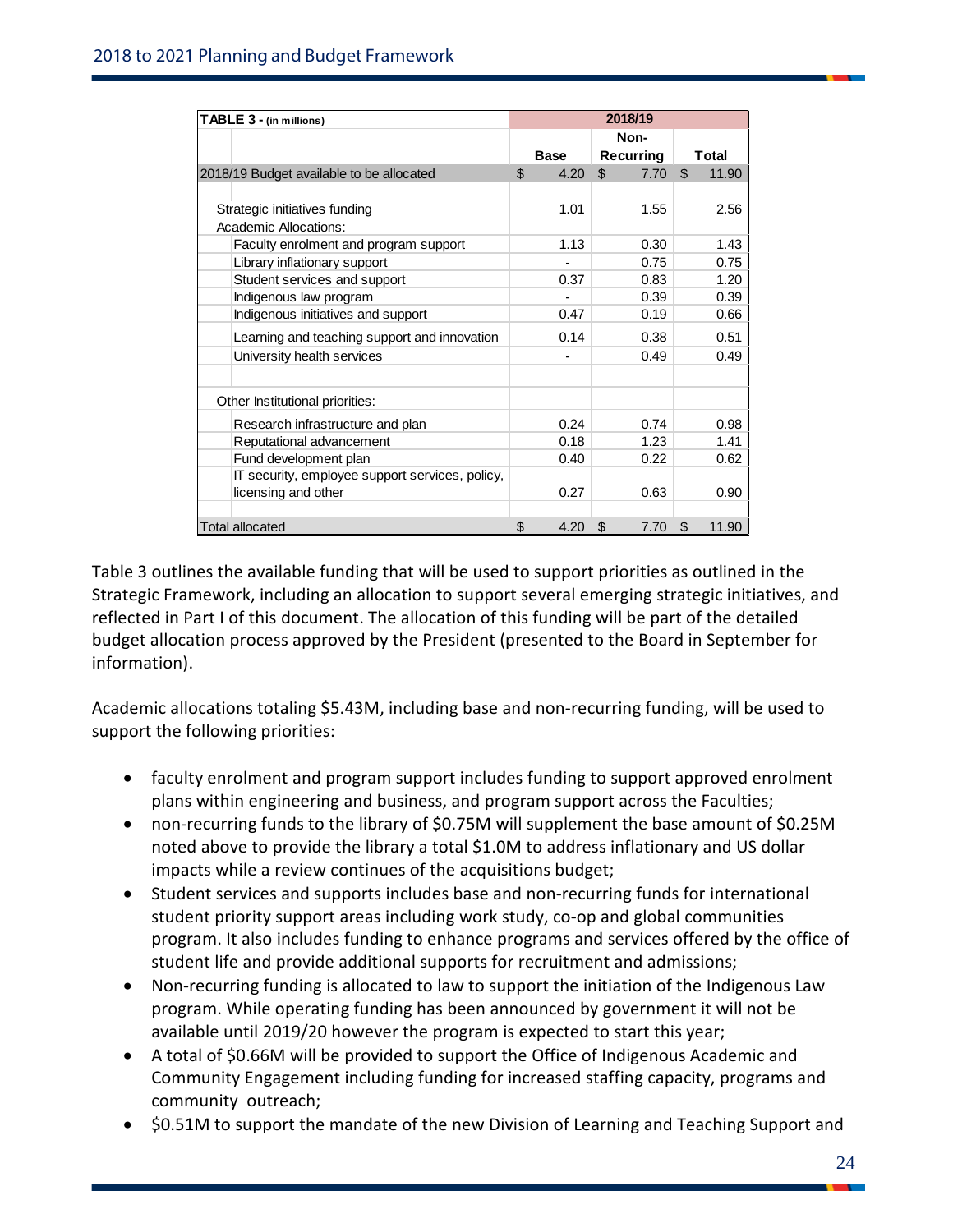Innovation (LTSI); and

• In order to ensure access to health care for both international students and domestic students from away, \$0.49M in non-recurring funding has been allocated to support health services.

Other significant allocations include:

- close to \$1.0M to support research including funding to build international research connections, support infrastructure such as animal care, and a new research support fund for assistance with external research applications;
- \$1.41M in funding to continue to support our strategic priority of reputational advancement;
- \$0.62M in funding to begin to address the priority of enhancing our fund development team in order to increase funding from philanthropic sources; and
- Increased resourcing for IT security (\$0.21M) to address cyber security risks, continued funding for employee services such as retirement planning to faculty and staff, immigration support and leadership training, and additional program funding for sexualized violence, conflict resolution and equity and privacy training.

The above allocations were established before the Provincial budget was released at the end of February. That budget included the announcement of a new employer payroll tax of 1.95% of salary to replace the provincial revenue lost from the elimination of medical service plan (MSP) premiums. The details around implementation of this tax are not yet known and therefore have not been included in this framework. If the tax applies to the university, based on what is currently known the total cost is \$5.8M annually (all funds). This cost is far in excess of the amount that would be saved through the elimination of MSP premiums which is estimated at \$2.5M annually. The difference is the result of:

- Current bargained sharing in the MSP premium with employees;
- the new payroll tax being calculated as a percentage of salary instead of a flat amount and therefore higher salaries will attract a higher tax; and
- the tax applying to all salaries regardless of whether the employee currently has MSP coverage. This requirement will increase total compensation costs for researchers and ancillaries that typically have more part time and term employees.

Within the operating fund the projected annual impact once the MSP is fully eliminated is \$2.6M with the estimated impact for 2018/19 of \$1.2M. This is the amount by which the above budget would need to be adjusted should the tax be implemented as announced.

Table 1 above projects modest funding available for allocation of ~\$3.6M (1% of budget) in 2019/20 and ~\$3.1M in 2020/21. This projection assumes that international tuition will increase as noted in the student fees section above. It does not include costs for the new employer payroll tax as implementation is not yet known nor does it include costs for compensation as a result of collective bargaining in 2019 which are assumed to be funded by government.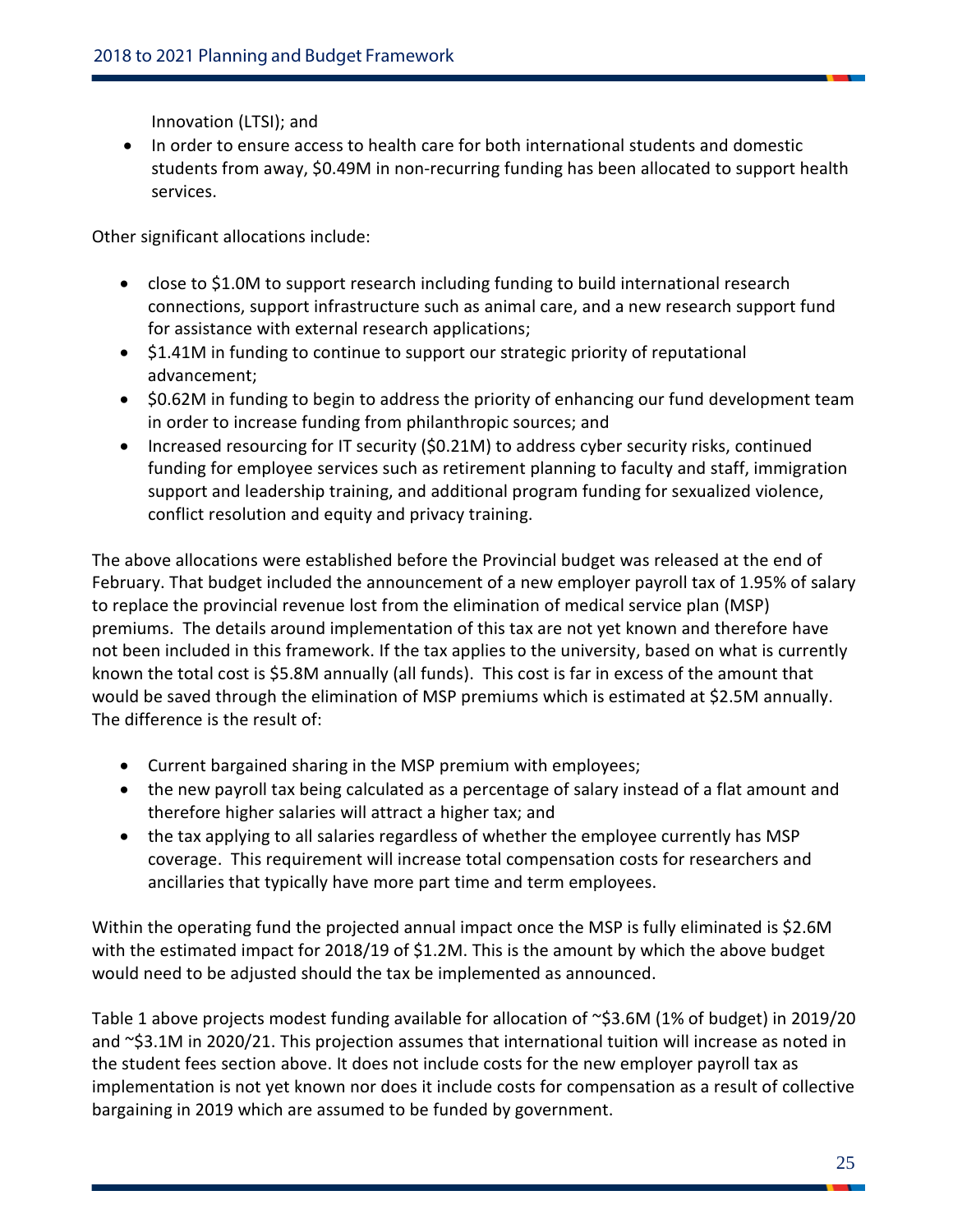As noted above, in 2018/19, \$3.76M of non-recurring funding allocated this year represents prior year funding not committed to base in order to maintain financial flexibility to protect against potential enrolment fluctuations or other unforeseen events. This level of base funding provides protection from enrolment decline roughly equal to 174 (~8%) undergraduate international students or 674 (~5%) domestic students as follows:

| ITABLE 4                                     |   | # of FTEs | <b>Percent</b> |
|----------------------------------------------|---|-----------|----------------|
|                                              |   | 2018/19   |                |
| Base funding retained (\$)                   | S | 3.76      | 1.0%           |
| International FTE fluctuation absorbed (FTE) |   | 174       | 7.6%           |
| or Domestic FTE fluctuation absorbed (FTE)   |   | 674       | 4.8%           |

The difference in number of FTEs is a result of the difference in tuition for a domestic student compared to an international student.

#### **(g) Routine Capital Funding**

Annually, the provincial government provides post-secondary institutions with funding for the maintenance, renovation, and upgrade of institutional academic facilities. There are two sources of funding from government to address maintenance and renovations within an overall program called Routine Capital.

The first source of funding is called Minor Maintenance and Rehabilitation and is intended for project planning (e.g., studies or design work) or more minor projects to address maintenance or rehabilitation issues (e.g., replace flooring). For 2018/19 this funding is expected to be ~\$675,000 and is provided as envelope funding - institutions have full discretion over its allocation.

The second source of funding is Major Maintenance and Rehabilitation (MMR) and it is intended to address deferred maintenance and some functional improvements. This funding is provided through a notional allocation against which each institution submits specific projects for approval. This process allows the institution some flexibility with respect to the use of these funds but also ensures, through the requirement for Ministry approval, that provincial priorities are addressed (e.g., deferred maintenance). While not yet approved for the coming year, during 2016/17 the government provided a 3 year funding plan for MMR. For 2017/18 we anticipate funding from government of ~\$8.5M however there is a requirement for a 25% contribution from the institution. The university contribution towards MMR projects will be allocated from funds transferred to capital as part the Ministry program to allow deferral of operating grants for capital requirements if the university has a surplus. Given the deferred maintenance and functional requirements across the campus, investment in capital improvements remains a priority.

The allocation of this funding is coordinated annually through the office of the Vice-President Finance and Operations and approved by the Vice-President Finance and Operations and the Vice-President Academic and Provost, based on overall campus priorities and ranked submissions from the departments.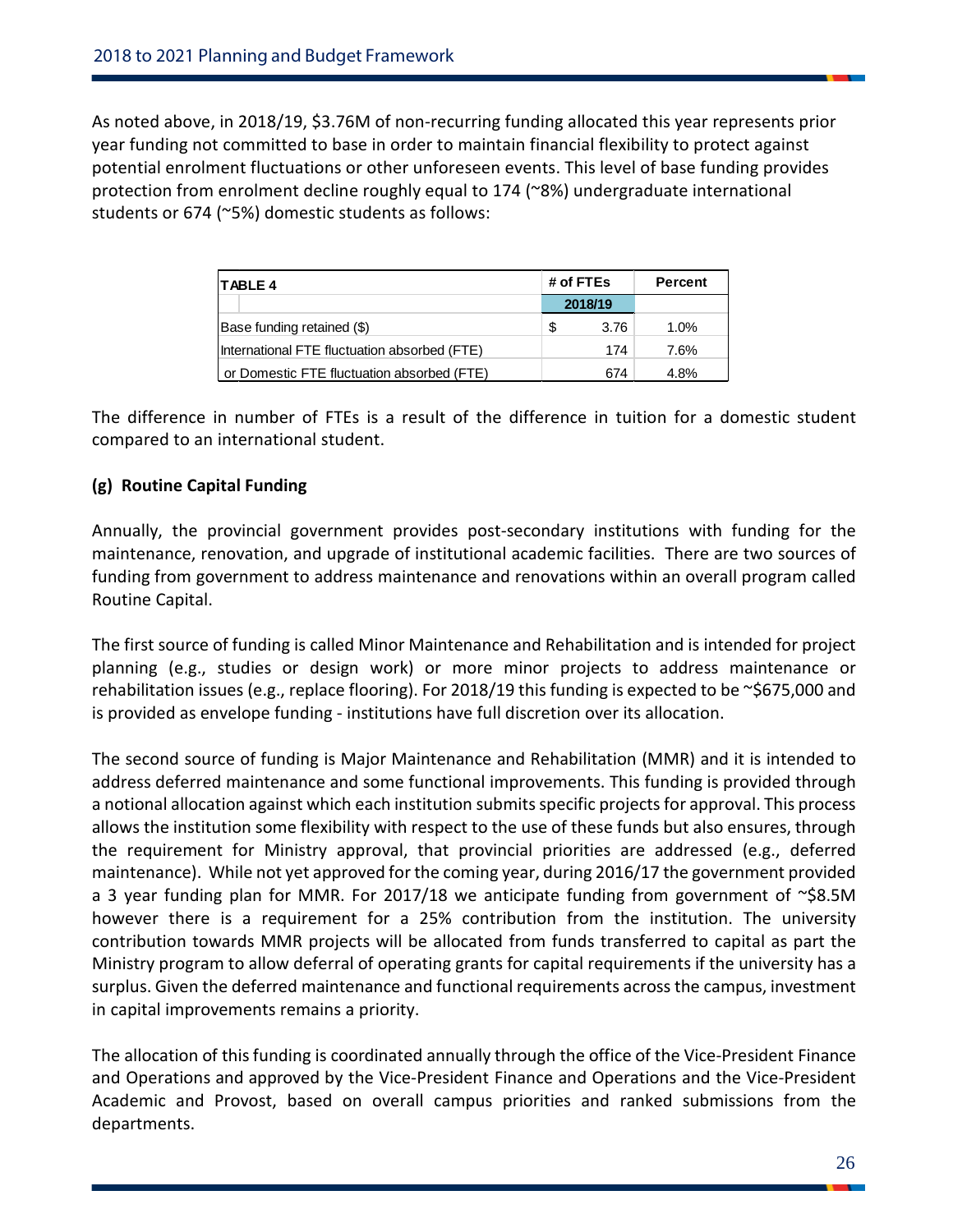#### <span id="page-27-0"></span>**2. Ancillary Budgets**

An ancillary operation is a unit or department within the university that is required to be financially self-sufficient. That is, each operation must generate sufficient revenue to not only cover its annual operating costs, including utilities and maintenance, but also provide for the renovation, maintenance

and replacement of its physical assets including any required debt servicing costs.

Revenues from ancillary operations in fiscal 2016/17 totaled \$52.7M or about 9% of the entire operations of the university. This revenue comes from a variety of operations such as housing, food, bookstore, parking, child care and off-campus operations.

Total Ancillary Revenue for 2016-17 \$52.75M Off Child Care Campus 3% **Bookstore** 6% 21% Parking 10% Student Food Residences **Services** 29% 31%

The majority of revenue for an ancillary operation comes from the sale of services or products. For 2016/17, this source of revenue accounted for ~94% of total ancillary

revenue. Other revenue includes government grants (namely child care - ~3%) and investment income (~2%).

The following sections outline the proposed ancillary budgets for 2018/19 along with the corresponding fee increases that require board approval.

#### **(a) Residence Services**

Residence Services provide on-campus accommodation to students and visitors to campus. Accommodation is provided through 21 dormitory buildings, 121 cluster units for single students and through 181 self-contained units (apartments and town houses) for students with families. Table 5 summarizes the current year budget and the proposed Residence Services budget for the next 3 years.

| <b>Residence Services</b>                   | <b>Budget</b><br>2017-18<br>(000s) | Projected<br><b>Budget</b><br>2018-19<br>(000s) | <b>Projected</b><br><b>Budget</b><br>2019-20<br>(000s) | Projected<br><b>Budget</b><br>2020-21<br>(000s) |
|---------------------------------------------|------------------------------------|-------------------------------------------------|--------------------------------------------------------|-------------------------------------------------|
| <b>Total Revenue</b>                        | \$15,958                           | \$16,963                                        | \$17,615                                               | \$17,506                                        |
| Salaries and Benefits                       | \$4.590                            | \$5.541                                         | \$5.652                                                | \$5.765                                         |
| Operating Expenses                          | \$5,003                            | \$5,293                                         | \$5,488                                                | \$5,691                                         |
| Debt Servicing                              | \$2.393                            | \$2,395                                         | \$2,393                                                | \$2,393                                         |
| Capital projects                            | \$5.200                            | \$3.500                                         | \$3.500                                                | \$3.500                                         |
| Provision for Capital & Reserves            | \$0                                | \$233                                           | \$582                                                  | \$158                                           |
| <b>Total Expenditures</b>                   | \$17,186                           | \$16,963                                        | \$17,615                                               | \$17,506                                        |
| capital<br>$Loan$ /<br>Draw from<br>reserve | $-$1,229$                          | \$0                                             | \$0                                                    | \$0                                             |

#### **Table 5**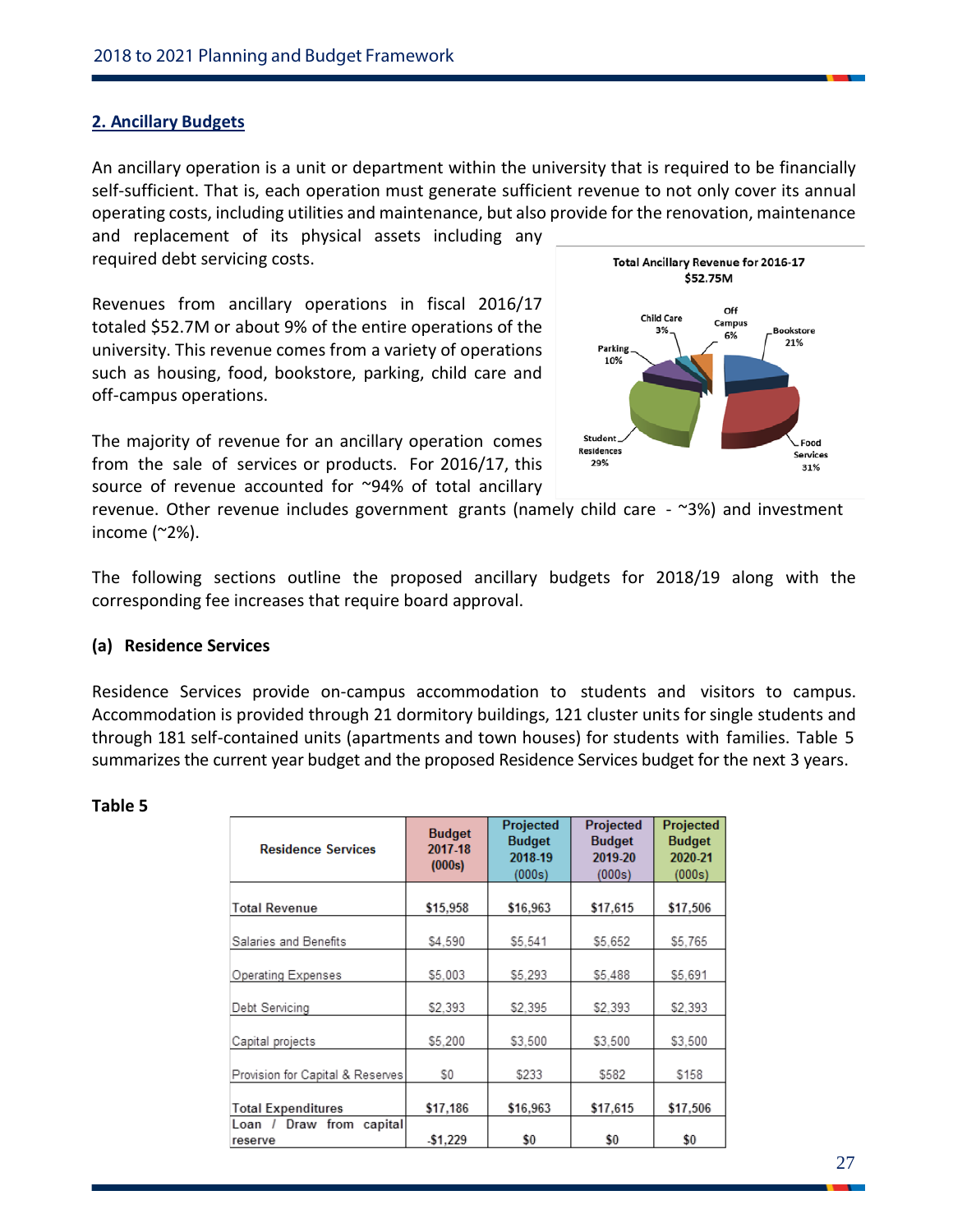After completing a comprehensive review of residence infrastructure (buildings) the Residence Services Department (RSD) developed a 10 year plan to address renewal. This plan included a prioritized list of deferred maintenance work totalling ~\$82M. The plan was developed with the following goals:

- Address all health and safety issues as a first priority;
- Maintain and improve the building facilities conditions; and
- Upgrade amenities and living conditions for students.

Work commenced in 2012 and to date has included significant renewal projects such as window replacement, balcony upgrades, railings, electrical and fire safety system upgrades, fire alarms, roof repairs, etc. The budget in table 5 on the previous page reflects a 4% increase in residence rates as contemplated in the 10 year plan and provides \$3.5M to address the following projects in 2018/19:

- Conclusion of McGill residences including exterior work and interior finishes;
- Roofing for Lam family housing (deferred from 2017/18);
- Lighting updates in Cluster housing; and
- Other various renovations (carpets, paints, stairs, furniture, etc.).

The term rates resulting from the proposed 4% increase for 2018-19 will apply to single student housing as per the attached Appendix 2. Family Housing rates are limited by our loan agreement with BC Housing Corporation under their Low Income Housing Subsidy Program. Rental increases are limited to the percentage of rental increase experienced in the Metro-Victoria area as surveyed and reported by CMHC for October 2017. As family housing continues to be subsidized by single student housing and is generally priced below market, the proposed increases for 2018-19 are within the allowable range for increases permitted under the agreement for some housing types and range from 3.3% to 5.0% as also outlined in Appendix 2.

#### **(b) Food Services**

Through 11 unique outlets on campus, University Food Services (UFS) provides a variety of oncampus food choices to faculty, staff, student and visitors to campus. They also provide on-campus catering for university functions. Given the continuing restructuring of the food services operations, Table 6 below provides the projected budget for 2018/19 only whereas normally 3 years would be provided.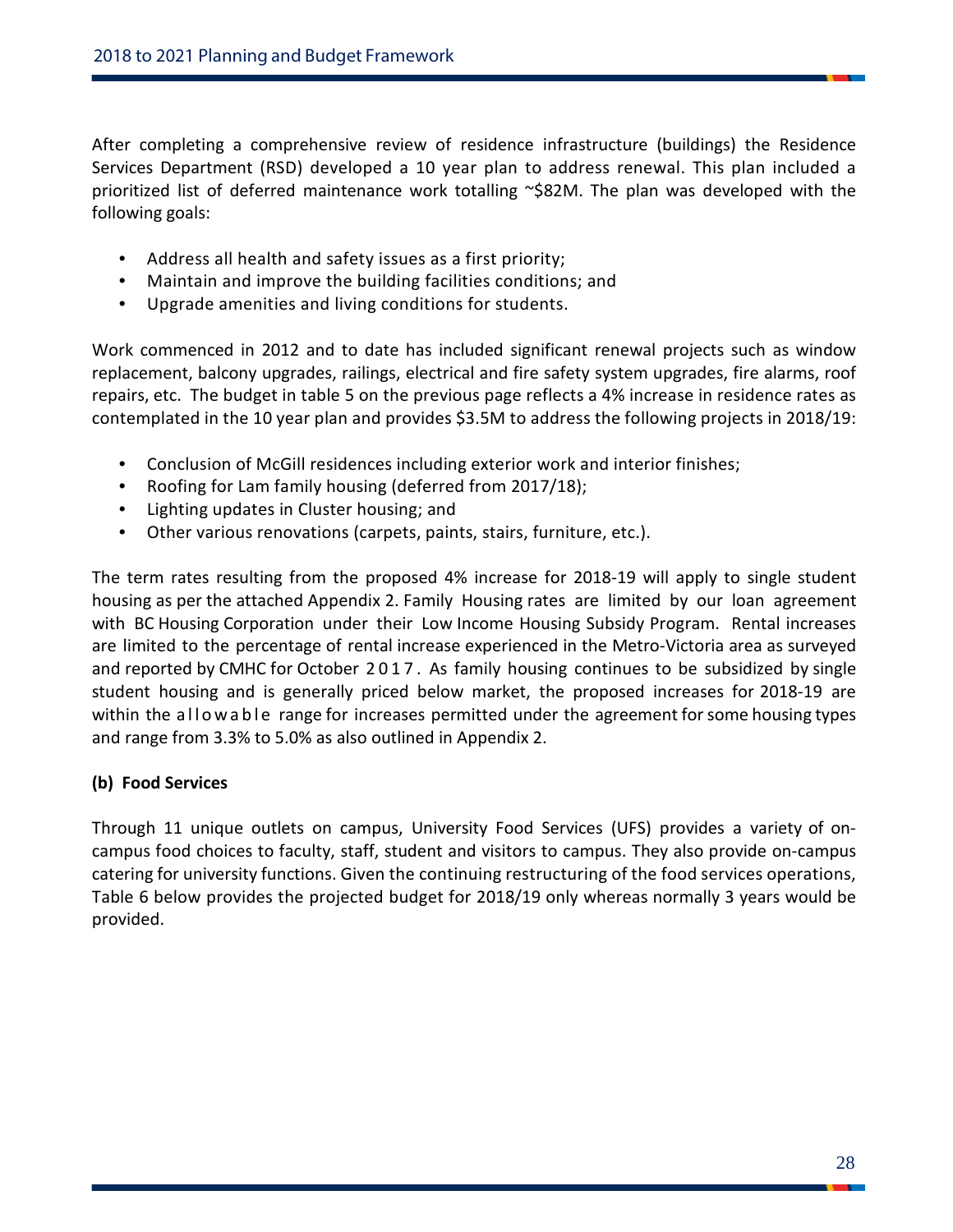| <b>Food Services</b>               | <b>Budget</b><br>2017-18<br>(000s) | <b>Proposed</b><br><b>Budget</b><br>2018-19<br>(000s) |
|------------------------------------|------------------------------------|-------------------------------------------------------|
| <b>Total Revenue</b>               | \$18,059                           | \$18,646                                              |
| <b>Salaries and Benefits</b>       | \$8,908                            | \$9,177                                               |
| <b>Operating Expenses</b>          | \$8,538                            | \$8,517                                               |
| Debt Servicing                     | \$592                              | \$637                                                 |
| Provision for Capital and Reserves | \$21                               | \$315                                                 |
| <b>Total Expenditures</b>          | \$18,059                           | \$18,646                                              |

#### **Table 6**

For the last 3 years the food service operation has run an annual deficit. Current projections however anticipate a small surplus for 2017/18 and the above chart projects a surplus for 2018/19. While the operation has returned to a positive position, refinements continue to ensure longer term health of the operation. These refinements include staffing changes, food cost management, alternative products and pricing. Over the past 3 years, as a result of annual deficits, the operations accumulated deficit reached over \$600,000. The operation has being paying interest on this outstanding amount and it has now been converted to debt through an internal loan and included as part of debt servicing.

Revenue for 2018/19 is projected to increase ~4% from the prior year's adjusted budget. This increase reflects expected revenue growth from the introduction of branded units as well as a meal plan rate increase of 7% as outlined in Appendix 2. A 7% increase is needed to ensure that the budget includes dedicated funding for capital investments that directly enhance the residence dining environments, facilities and equipment. From our research, such a fund is becoming the norm for self-operating food services departments at other Canadian comparator institutions (e.g., UBC, McMaster University, University of Guelph ), in order to fund long term asset renewal. In the case of food services, this funding will support current capital costs for equipment etc. and then be used to fund the costs of replacing the Cadboro Commons. This recommended increase is supported by our analysis of average standard meal plan rates at our comparator institutions. The below comparators are the ones we typically benchmark against in terms of pricing as they all have self-operated food services departments.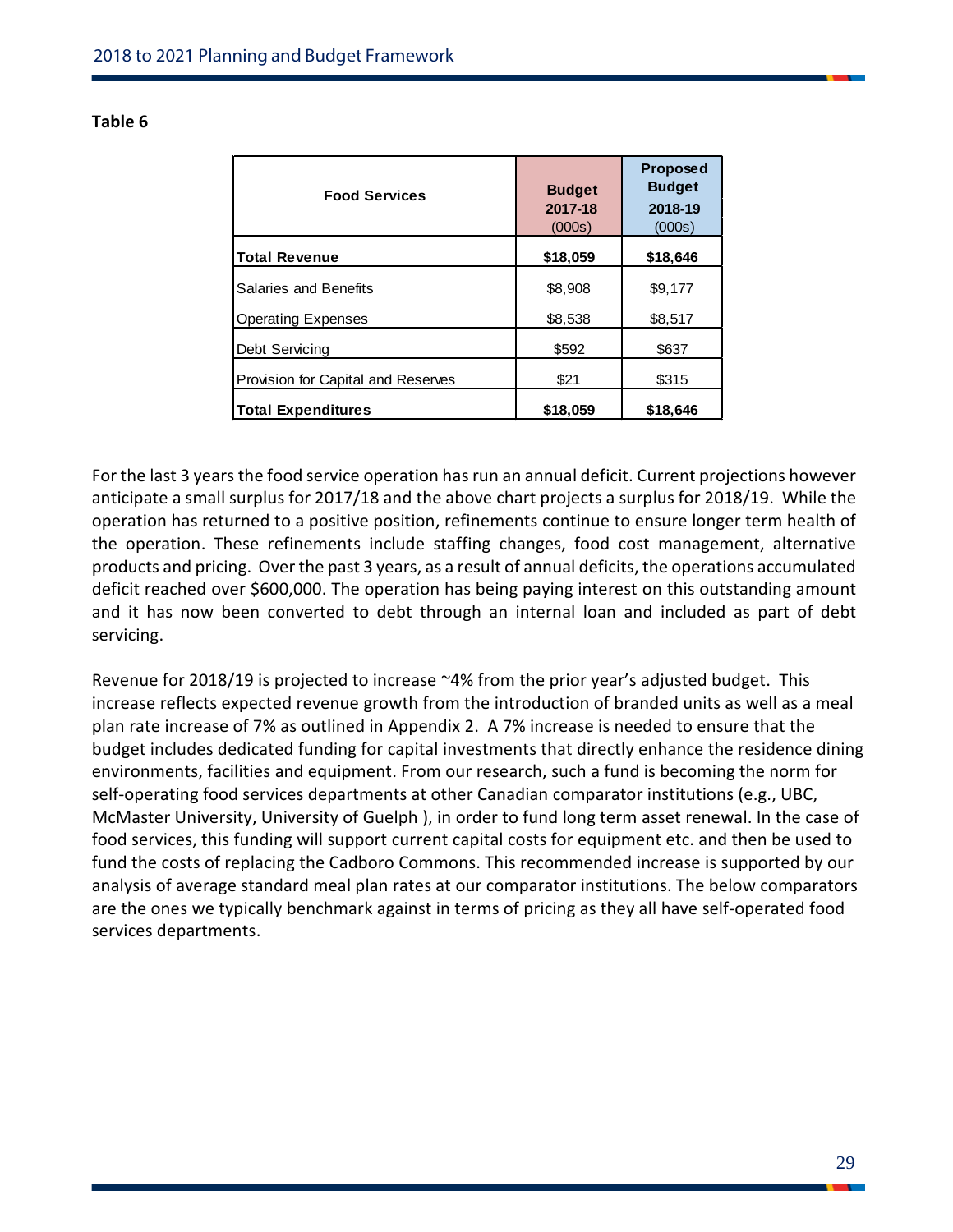**Table 7**

| $\frac{1}{2}$                    |    |       |
|----------------------------------|----|-------|
| <b>University</b><br><b>ASMP</b> |    |       |
| University of British Columbia*  | \$ | 5,495 |
| University of Guelph*            | \$ | 5,050 |
| McMaster University*             | \$ | 4,355 |
| University of Waterloo*          | \$ | 5,010 |
| <b>Western University</b>        | \$ | 4,895 |
| Average                          | \$ | 4,961 |
| University of Victoria           | \$ | 4,731 |
| <b>UVic Compared to Average</b>  |    | 230   |
| <b>UVic Compared to Average</b>  |    | -5%   |

#### **2017-18 Average Standard Meal Plans (ASMP) costs for declining balance plans**

The above table shows that UVic rates are currently 5% below peers using 2017-18 rates. Assuming most institutions raise rates annually by at least 2% to reflect inflationary costs, a 7% rate increase will put UVic rates near the average and provide a viable financial model for moving forward.

Capital expenditures for the coming year will be fairly modest consisting of a new inventory management software and environmental upgrade to the general store exhaust system.

#### **(c) Parking Services**

Parking Services receives revenue from parking passes, meters and fines to cover the cost of operations including:

- a contribution toward the student UPASS bus pass program;
- parking lot maintenance and repair;
- patrol costs;
- service enhancements;
- travel choices programs (also known as traffic demand management or TDM); and
- capital cost of new/expanded parking capacity.

The following Table 8 summarizes the Parking Services budget for 2017/18, as well as projections to 2020/21.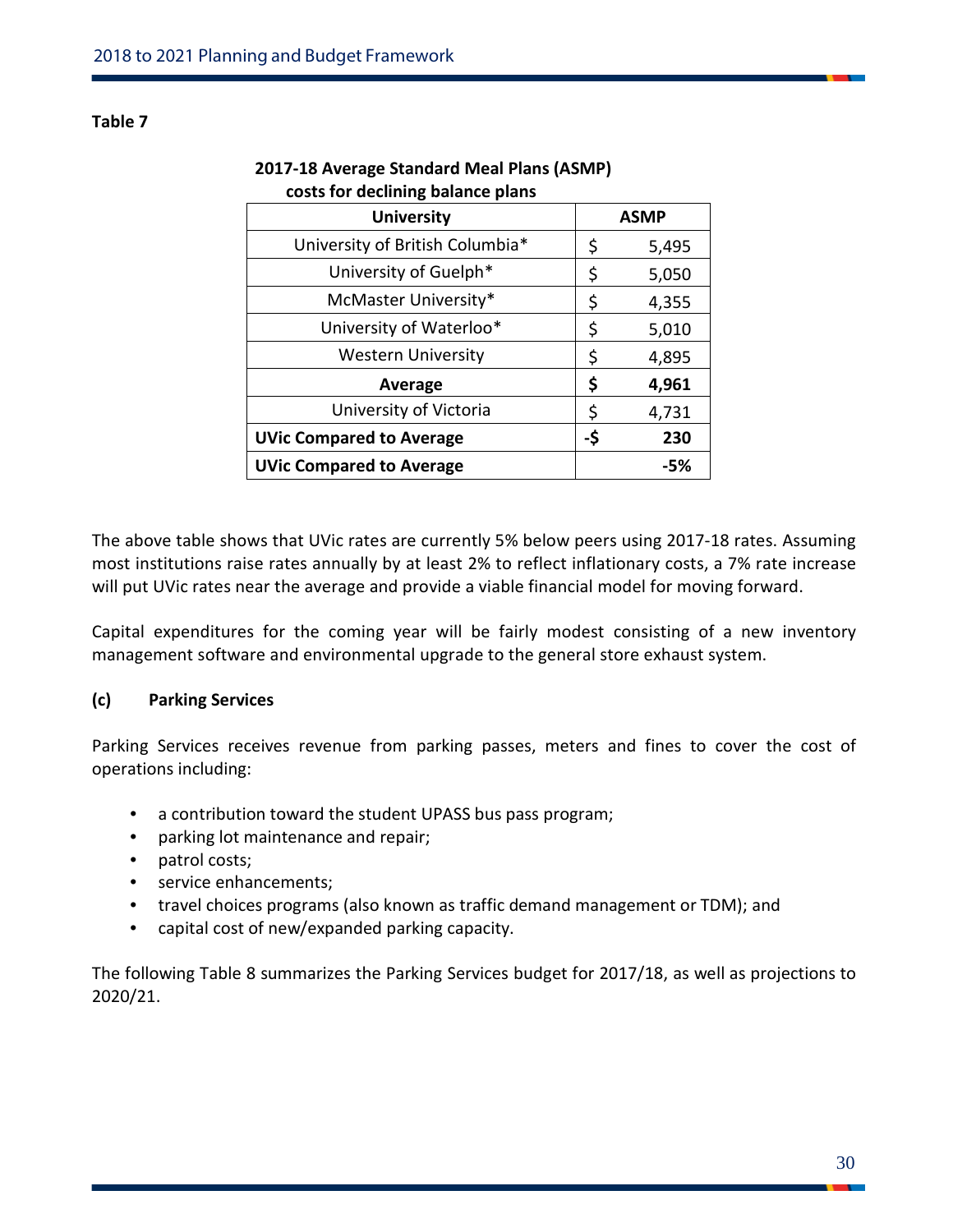| ⊣gi⊢ |  |
|------|--|
|------|--|

| <b>Parking Services</b>                | <b>Budget</b><br>2017-18<br>(000s) | Projected<br><b>Budget</b><br>2018-19<br>(000s) | <b>Projected</b><br><b>Budget</b><br>2019-20<br>(000s) | Projected<br><b>Budget</b><br>2019-20<br>(000s) |
|----------------------------------------|------------------------------------|-------------------------------------------------|--------------------------------------------------------|-------------------------------------------------|
| <b>Total Revenue</b>                   | \$5,086                            | \$5,294                                         | \$5,422                                                | \$5,660                                         |
| <b>Salaries and Benefits</b>           | \$1,667                            | \$1,799                                         | \$1,835                                                | \$1,872                                         |
| <b>Operating Expenses</b>              | \$1,374                            | \$1,284                                         | \$1,189                                                | \$1,205                                         |
| Capital, Provision for Reserve and TDM | \$2,045                            | \$2,211                                         | \$2,398                                                | \$2,582                                         |
| <b>Total Expenditures</b>              | \$5,086                            | \$5,294                                         | \$5,422                                                | \$5,660                                         |

The proposed budget for 2018/19 reflects a rate increase of 5% as well as modest increases in the number of annual permits sold. This rate increases is required to ensure that:

- sufficient capital reserves are built to address future supply needs and infrastructure maintenance;
- parking costs are not subsidized by other areas on campus;
- an appropriate level of funding is available to support a comprehensive travel choices program; and
- the monthly cost of parking aligns with the monthly cost of taking transit (sustainability goal).

The parking budget provides funding for a number of initiatives under the Travel Choices program that promote sustainable transportation options and assistsin managing parking demand on campus. They include Bike to Work Week sponsorship, regular cycling infrastructure improvements, the subsidized employee monthly bus pass program, a partnership with Modo the car share co-op, as well as the availability of electric vehicle and electric bicycle charging stations, Zipcar, and carpooling options, all of which are supported by various educational, committee and communication activities.

The October 2016 campus traffic survey results indicated that the split between the different modes of travel remained relatively unchanged for the last six years. Progress on achieving the *2014 - 2019 Sustainability Action Plan* goal to increase transit, cycling and carpooling to 70% of the campus travel modal split, from the current 60%, has been identified as a challenge in the *2016 Sustainability Action Plan Progress Report*. Achieving the university's modal split target of 70% non-single occupancy vehicle use will require a renewed effort to consult with stakeholders on new measures to influence campus travel patterns. Therefore, a large portion of the Transportation Demand Management (TDM) budget 2018-19 will be allocated to specifically address the modal split goal by developing a new TDM plan for the university. As well as a new TDM plan the funding will be used to:

- Support the SPOKES program operating out of the Campus Bike Centre;
- Subsidize the Employee Bus Pass program;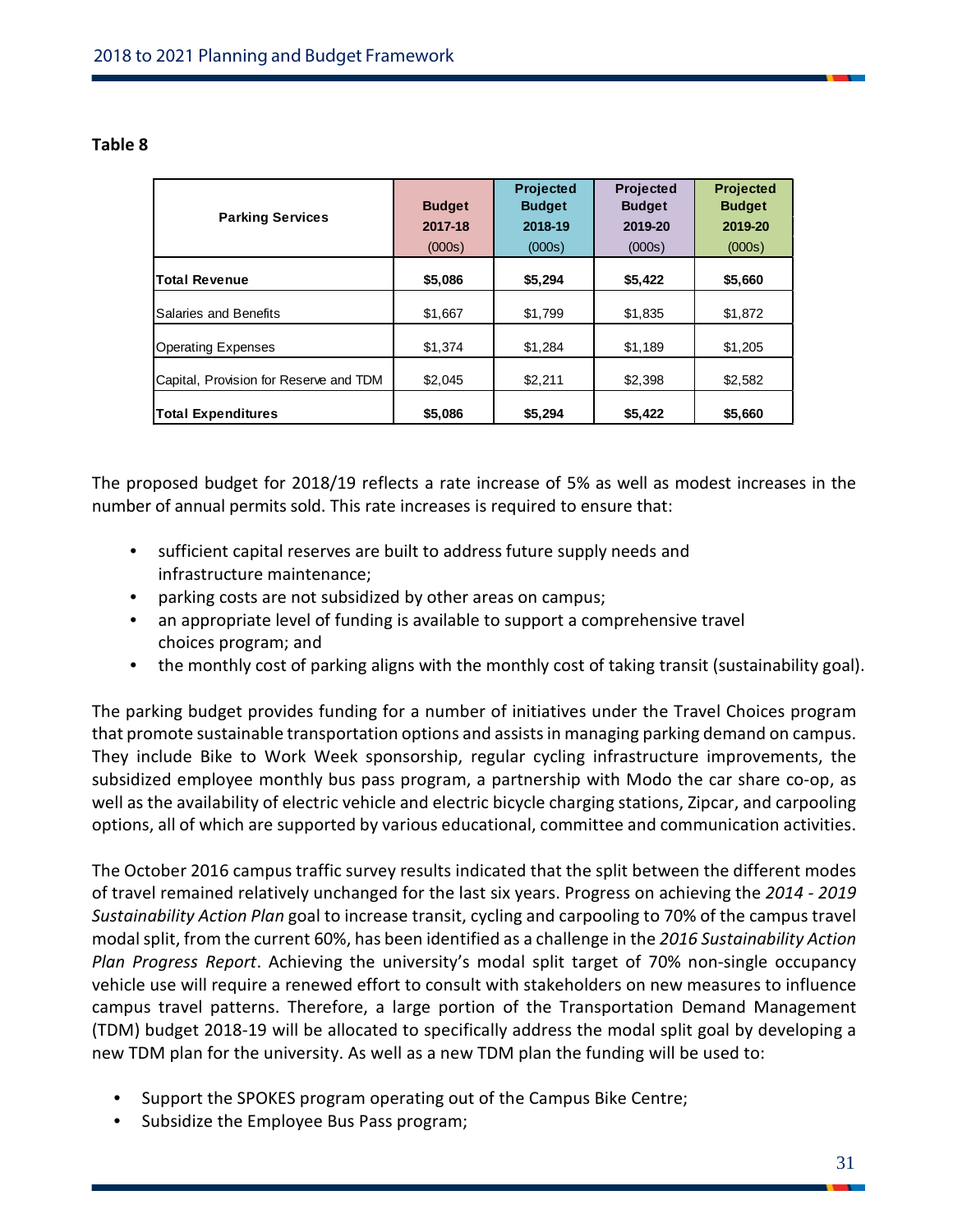- Sponsorship of Greater Victoria Bike to Work Society;
- Foster the Modo carshare partnership, as well as promote other carshare, carpool, rideshare, and vanpool opportunities;
- Advocacy for future BC Transit service additions and routes to serve the campus community
- Install a new fixed bike pump in the Campus Bike Centre; and
- Continue with various educational, committee and communication activities as they relate to sustainable and active transportation.

A 5% increase in parking rates will raise the annual general parking permit to \$515.00 a year, maintaining the goal of price comparability between a general parking pass and the subsidized monthly bus pass. The daily parking rate will remain at a maximum of \$8.00 and the evening parking rate will remain at a maximum of \$3.00.

The parking rates resulting from the increases noted above are contained in Appendix 3. These rates will be effective September 1, 2018. All parking passes expire August 31st of each year.

#### **(d) Child Care Services**

Child Care Services, directed by Student Affairs and overseen by an advisory committee, operates six centers at UVic. The university currently provides an annual subsidy to the program by funding the director, one office staff person and their office supplies as well as some building costs and a portion of the salary costs of the day care workers. The total subsidy is ~\$0.5M per year.

The following Table 9 summarizes the proposed Child Care Services budget for 2017/18.

| <b>Child Care</b>         | <b>Budget</b><br>2017-18<br>(000s) | <b>Projected</b><br><b>Budget</b><br>2018-19<br>(000s) | <b>Projected</b><br><b>Budget</b><br>2019-20<br>(000s) | <b>Projected</b><br><b>Budget</b><br>2020-21<br>(000s) |
|---------------------------|------------------------------------|--------------------------------------------------------|--------------------------------------------------------|--------------------------------------------------------|
| <b>Total Revenue</b>      | \$1,668                            | \$1,783                                                | \$1,948                                                | \$1,977                                                |
| Salaries and Benefits     | \$1,437                            | \$1,533                                                | \$1,695                                                | \$1,721                                                |
| <b>Operating Expenses</b> | \$226                              | \$238                                                  | \$242                                                  | \$247                                                  |
| Reserve Allocation        | \$5                                | \$12                                                   | \$11                                                   | \$10                                                   |
| <b>Total Expenditures</b> | \$1,668                            | \$1,783                                                | \$1,948                                                | \$1,977                                                |

#### **Table 9**

The above budget includes fee increases of 1% for infants (6 months to 18 months), 2% for toddlers (18 months to 36 months) and 4% for pre-school children (37 months to 5 years). The recommended fee increases are required to cover cost increases. At the above fee levels, UVic rates will continue to be comparable to rates at UBC, SFU and Camosun College. The overall budget increases from 2017/18 levels reflect plans to open Centres 7 and 8 on September 1, 2018.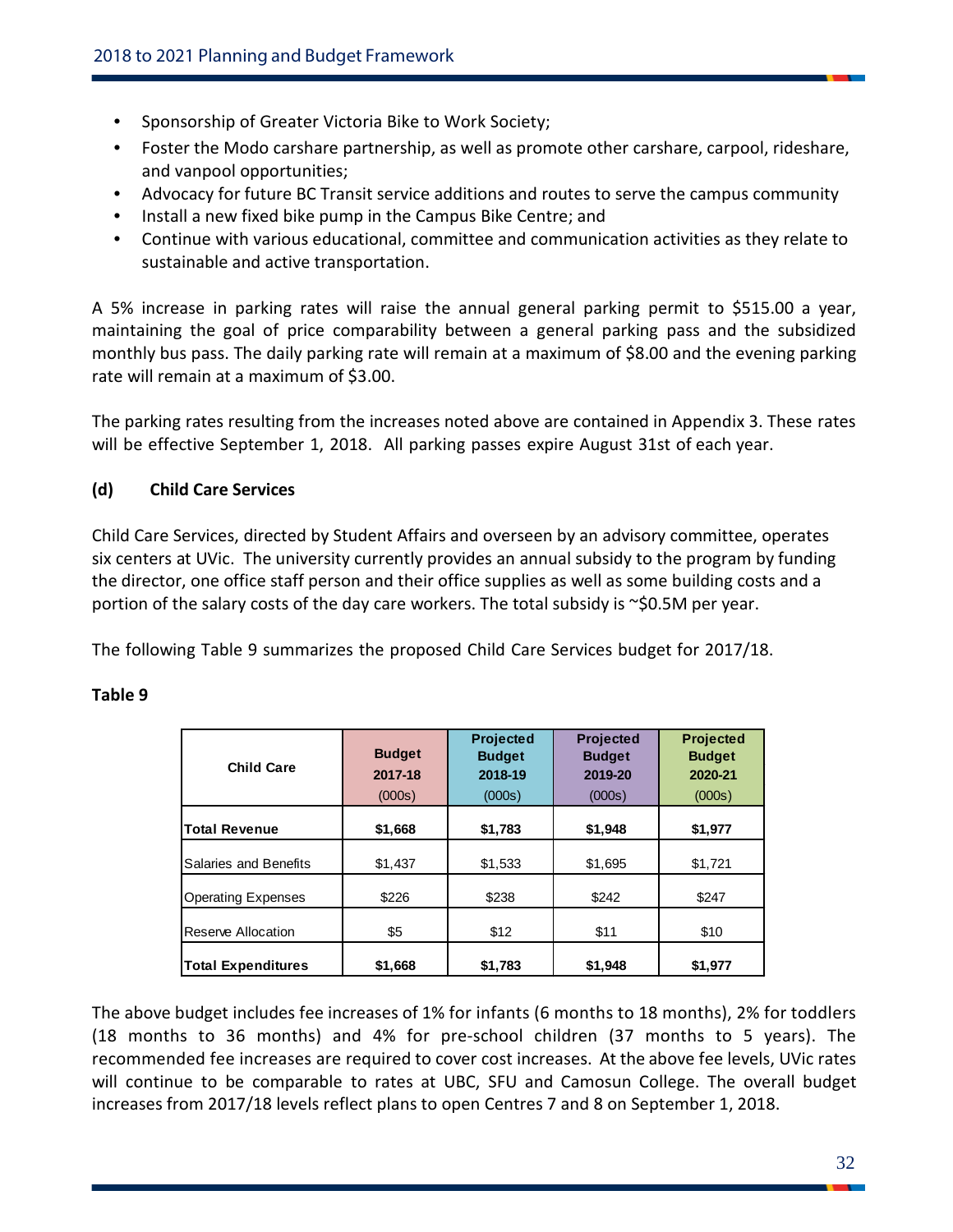See Appendix 4 attached for the 2018/19 schedule of child care fees effective May 1, 2018.

#### **(e) Bookstore**

The University Bookstore receives revenue through the sale of textbooks, books, computers, supplies (including food and beverages), and services such as regalia rental to students, faculty, and staff. The following Table 10 summarizes the proposed Bookstore budget for 2018/19 as well as projections to 2020/21.

#### **Table 10**

| <b>Bookstore</b>          | <b>Budget</b><br>2017-18<br>(000s) | Projected<br><b>Budget</b><br>2018-19<br>(000s) | <b>Projected</b><br><b>Budget</b><br>2019-20<br>(000s) | <b>Projected</b><br><b>Budget</b><br>2020-21<br>(000s) |
|---------------------------|------------------------------------|-------------------------------------------------|--------------------------------------------------------|--------------------------------------------------------|
| <b>Total Revenue</b>      | \$10,750                           | \$10,172                                        | \$9,988                                                | \$9,808                                                |
| Salaries and Benefits     | \$2,150                            | \$2,107                                         | \$2,068                                                | \$2,031                                                |
| Cost of Goods Sold        | \$8.362                            | \$7,863                                         | \$7,722                                                | \$7,583                                                |
| <b>Operating Expenses</b> | \$212                              | \$168                                           | \$170                                                  | \$171                                                  |
| Reserve Allocation        | \$26                               | \$33                                            | \$28                                                   | \$23                                                   |
| <b>Total Expenditures</b> | \$10,750                           | \$10,172                                        | \$9,988                                                | \$9,808                                                |

The overall budget for the bookstore is expected to decrease in 2018/19 (from last year's budget) and then continue to decline for the next 2 years. This overall decline in projected revenue reflects anticipated reduced sales in physical books over the 3 year period. Over the following two years, the continued decline in physical book sales is expected to be greater than the increase in merchandise sales. For 2018/19, the Bookstore and the UVic Division of Learning, Teaching, Support and Innovation have identified courses to pilot all-inclusive access for digital course materials, adopt course materials within the BC Open Textbook initiative, and to support access to Open Educational Resource materials.

#### **(f) Off campus properties**

The university has two profit-oriented subsidiaries: Heritage Realty Properties and the Vancouver Island Technology Park. Heritage Realty Properties manages the rental properties and downtown hotel and brew-pub which were donated to the university by the late Michael C. Williams. The Vancouver Island Technology Park (VITP) is a research park which leases space to high-technology companies on Vancouver Island. Both these entities have Boards that oversee and approve their annual budgets. These entities, which are recorded in the university's financial statements on an equity basis, are considered investments of the university. Heritage Realty Properties, including properties owned directly by UVic, provides an annual return to the university, expected to be at least \$900K, which is invested in university initiatives consistent with the wishes of the donor. A financial return to the university from VITP is also expected each year of at least \$600K.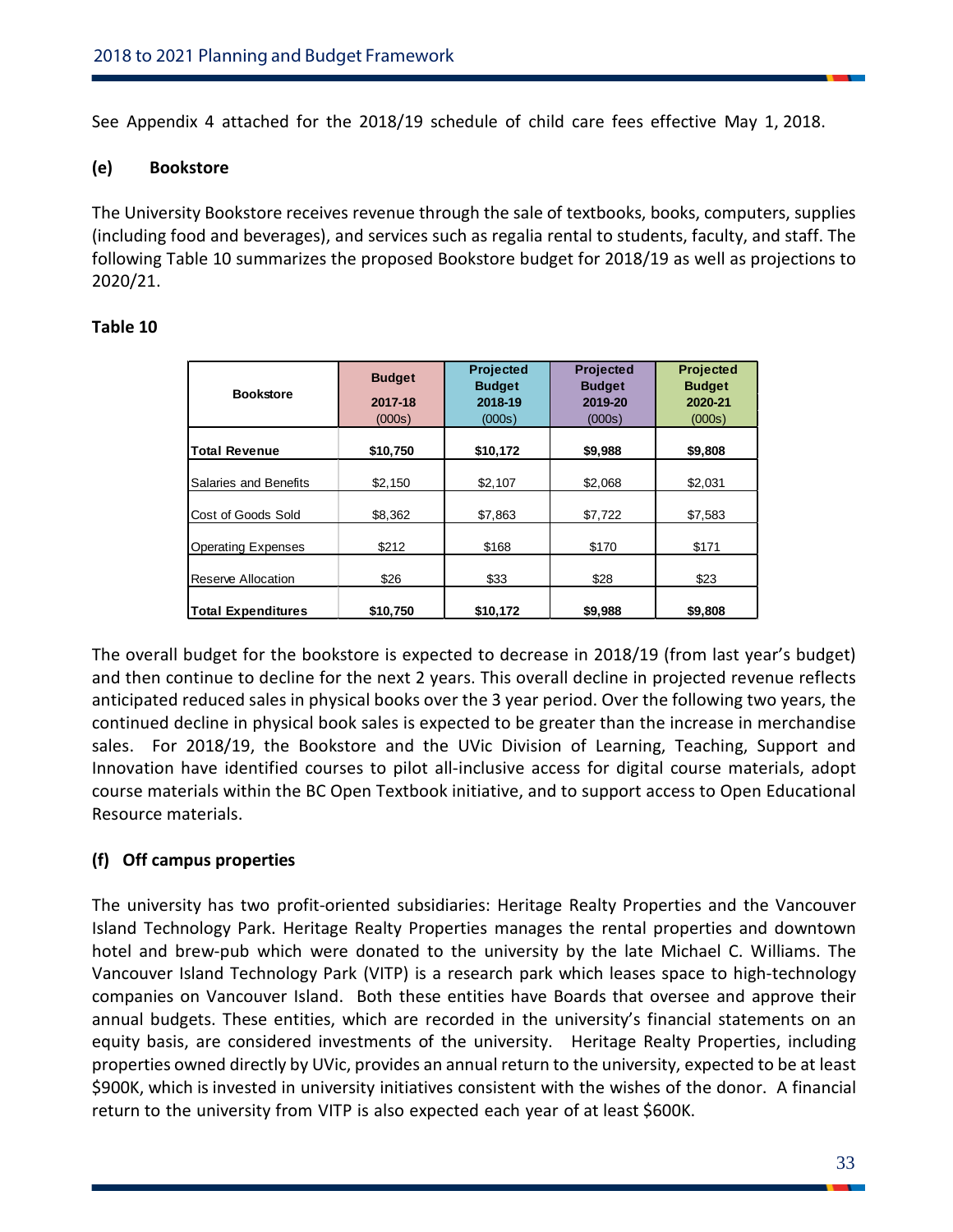#### <span id="page-34-0"></span>**3. Specific Purpose Funds**

The specific purpose fund is composed of revenues and expenditures from:

- The University of Victoria Foundation;
- Non-operational department grants from external sources provided for designated purposes (department revenue);
- The Foundation for the University of Victoria;
- The US Foundation;
- Long-term disability trust; and
- UVic Industry Partnerships (UVic IP).

Total revenue for specific purpose increased \$47.4M in 2016/17. This is largely the result of an increase in investment income within the Foundation of \$42.9M over the previous year. The majority of revenue (90.0% in 16/17) in the specific purpose fund is either departmental revenue or revenue from the University of Victoria Foundation.

**Departmental revenue** is mainly derived from external grants designated for specific purposes such as programs in business and fees from academic and administrative conferences held by departments and are generally non-recurring in nature.

**Revenue from the UVic Foundation** is comprised of investment income and gains and losses on investments, which by their nature are variable and therefore fluctuate year to year. Given the unpredictable nature of revenue within this fund, it can vary considerably from year to year.

The University of Victoria Foundation holds and invests funds raised for endowment purposes. As at December 31, 2017, there were over of 1,300 funds with a market value of \$451.4M. Annually, the Foundation Board approves a distribution (budget) from the Foundation to the university based on the terms of each endowment fund and the overall spending policy of the Foundation.

For 2017/18, the total Foundation distribution was \$15M and was allocated as follows: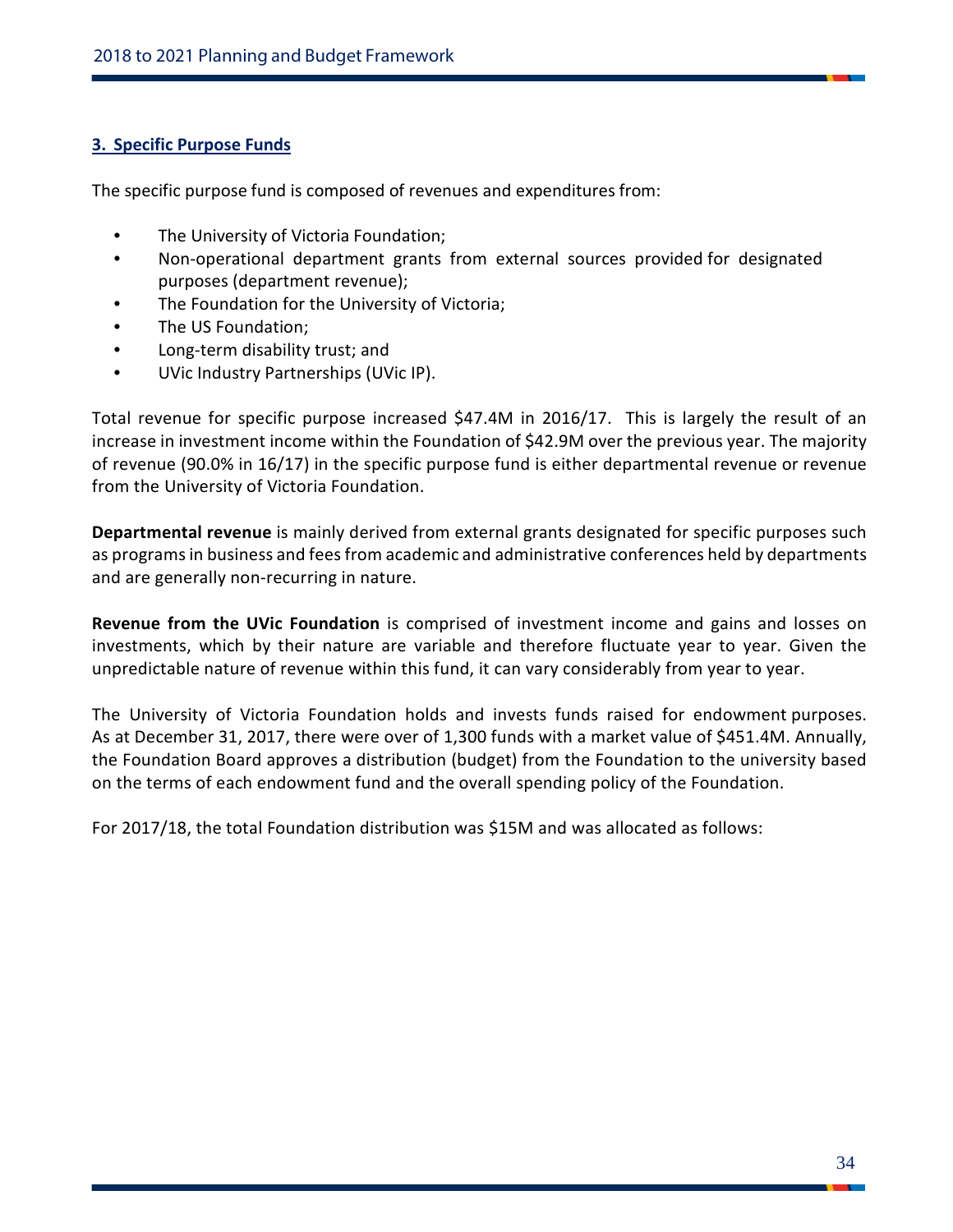

The Foundation distribution budget increased by 3% in 2017/18 or  $\sim$ \$0.5M. This was as a result of the inflation adjustment on the endowment principal and some funds getting an increase in distribution from 4.0% to 4.5% given strong financial markets in 2016/17. The distribution budget for the foundation is based on:

- 4.0% of inflation adjusted principal; plus
- an additional annual spending of 0.5% to those funds whose value was greater than 108% of inflation adjusted principal.

For 2018/19 the budget is expected to grow again by the 2017 inflation rate of 1.6% and as a result of strong financial markets in 2017/18. This has led to a greater number of endowments becoming eligible for the additional 0.5% spending. The budget for 2018/19 is approved by the Foundation in May 2018.

#### <span id="page-35-0"></span>**4. Sponsored Research Funds**

#### **(a) Research Income**

There are five major categories of sponsored research funds: 1) competitively adjudicated funding from the Tri-Agencies; 2) Research Support Funds (RSF) from the Tri-Agencies; 3) Canada Research Chairs (CRC) program; 4) competitively awarded major research infrastructure support from the Canada Foundation for Innovation (CFI), the BC Knowledge Development Fund (BCKDF); and 5) other sources including research agreements and contracts with governments, foundations and industry as shown in the bar chart below.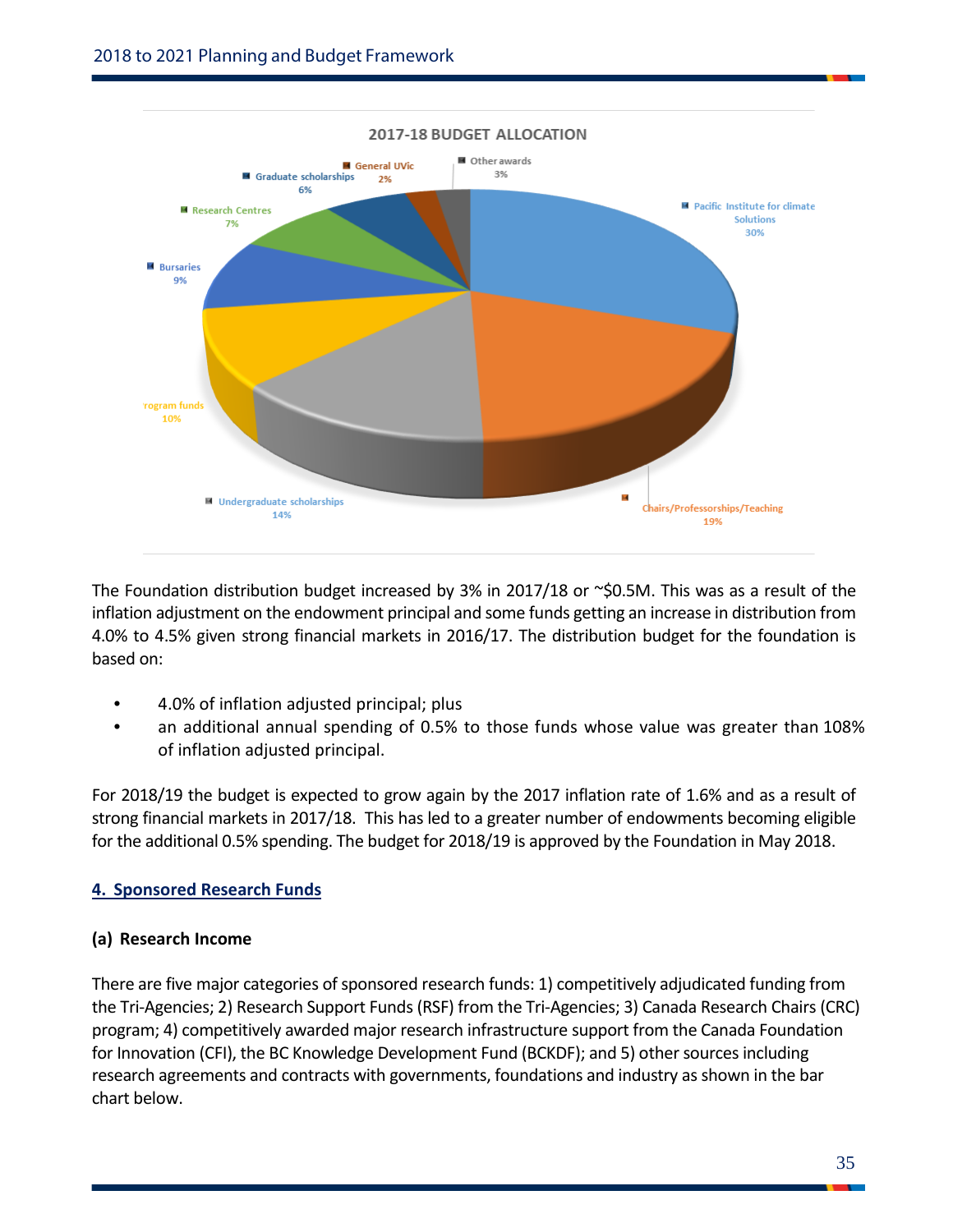In 2016/17, UVic received \$114.8M in external research funding (including income from the RSF for indirect costs of research). The fluctuations in overall funding over the last five years are due to the timing in cash flow from CFI and BCKDF in support of our large infrastructure projects. Notwithstanding these fluctuations, external research funding has been at a stable level of approximately \$100M over the past 5 years.

Over the 2010-2016 period the amount of funding from the federal Tri-Agencies (i.e., NSERC, SSHRC and CIHR) has been steady. We continue to see growth in funding from a diversity of programs from sectors such as government agencies, non-governmental organizations, and industry.



#### **(b) Research Highlights**

#### *Strategic Research Plan*

The Strategic Research Plan 2016-2021 supports intellectual inquiry at its inception, enables the research projects and programs of faculty, staff, students and research partners, and sustains an environment that promotes excellence in research, education and training for the next generation of researchers and leaders. At the core of UVic's SRP are five overarching priorities for enhancing and leveraging the best of UVic research:

- 1. Defining and Achieving Research Excellence
- 2. Enhancing the Integration of Research and Education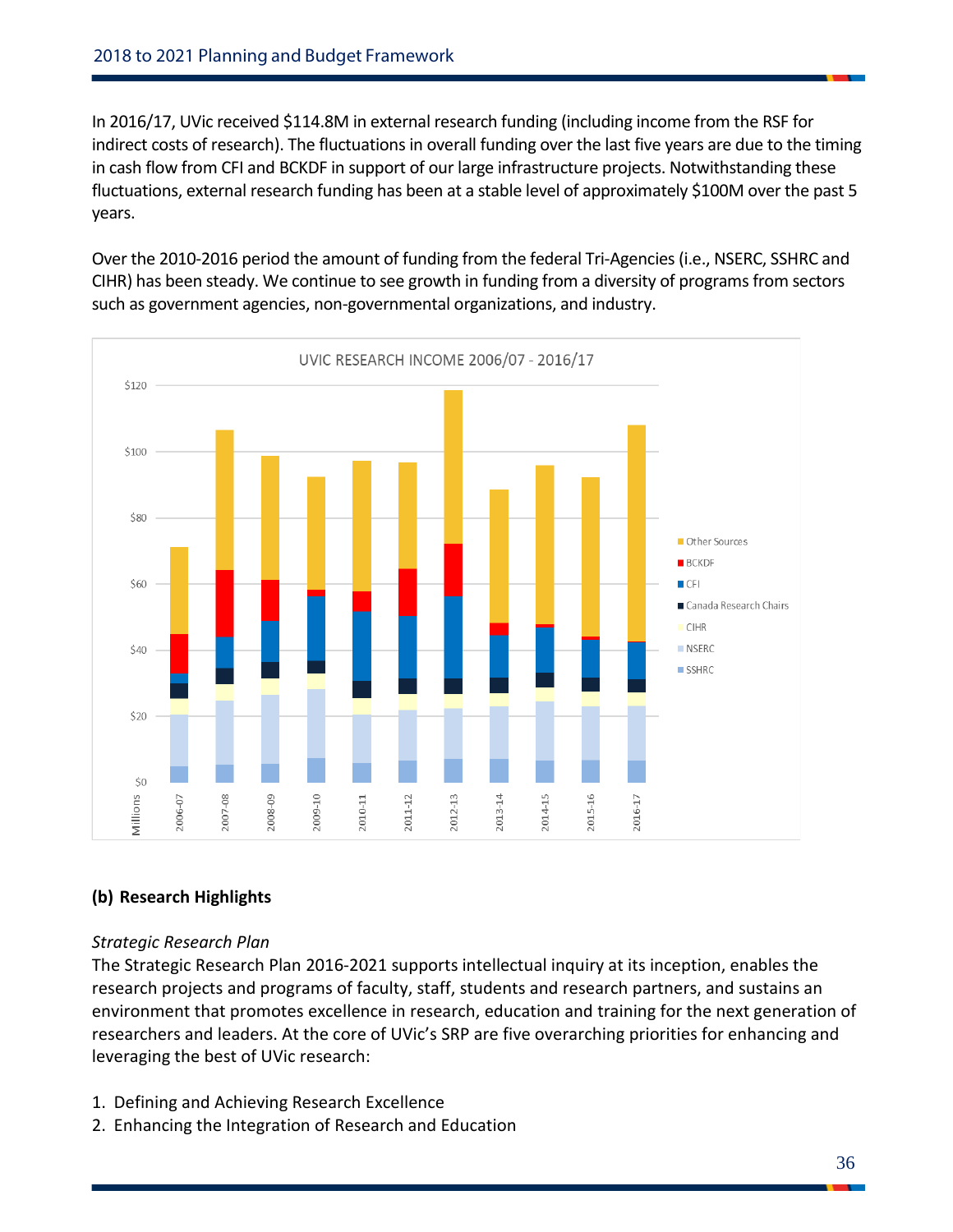- 3. Expanding Partnerships, Innovation and Entrepreneurship
- 4. Improving Research Competitiveness through Differentiation and Specialization
- 5. Enhancing and Optimizing the Provision of Research Service

#### *Infrastructure Funding*

UVic was awarded \$7M over 7 years for a C150 Research Chair in Material Sciences. The Canada 150 Research Chairs Program is a one-time funding program designed to attract the world's most talented researchers and scholars. A second nomination in Indigenous Nationhood is on the reversion list and may be awarded if other nominees do not accept approved chairs.

UVic's world-leading Ocean Networks Canada (ONC) received \$7.2 million in new funding from the federal government to continue its work monitoring Canada's ocean and coasts. The new investment, managed by Fisheries and Oceans Canada through the Oceans Protection Plan, allows ONC to secure the \$46.6M Major Science Infrastructure (MSI) grant awarded by the Canada Foundation for Innovation (CFI) for operating funds for the next 5 years. These investments from the Canadian government will ensure that ONC continues to lead the world in ocean observatory science and technology. The MSI is only awarded to a small number of selected major science facilities across Canada that serve communities of researchers nationally and internationally, support leading-edge R&D, and promote the transfer of knowledge for the benefit of society.

Two UVic led projects in ocean sciences and technologies were awarded \$6,250,000 in the last CFI Innovation Fund major competition. Additionally, UVic was awarded \$3.5M as partner in another 4 projects in particle physics, astrophysics, seismology and social sciences. UVic ranked 10<sup>th</sup> nationally in the competition with 46% of the funds requested approved (national average was 33%).

#### *Major Research Funding*

UVic researchers have received highly competitive SSHRC and NSERC grants this past year. SSHRC Partnership Grants provide up to \$2.5M to support formal partnerships between academic researchers and partners working together to advance knowledge, build connections, and support training initiatives. In 2017, UVic received a SSHRC Partnership Grant for Indigenous language revitalization (\$2,499,764 over 6 years). NSERC Collaborative Research and Training Experience (CREATE) provide up to \$1.65M in funding to support innovative training programs for highly qualified students and postdoctoral fellows. UVic received two of these grants in 2017 in the areas of drug delivery and astronomy instrumentation, totalling \$3.3M.

#### <span id="page-37-0"></span>**5. Capital Fund**

The capital fund accounts for the revenues and expenditures that result from the acquisition or construction of major physical assets such as buildings or enterprise information systems. Given the project nature of the activities in this fund, revenues and expenditures can fluctuate greatly from year to year. For example capital revenue was \$19.1M in 2013/14, \$6.8M in 2014/15, and\$12.3M in 2015/16.

Major capital activity over the past year included: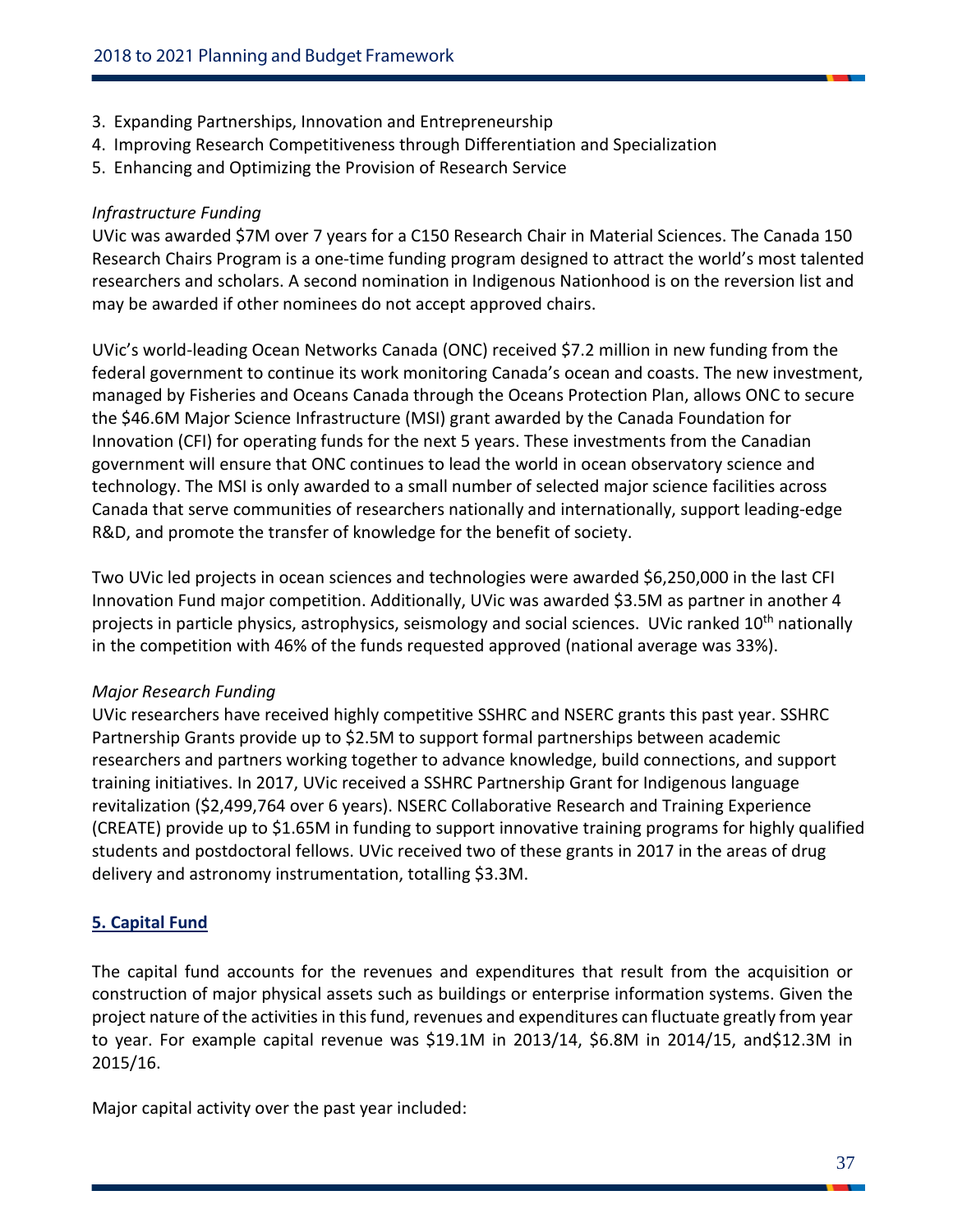#### **1 Elliot Science Teaching Lab Upgrades**

This is the final year for upgrades to the chemistry teaching labs in the Elliot Building. These labs were built in the 1960s and have not had significant upgrades since that time. In order to continue to meet teaching requirements during renovations this project was broken into several phases. Phase I which included project planning and design occurred in 2014/15, phase II and III included majority of the construction of the new labs during 2015/16 and 2016/17 with final construction completion to be in 2017/18. This project has been funded by the Ministry of Advanced Education through the Major Maintenance and Rehabilitation program referenced above with a 25% contribution from the university. This project has had a significant impact in the quality of the teaching environment for chemistry.

#### **2 Deferred Maintenance program**

As part of the MMR funding program noted above, the university undertook a number of projects that will improve the conditions of our buildings. These include:

- The completion of the Elliot roofing project;
- Post disaster upgrades to the campus security and Saunders buildings;
- Energy efficiency lighting upgrades;
- Elevator renewals;
- Emergency eye wash station upgrades; and
- various other smaller deferred maintenance projects (back flow prevention, sidewalk renewal, etc.).

#### **3 District Energy Plant**

As per the 5 year capital plan, the current district energy plant is nearing end of life. Therefore one of the priority projects within the capital plan (see below) is the replacement of this plant. Work began on this project during 2016/17 which included finalizing the building design and beginning site prep work, including the installation of piping required for the facility. Construction started in 2017/18. The project is expected to be complete at the end of 2018/19 and will include those components required to ensure the continuation of district heating. Other components (loop expansion, efficiency equipment in various buildings, etc.) will be completed over a longer period of time as funding becomes available.

#### **4 Petch Building Renewal**

As outlined in the 5 year capital plan and referenced below, addressing the university's accumulated deferred maintenance is an institutional priority. To begin to address this issue, the Ministry has provided additional Major Maintenance and Repair funding to undertake multiple projects within the Petch Building. These projects include both deferred maintenance and functional improvements. The total of all projects within the Petch Building is \$20M. This project commenced in 2016/17 but will be completed over 2017/18 and 2018/19.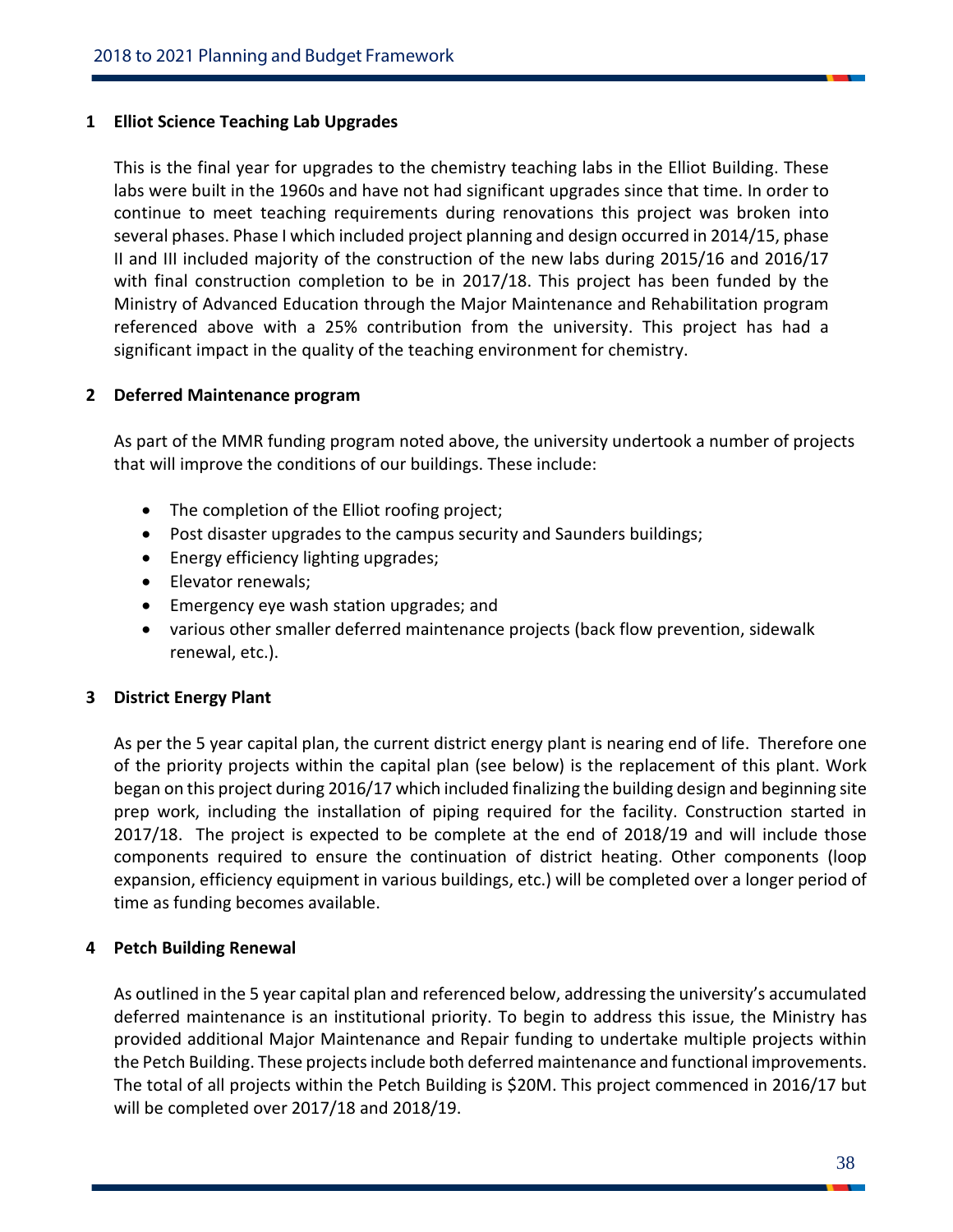#### **5 Decanting Program**

One of the priorities of the capital plan (outlined below) is to develop plans to provide incremental space to the Faculties of Science and Social Science to address current space pressures. During 2016/17 work commenced to address some pressures within Social Sciences – namely for the School of Environmental Studies. In order to enable the program to consolidate (for the most part) within the David Turpin Building (DTB), Audiovisual and Media Services (a department of within University Systems) were relocated to the Clearihue Building. The DTB was renovated in 2017/18 to support the teaching and research needs of the School of Environmental Studies.

Current planning is also underway to move the Canadian Centre for Climate Modeling and Analysis (CCCma) and the Water and Climate Impact Research Centre (WCIRC) groups to Queenswood. These two moves would free space in the Bob Wright Building for the Faculty of Science and space within the David Turpin for both Science and Social Sciences. Current expectations are that these groups will move in late 2018/19.

The capital priorities approved in the 2017/18 capital plan for the next five years include:

- Student housing expansion;
- An addition to the Engineering and Computer Science Building;
- An addition to the Fraser Building for the Indigenous Legal Lodge
- An addition to the Business and Economics Building (BEC);
- Additional space to address pressures in Science and Social Science;
- Campus seismic and renewal program;
- Petch and MacPherson building renewals; and
- Elliot Building science teaching laboratory upgrades to address safety and functionality issues.

The capital plan is approved separately by the Board each year.

#### <span id="page-39-0"></span>C. Financial Risks

This budget framework has been developed based on certain assumptions with respect to revenues and expenditures. Changes in these assumptions will have a financial impact that may affect the university's ability to implement some of the strategies outlined in this document.

These include:

- The province has not yet provided the funding letter for 2018/19. Given this fact, there is risk that the allocation may be a different amount than estimated in this budget;
- This 3 year budget plan has been developed on the assumption that the Province will fully fund collective bargaining costs resulting from negotiations beginning in 2019. The mandate for the next round of bargaining is not yet known and therefore the costs and associated revenue from government have not been included in this document;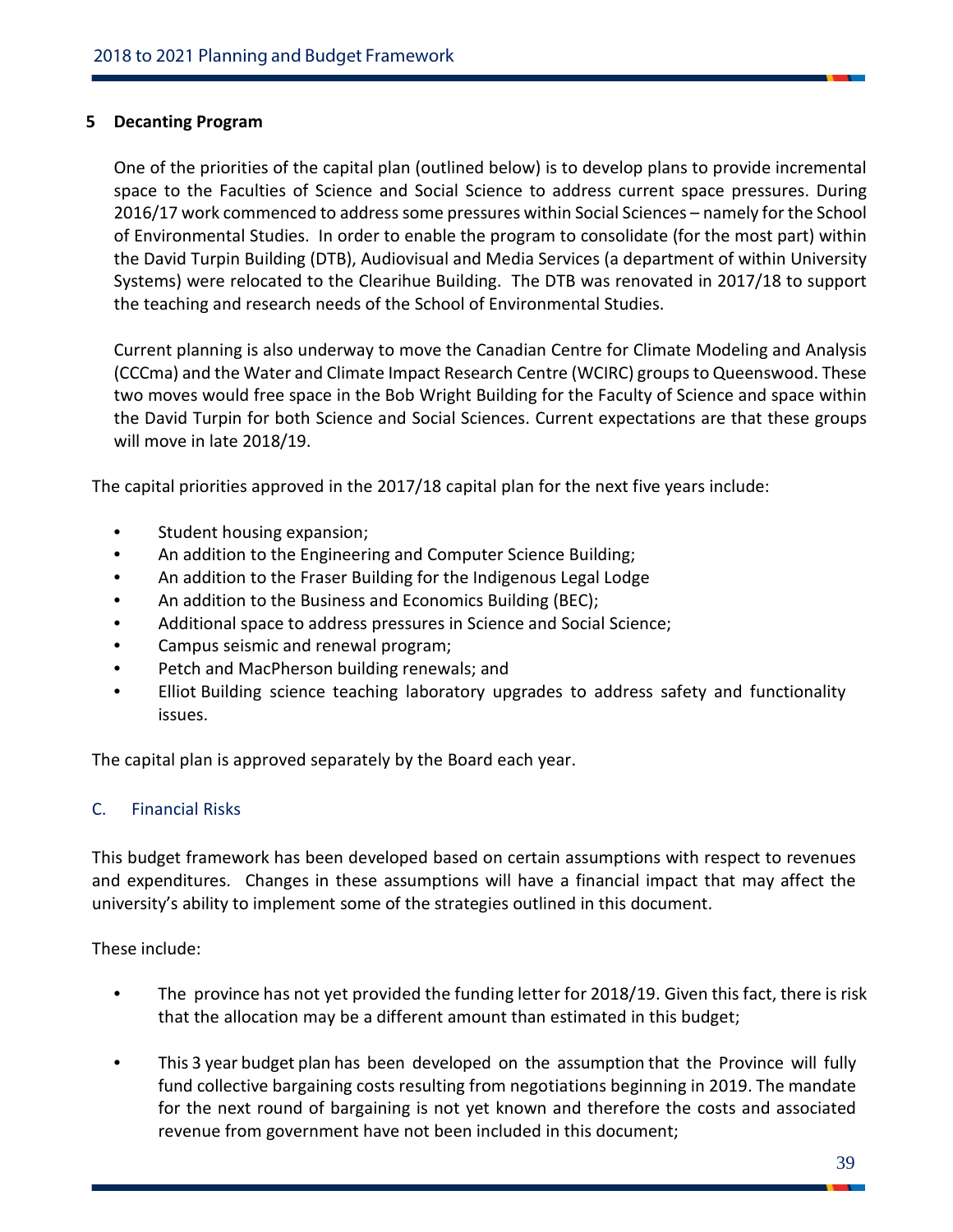- The Province of BC announced that there will be a new employer health tax effective January 1, 2019. The impact of this new tax has not been incorporated into this budget as implementation details and therefore the ultimate impact on UVic is not yet known. The total impact from this new tax, should UVic be required to fully fund, is significant;
- Enrolment levels can be affected by the economy, competition, the world economic environment and demographics. Changes in these conditions can have a significant impact on tuition revenues should international students, for example, choose to stay in their home countries for post-secondary education. While this budget provides for financial flexibility by not allocating all the revenue generated to base commitments, enrolment could vary greater than the amount held;
- Utility and/or other non-salary expenditures may experience inflation beyond those provided for in this budget;
- The university has a total operating budget of approximately \$369M and total annual expenditures across all funds over \$618M. Within this total budget, there is limited flexibility to address significant unforeseen events;
- While the Federal/Provincial Knowledge Infrastructure (KIP) project which renewed six of the oldest buildings on campus and the current MMR program within government has enabled us to address some of deferred maintenance, overall building conditions remain an issue. Given the age of some buildings, there is a greater likelihood of a large unexpected repair. The university does not have funding set aside for such occurrences; and
- A weak Canadian dollar relative to the US dollar has had a negative impact on the university's purchasing power particularly with respect to library acquisitions, software licensing, facilities construction and other supplies. A sustained lower dollar or a worsening of the dollar will further erode purchasing power in these areas and may require realignment of resources.

#### <span id="page-40-0"></span>D. Compliance with Section 29 of The University Act

Section 29 of the University Act requires that the University may not have a deficit in any year. The determination of deficit is in accordance with the standards used in the preparation of the university's external, audited financial statements. As noted above, the University prepares its budgets and manages it financial activities using fund accounting. In order to be in compliance with Section 29 of the University Act, the University also completes a forecast of the expected results in accordance with the requirements of the University Act. At this time, it is anticipated that the budget will be developed within the context of the Budget Framework and will result in small surpluses in each of the next three years.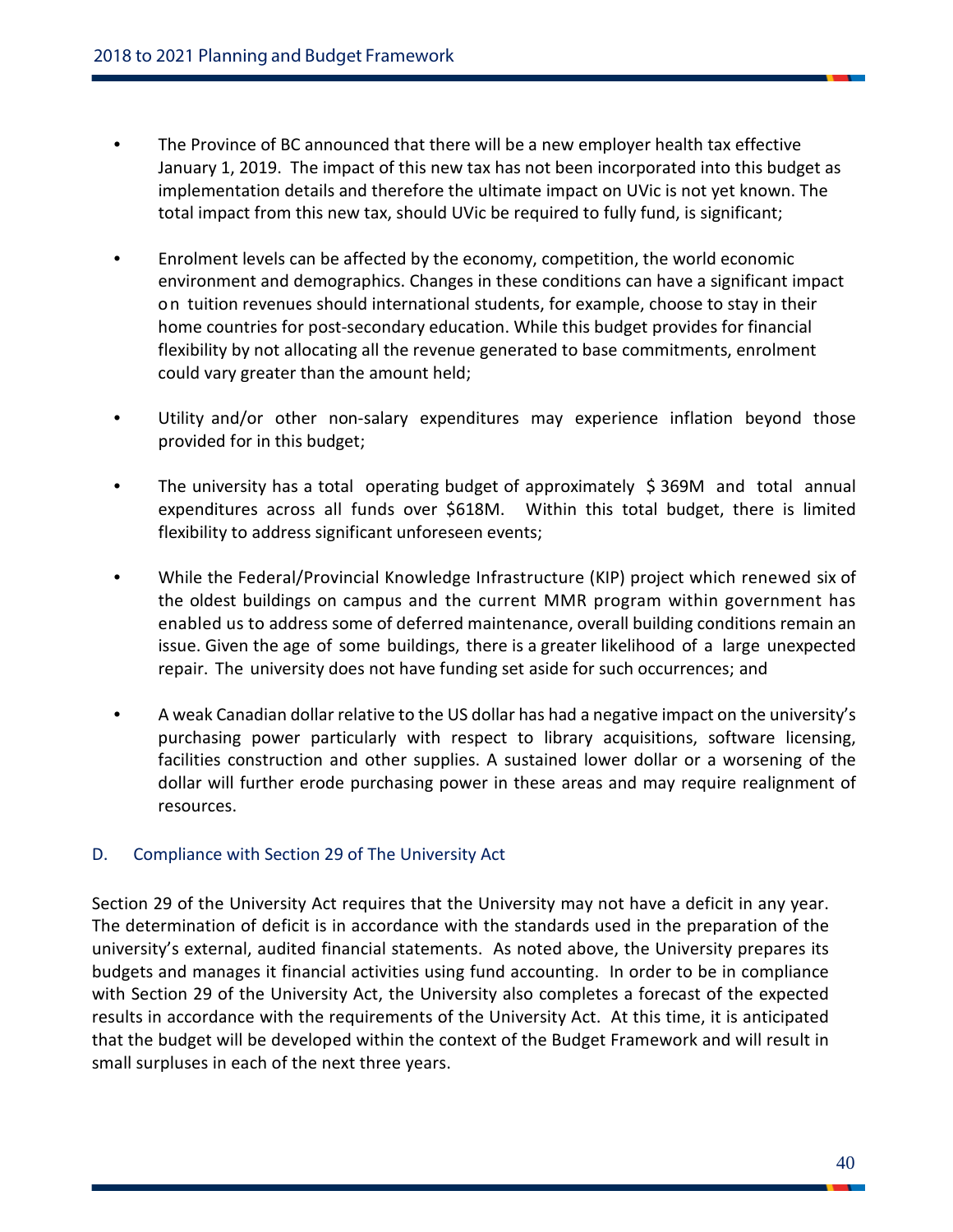#### <span id="page-41-0"></span>**Appendices:**

- Appendix 1 Schedule of Proposed Tuition Fees
- Appendix 2 Housing Fee Table
- Appendix 3 Parking Fee Table
- Appendix 4 Schedule of Child Care Fees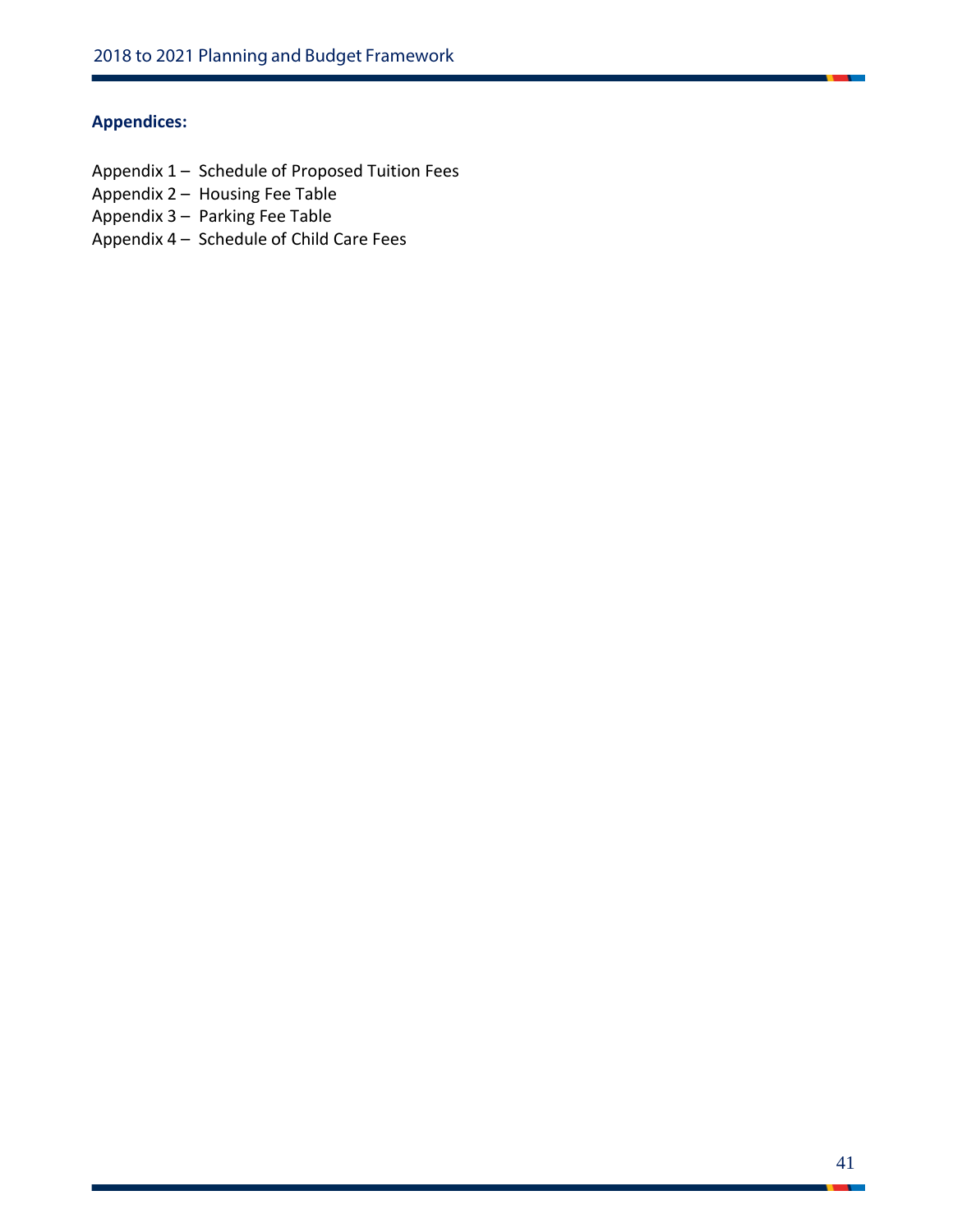<span id="page-42-0"></span>

| Schedule of Proposed Tuition Fees to be Effective May 1, 2018 |                             |                                 |                                 |                                 |  |
|---------------------------------------------------------------|-----------------------------|---------------------------------|---------------------------------|---------------------------------|--|
|                                                               |                             | <b>Effective</b><br>May 1, 2016 | <b>Effective</b><br>May 1, 2017 | <b>Effective</b><br>May 1, 2018 |  |
| <b>Undergraduate Tuition</b>                                  |                             |                                 |                                 |                                 |  |
| <b>Tri Faculty</b>                                            |                             |                                 |                                 |                                 |  |
| Per fee unit -                                                | Domestic                    | 357.84                          | 365.00                          | 372.30                          |  |
|                                                               | International               | 1,157.84                        | 1,204.16                        | 1,444.98                        |  |
|                                                               | Grandfathered International | 1,157.84                        | 1,204.16                        | 1,252.32                        |  |
| <b>Course Challenge</b>                                       |                             |                                 |                                 |                                 |  |
| Per fee unit -                                                | Domestic                    | 178.92                          | 182.50                          | 186.15                          |  |
|                                                               | International               | 578.92                          | 602.08                          | 722.49                          |  |
|                                                               | Grandfathered International | 578.92                          | 602.08                          | 626.16                          |  |
| AHVS 488 and HA 499 per unit                                  |                             | 445.95                          | 454.86                          | 463.96                          |  |
| <b>Business Faculty</b>                                       |                             |                                 |                                 |                                 |  |
| Per fee unit -                                                | Domestic                    | 487.85                          | 497.60                          | 507.56                          |  |
|                                                               | International               | 1,501.40                        | 1,561.46                        | 1,655.16                        |  |
|                                                               | Grandfathered International | 1,501.40                        | 1,561.46                        | 1,623.92                        |  |
|                                                               |                             |                                 |                                 |                                 |  |
| Co-op Program Fee -                                           | Domestic                    | 337.85                          | 344.60                          | 351.50                          |  |
|                                                               | All International           | 563.08                          | 585.60                          | 609.02                          |  |
| <b>Engineering Faculty</b>                                    |                             |                                 |                                 |                                 |  |
| <b>ENGR courses</b>                                           |                             |                                 |                                 |                                 |  |
| Per fee unit -                                                | Domestic                    | 357.84                          | 365.00                          | 372.30                          |  |
|                                                               | International               | 1,157.84                        | 1,204.16                        | 1,444.98                        |  |
|                                                               | Grandfathered International | 1,157.84                        | 1,204.16                        | 1,252.32                        |  |
| CENG, ELEC, MECH, CSC, SENG, BIOM                             |                             |                                 |                                 |                                 |  |
| Per fee unit -                                                | Domestic                    | 395.95                          | 403.88                          | 411.96                          |  |
|                                                               | International               |                                 | 1,299.28                        | 1,559.14                        |  |
|                                                               | Grandfathered International | 1,249.30                        | 1,299.28                        | 1,351.25                        |  |
| Co-op Program Fee -                                           | Domestic                    | 337.85                          | 344.60                          | 351.50                          |  |
|                                                               | All International           | 563.08                          | 585.60                          | 609.02                          |  |
| <b>Co-op Work Term</b>                                        |                             |                                 |                                 |                                 |  |
| Per work term -                                               | <b>Domestic</b>             | 675.70                          | 689.20                          | 703.00                          |  |
|                                                               | All International           | 1,126.16                        | 1,171.20                        | 1,218.04                        |  |
| <b>Co-op Work Term Challenge</b>                              |                             |                                 |                                 |                                 |  |
|                                                               | Domestic                    | 337.85                          | 344.60                          | 351.50                          |  |
|                                                               | All International           | 563.08                          | 585.60                          | 609.02                          |  |
| <b>Law Tuition</b>                                            |                             |                                 |                                 |                                 |  |
| Full time, per term -                                         | Domestic                    | 4,696.72                        | 4,790.65                        | 4,886.46                        |  |
|                                                               | International               | 12,490.56                       | 12,990.18                       | 15,588.22                       |  |
|                                                               | Grandfathered International | 12,490.56                       | 12,990.18                       | 13,509.79                       |  |
| Part-time per unit -                                          | Domestic                    | 626.24                          | 638.76                          | 651.54                          |  |
|                                                               | International               | 1,665.42                        | 1,732.04                        | 2,078.45                        |  |
|                                                               | Grandfathered International | 1,665.42                        | 1,732.04                        | 1,801.32                        |  |

 $\mathbf{L}$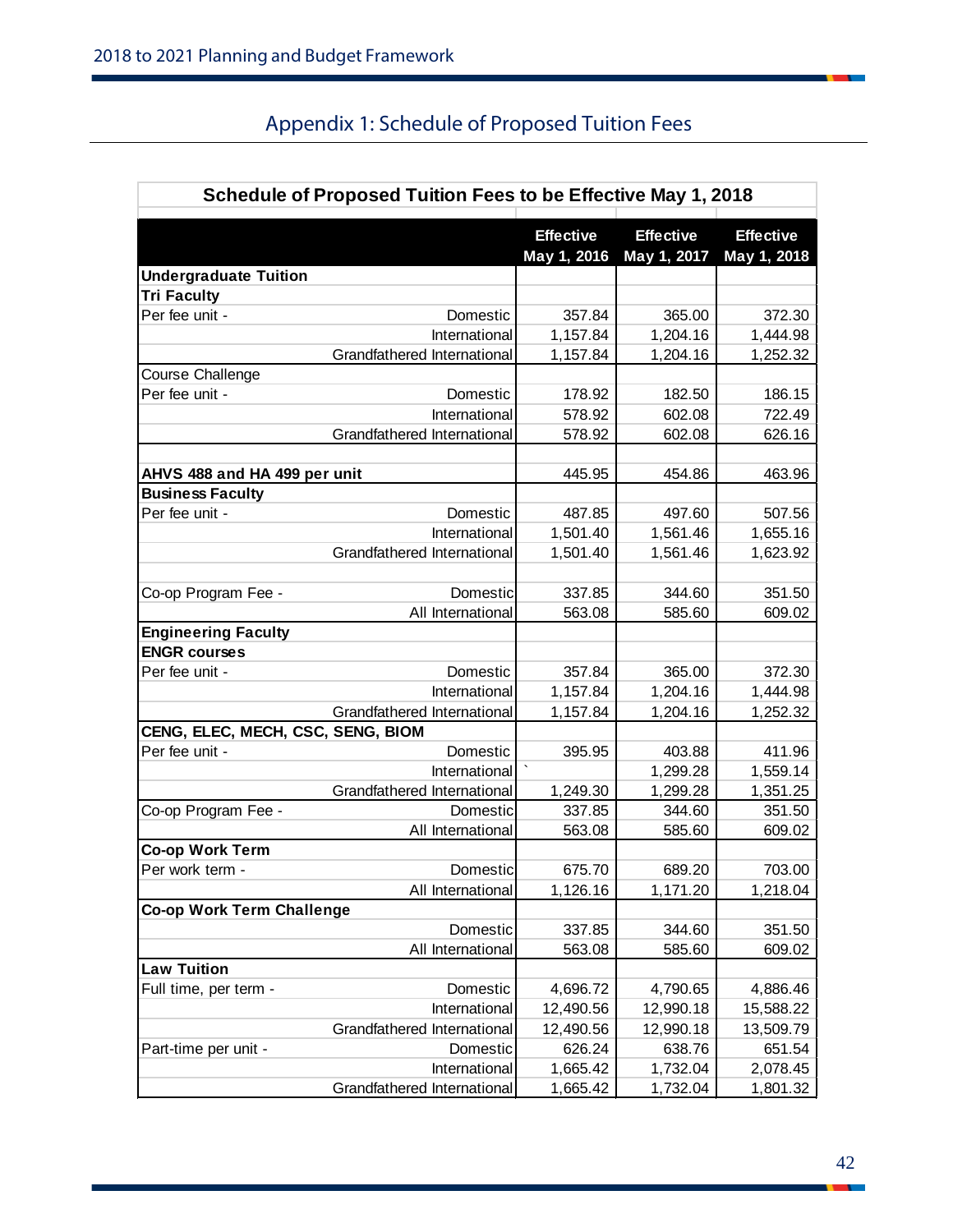| Page 2 of 5                                                  |                             | <b>Effective</b> | <b>Effective</b> | <b>Effective</b> |
|--------------------------------------------------------------|-----------------------------|------------------|------------------|------------------|
|                                                              |                             | May 1, 2016      | May 1, 2017      | May 1, 2018      |
| <b>Graduate Tuition* (per term)</b>                          |                             |                  |                  |                  |
| Full fee installment -                                       | Domestic                    | 1,858.26         | 1,895.44         | 1,933.34         |
|                                                              | All International           | 2,211.16         | 2,299.60         | 2,391.58         |
| Half fee installment -                                       | Domestic                    | 929.13           | 947.72           | 966.67           |
|                                                              | All International           | 1,105.58         | 1,149.80         | 1,195.79         |
| Non-degree -                                                 | Domestic                    | 738.04           | 752.80           | 767.86           |
|                                                              | All International           | 880.42           | 915.64           | 952.26           |
| <b>Graduate Re-registration Fees, per term</b>               |                             |                  |                  |                  |
| until maximum completion limits                              |                             |                  |                  |                  |
|                                                              | Domestic                    | 738.04           | 752.80           | 767.86           |
| Thereafter -                                                 | All International           | 880.42           | 915.64           | 952.26           |
|                                                              | Domestic                    | 1,858.26         | 1,895.44         | 1,933.34         |
|                                                              | All International           | 2,211.16         | 2,299.60         | 2,391.58         |
| <b>MBA Tuition * per term</b><br>Daytime and Weekend Program |                             |                  |                  |                  |
| Full fee installment -                                       | Domestic                    | 4,001.02         | 4,081.04         | 4,162.66         |
|                                                              | International               | 4,353.92         | 4,528.08         | 5,162.02         |
|                                                              | Grandfathered International | 4,353.92         | 4,528.08         | 4,709.20         |
| Non-degree -                                                 | Domestic                    | 1,320.34         | 1,346.76         | 1,373.70         |
|                                                              | International               | 1,436.80         | 1,494.28         | 1,703.48         |
|                                                              | Grandfathered International | 1,436.80         | 1,494.28         | 1,554.06         |
| <b>MBA Re-registration Fees, per term</b>                    |                             |                  |                  |                  |
| until maximum completion limits                              |                             |                  |                  |                  |
|                                                              | Domestic                    | 1,320.34         | 1,346.74         | 1,373.68         |
|                                                              | International               | 1,436.80         | 1,494.28         | 1,703.48         |
|                                                              | Grandfathered International | 1,436.80         | 1,494.28         | 1,554.06         |
| Thereafter -                                                 | Domestic                    | 4,001.02         | 4,081.04         | 4,162.66         |
|                                                              | International               | 4,353.92         | 4,528.08         | 5,162.02         |
|                                                              | Grandfathered International | 4,353.92         | 4,528.08         | 4,709.20         |
| <b>MBA/JD *per term MBA fees</b>                             |                             |                  |                  |                  |
| until maximum completion limits                              |                             |                  |                  |                  |
|                                                              | Domestic                    | 2,667.34         | 2,720.70         | 2,775.12         |
|                                                              | International               | 2,902.61         | 3,018.70         | 3,441.32         |
|                                                              | Grandfathered International | 2,902.61         | 3,018.70         | 3,139.45         |
| Thereafter -                                                 | Domestic                    | 1,320.34         | 1,346.76         | 1,373.68         |
|                                                              | International               | 1,436.80         | 1,494.28         | 1,703.48         |
|                                                              | Grandfathered International | 1,436.80         | 1,494.28         | 1,554.06         |
| <b>Master of Global Business (MGB) fees</b>                  |                             |                  |                  |                  |
| per term                                                     |                             |                  |                  |                  |
| Full fee installment -                                       | Domestic                    | 6,756.98         | 6,892.12         | 7,029.96         |
|                                                              | International               | 8,633.94         | 8,979.30         | 10,775.16        |
|                                                              | Grandfathered International | 8,633.94         | 8,979.30         | 9,338.48         |
| <b>MGB Re-registration Fees, per term</b>                    |                             |                  |                  |                  |
| until maximum completion limits                              |                             |                  |                  |                  |
|                                                              | Domestic                    | 2,252.32         | 2,297.38         | 2,343.32         |
|                                                              | International               | 2,877.96         | 2,993.08         | 3,591.70         |
|                                                              | Grandfathered International | 2,877.96         | 2,993.08         | 3,112.80         |

٦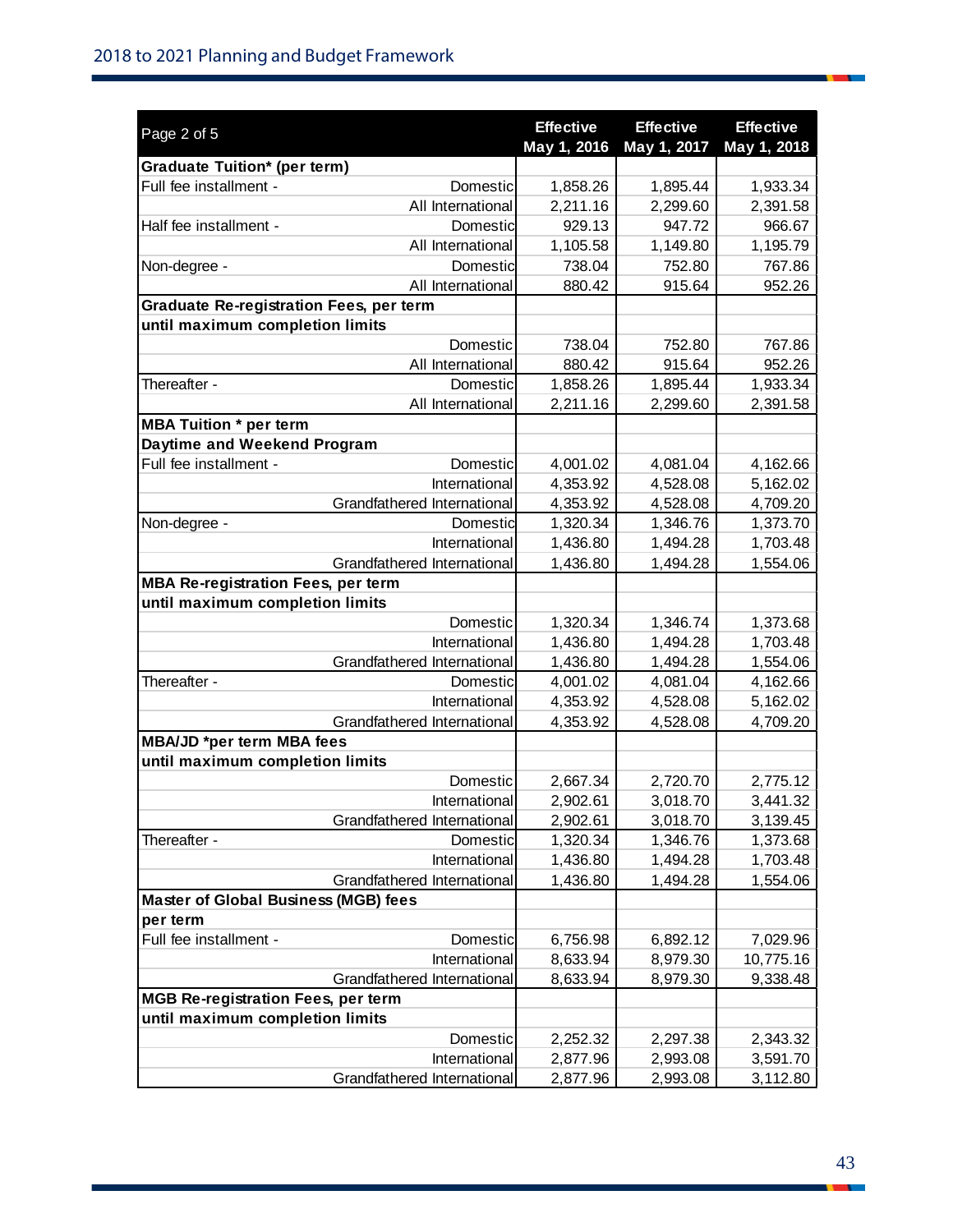| Page 3 of 5                                    | <b>Effective</b><br>May 1, 2016 | <b>Effective</b><br>May 1, 2017 | <b>Effective</b><br>May 1, 2018 |
|------------------------------------------------|---------------------------------|---------------------------------|---------------------------------|
| <b>MA in Community Development (MACD-D)</b>    |                                 |                                 |                                 |
| fees per term                                  |                                 |                                 |                                 |
| Domestic                                       | 2,646.48                        | 2,699.40                        | 2,753.40                        |
| All International                              | 3,096.96                        | 3,220.84                        | 3,349.68                        |
| <b>MACD-D Re-registration Fees, per term</b>   |                                 |                                 |                                 |
| until maximum completion limits                |                                 |                                 |                                 |
| Domestic                                       | 882.18                          | 899.82                          | 917.82                          |
| All International                              | 1,032.32                        | 1,073.60                        | 1,116.54                        |
| <b>Graduate Co-op Work Term -</b><br>Domestic  | 675.70                          | 689.20                          | 703.00                          |
| All International                              | 801.84                          | 833.90                          | 867.26                          |
| Health Informatics fee, per term -<br>Domestic | 4,545.62                        | 4,636.54                        | 4,729.26                        |
| All International                              | 4,898.50                        | 5,094.44                        | 5,298.22                        |
| Health Informatics re-registration fee         |                                 |                                 |                                 |
| until maximum completion limits                |                                 |                                 |                                 |
| Domestic                                       | 1,629.78                        | 1,662.38                        | 1,695.62                        |
| All International                              | 1,746.26                        | 1,816.10                        | 1,888.74                        |
| <b>Master of Public Health (MPH)</b>           |                                 |                                 |                                 |
| fees per term                                  |                                 |                                 |                                 |
| Domestic                                       | 2,252.32                        | 2,297.38                        | 2,343.32                        |
| All International                              | 2,680.28                        | 2,787.50                        | 2,899.00                        |
| <b>Master of Public Health (MPH)</b>           |                                 |                                 |                                 |
| Re-reg fees, per term                          |                                 |                                 |                                 |
| Domestic                                       | 750.78                          | 765.80                          | 781.12                          |
| All International                              | 893.42                          | 929.16                          | 966.32                          |
| Double Degree in Nursing & Health Informatics  |                                 |                                 |                                 |
| fees per term<br>Domestic                      |                                 |                                 |                                 |
| All International                              | 3,753.88<br>4,467.12            | 3,828.96<br>4,645.80            | 3,905.54<br>4,831.62            |
| Double Degree in Nursing & Health Informatics  |                                 |                                 |                                 |
| Re-registration fee, per term                  |                                 |                                 |                                 |
| Domestic                                       | 1,251.30                        | 1,276.32                        | 1,301.86                        |
| All International                              | 1,489.04                        | 1,548.60                        | 1,610.54                        |
| Double Degree in MEng/MBA and MSC              |                                 |                                 |                                 |
| (CompSci)/MBA                                  |                                 |                                 |                                 |
| Domestic                                       | 4,258.60                        | 4,343.78                        | 4,430.66                        |
| International                                  | 4,641.88                        | 4,827.56                        | 5,276.52                        |
| Grandfathered International                    | 4,641.88                        | 4,827.56                        | 5,020.66                        |
| Double Degree in MEng/MBA and MSC              |                                 |                                 |                                 |
| (CompSci)/MBA                                  |                                 |                                 |                                 |
| Re-registration fee, per term                  |                                 |                                 |                                 |
| Domestic                                       | 1,419.54                        | 1,447.92                        | 1,476.88                        |
| International                                  | 1,547.30                        | 1,609.20                        | 1,758.86                        |
| Grandfathered International                    | 1,547.30                        | 1,609.20                        | 1,673.56                        |
| <b>MEng Telecommunications &amp;</b>           |                                 |                                 |                                 |
| <b>InformationSecurity - fees per term</b>     |                                 |                                 |                                 |
| Domestic                                       | 6,936.00                        | 7,074.72                        | 7,216.22                        |
| All International                              | 8,670.00                        | 9,016.80                        | 9,377.48                        |

٦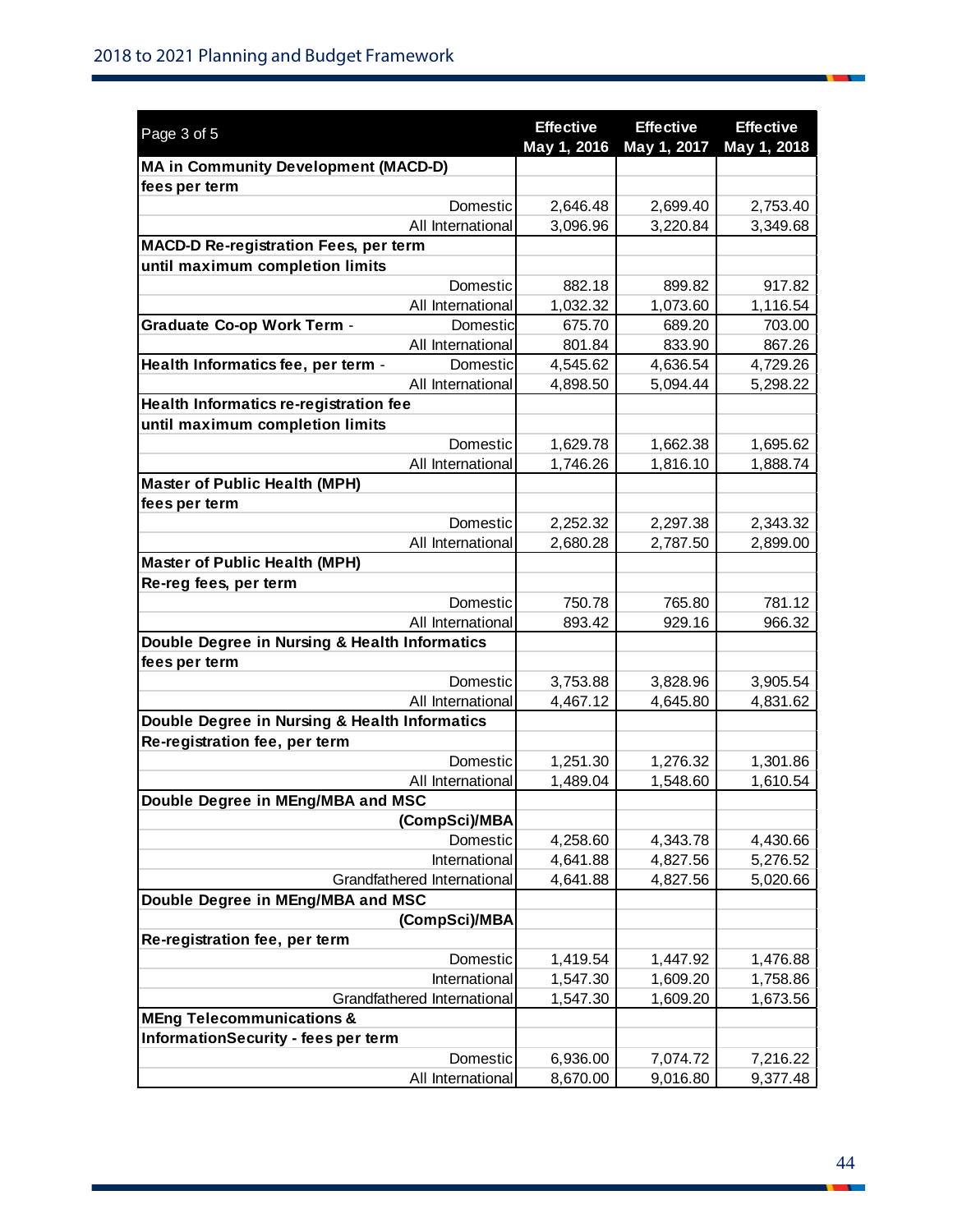| Page 4 of 5                                          | <b>Effective</b> | <b>Effective</b> | <b>Effective</b> |
|------------------------------------------------------|------------------|------------------|------------------|
| Audit Fees per fee unit                              | May 1, 2016      | May 1, 2017      | May 1, 2018      |
| Under age 65                                         |                  |                  |                  |
| Undergraduate -<br>Domestic                          | 178.92           | 182.50           | 186.15           |
| International                                        | 578.92           | 602.08           | 722.49           |
| Grandfathered International                          | 578.92           | 602.08           | 626.16           |
| Domestic<br>Graduate -                               | 310.62           | 316.82           | 323.16           |
| All International                                    | 392.28           | 407.98           | 424.30           |
| Age 65 or over                                       |                  |                  |                  |
| Undergraduate -                                      | 60.60            | 61.82            | 63.06            |
| Graduate -                                           | 102.06           | 104.12           | 106.20           |
| <b>Graduate Certificate in Entrepreneurship</b>      |                  |                  |                  |
| fees per unit                                        |                  |                  |                  |
| Domestic                                             | 844.62           | 861.50           | 878.74           |
| All International                                    | 1,126.16         | 1,171.20         | 1,218.06         |
| <b>Graduate Diploma in Entrepreneurship</b>          |                  |                  |                  |
| fees per unit                                        |                  |                  |                  |
| Domestic                                             | 844.62           | 861.50           | 878.74           |
| All International                                    | 1,126.16         | 1,171.20         | 1,218.06         |
| <b>Graduate Certificate in Medical Physics</b>       |                  |                  |                  |
| fees per unit                                        |                  |                  |                  |
| Domestic                                             | 1,300.50         | 1,326.50         | 1,353.04         |
| All International                                    | 1,547.60         | 1,609.50         | 1,673.88         |
| <b>Master's Certificate in Digital Humanities</b>    |                  |                  |                  |
| fees per unit                                        |                  |                  |                  |
| Domestic                                             | 1,040.40         | 1,061.20         | 1,082.44         |
| All International                                    | 1,248.48         | 1,298.42         | 1,350.36         |
| PhD in Health Informatics (HINF)                     |                  |                  |                  |
| Domestic                                             | 5,306.04         | 5,412.16         | 5,520.40         |
| All International                                    | 6,314.20         | 6,566.78         | 6,829.46         |
| Grad re-reg fees, per term until maximum             |                  |                  |                  |
| completion limits -                                  |                  |                  |                  |
| Domestic                                             | 1,750.98         | 1,786.00         | 1,821.72         |
| All International                                    | 2,083.68         | 2,167.02         | 2,253.70         |
| Thereafter -<br>Domestic                             | 5,306.04         | 5,412.16         | 5,520.40         |
| All International                                    | 6,314.20         | 6,566.78         | 6,829.46         |
| <b>Grad Certificate Health Terminology Standards</b> |                  |                  |                  |
| Domestic<br>per unit -                               | n/a              | 1,416.68         | 1,445.02         |
| All International                                    | n/a              | 1,556.28         | 1,618.54         |

r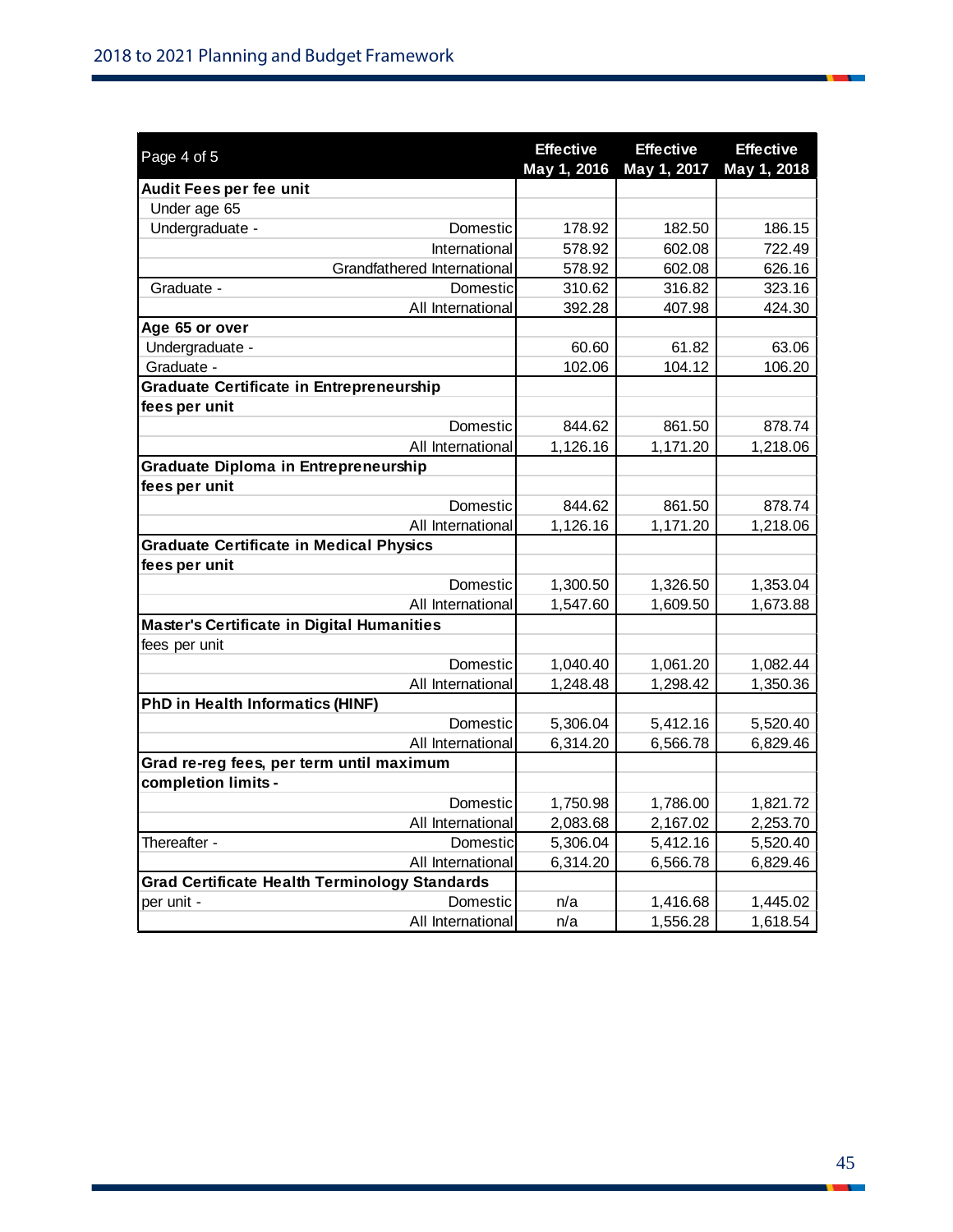| Page 5 of 5                                                             | <b>Effective</b> | <b>Effective</b> | <b>Effective</b> |
|-------------------------------------------------------------------------|------------------|------------------|------------------|
|                                                                         | May 1, 2016      | May 1, 2017      | May 1, 2018      |
| Program Fees, per term:                                                 |                  |                  |                  |
| Inacademic Program Fee (BCom)                                           |                  |                  |                  |
| International                                                           | 400.00           | 400.00           | 424.00           |
| Grandfathered International                                             | 400.00           | 400.00           | 416.00           |
| Master of Business Administration (MBA)                                 |                  |                  |                  |
| Daytime and Weekend Program                                             |                  |                  |                  |
| Domestic                                                                | 520.20           | 530.60           | 541.22           |
| International<br>Grandfathered International                            |                  |                  | 604.88<br>551.82 |
| Master of Business Administration (MBA)                                 |                  |                  |                  |
| JD/MBA Double Degree                                                    |                  |                  |                  |
| Domestic                                                                | 346.82           | 353.76           | 360.84           |
| International                                                           |                  |                  | 403.28           |
| Grandfathered International                                             |                  |                  | 367.91           |
| Master of Global Business (MGB)                                         |                  |                  |                  |
| Domestic                                                                | 971.06           | 990.46           | 1,010.26         |
| International                                                           |                  |                  | 1,188.56         |
| Grandfathered International                                             |                  |                  | 1,030.08         |
| Grad Certificate - Entrepreneurship                                     |                  |                  |                  |
| Domestic                                                                | 1,560.60         | 1,591.80         | 1,623.64         |
| All International                                                       |                  |                  | 1,655.48         |
| Grad Diploma - Entrepreneurship                                         |                  |                  |                  |
| Domestic                                                                | 1,170.46         | 1,193.86         | 1,217.74         |
| All International                                                       |                  |                  | 1,241.62         |
| PhD in International Management & Organization                          |                  |                  |                  |
| Domestic<br>All International                                           | 500.00           | 500.00           | 500.00           |
| Professional Specialization Certificate                                 |                  |                  | 520.00           |
| in Special Education                                                    |                  |                  |                  |
| Domestic                                                                | 364.14           | 371.42           | 378.86           |
| All International                                                       |                  |                  | 445.70           |
| MEd/MA EPLS Counselling                                                 |                  |                  |                  |
| Domestic                                                                | 364.14           | 371.42           | 378.84           |
| All International                                                       |                  |                  | 386.28           |
| Double Degrees in MEng/MBA and                                          |                  |                  |                  |
| MSC(CompSci)/MBA                                                        |                  |                  |                  |
| Domestic                                                                | 445.88           | 454.80           | 463.90           |
| International                                                           |                  |                  | 518.48           |
| Grandfathered International                                             |                  |                  | 473.00           |
| Indigenous Ed grad prog in Indigenous Revitalization                    |                  |                  |                  |
| Domestic                                                                | 364.14           | 371.42           | 378.85           |
| All International                                                       |                  |                  | 386.28           |
| LATHE (Learning/Teaching in Higher Ed                                   |                  |                  |                  |
| Certificate)<br><b>Degree Students</b><br>Domestic<br>All International | 738.04<br>880.42 | 752.80<br>915.64 | 767.86<br>952.26 |
| Indigenous Nationhood Certificate Program                               |                  |                  |                  |
| Degree Students<br>Domestic                                             | n/a              | 752.80           | 767.86           |
| All International                                                       | n/a              | 915.64           | 952.26           |
| Child and Youth Care MA                                                 |                  |                  |                  |
| Domestic                                                                | 357.00           | 364.14           | 371.42           |
| All International                                                       |                  |                  | 378.70           |
| <b>Health Terminology Standards</b>                                     |                  |                  |                  |
| Degree Students<br>Domestic                                             | n/a              | 2,125.00         | 2,167.50         |
| All International                                                       | n/a              | 2,334.40         | 2,427.78         |

<span id="page-46-0"></span>×.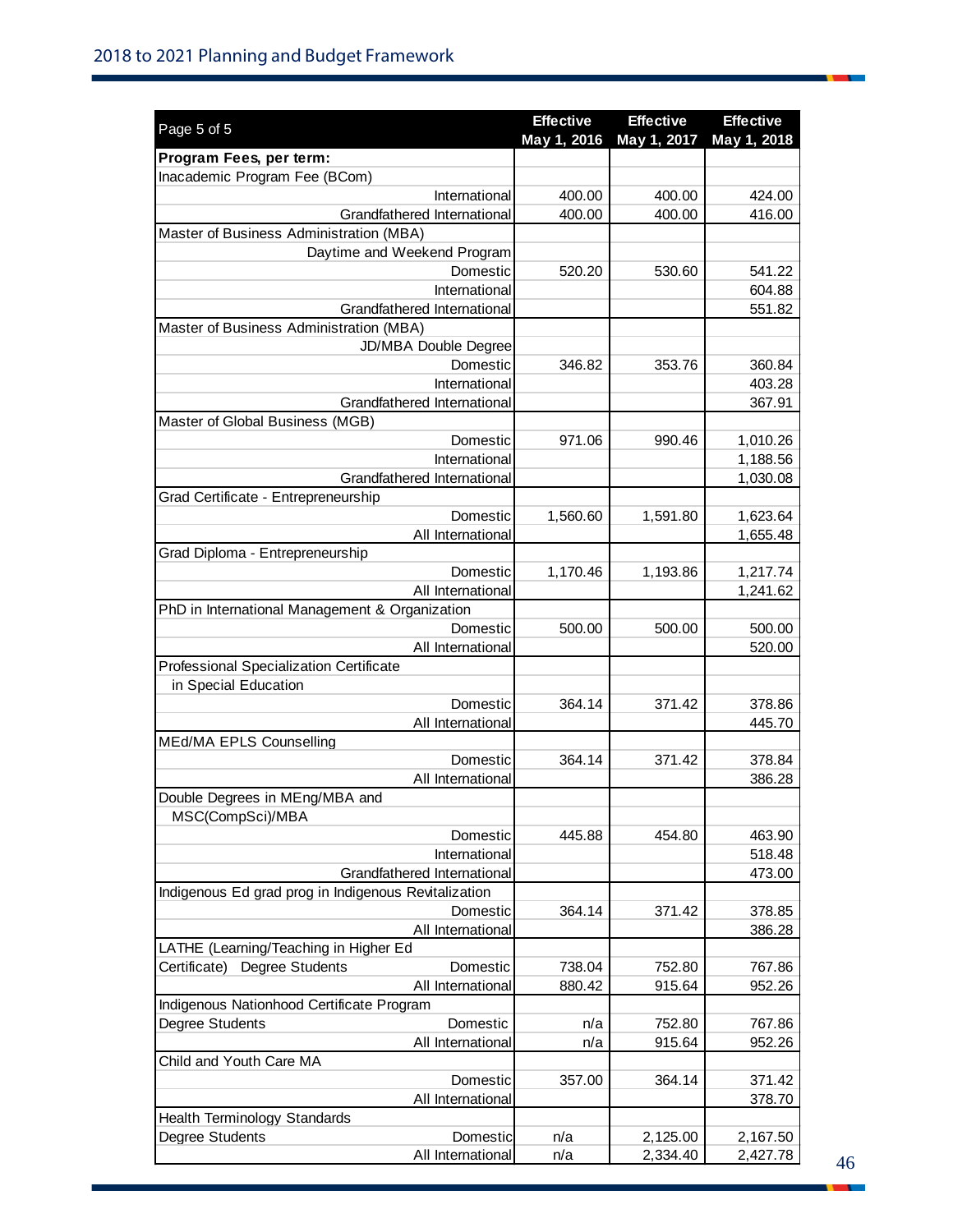# Appendix 2: Housing Fee Table

#### Housing Fee Table

| <b>Student Residences</b> |                                              |                                 |                        |
|---------------------------|----------------------------------------------|---------------------------------|------------------------|
|                           | 2017-18<br><b>Current Per</b><br><b>Term</b> | 2018-19<br>Proposed<br>per Term | Percentage<br>Increase |
| Single Room               | \$2,666                                      | \$2,773                         | 4.0%                   |
| <b>Twin Room</b>          | \$2,040                                      | \$2,122                         | 4.0%                   |
| <b>Standard Meal Plan</b> | \$2,366                                      | \$2,531                         | 7.0%                   |
| <b>Cluster Housing</b>    |                                              |                                 |                        |
| Single Cluster Room       | \$3,091                                      | \$3,215                         | 4.0%                   |

| For the academic year (September to April) these rates yield: |          |          |            |  |  |
|---------------------------------------------------------------|----------|----------|------------|--|--|
|                                                               | 2017-18  | 2018-19  | Percentage |  |  |
|                                                               | Current  | Proposed | Increase   |  |  |
| Single room + Standard Meal Plan                              | \$10,064 | \$10,608 | 5.4%       |  |  |
| Twin room + Standard Meal Plan                                | \$8,811  | \$9,305  | 5.6%       |  |  |
| Cluster Room (no meal plan)                                   | \$6,182  | \$6,429  | 4.0%       |  |  |
|                                                               |          |          |            |  |  |
| <b>Family Housing (monthly)</b>                               |          |          |            |  |  |
|                                                               | 2017-18  | 2018-19  | Percentage |  |  |
|                                                               | Current  | Proposed | Increase   |  |  |
| One bedroom apartment                                         | \$856    | \$899    | 5.0%       |  |  |
| Two bedroom apartment                                         | \$1,019  | \$1,070  | 5.0%       |  |  |
| Two bedroom townhouse                                         | \$1,141  | \$1,179  | $3.3\%$    |  |  |
| Three bedroom townhouse                                       | \$1,270  | \$1,334  | 5.0%       |  |  |

Note: The above term rates include 24 hour, 7 days a week internet service to all rooms.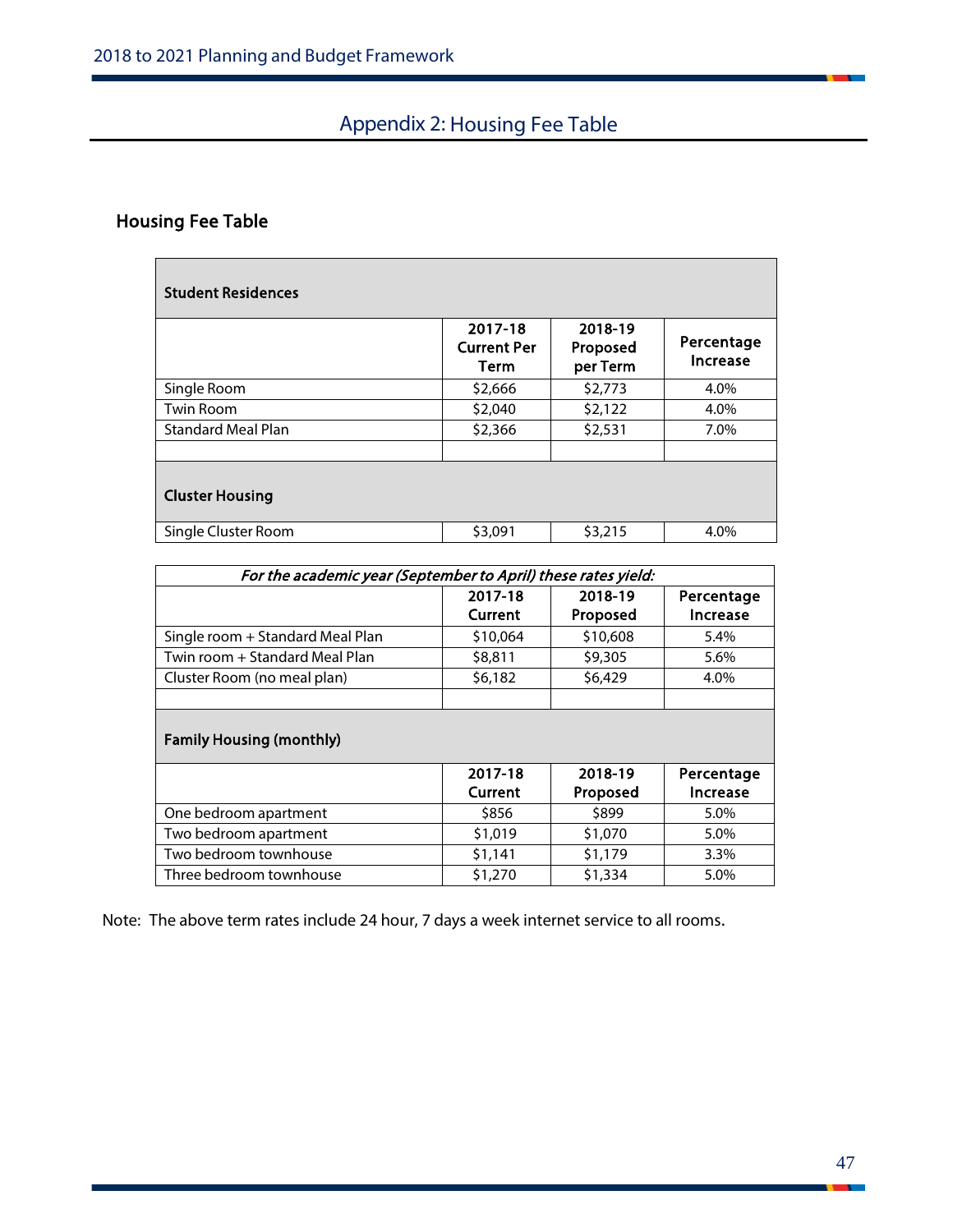# Appendix 3: Parking Fee Table

<span id="page-48-0"></span>The rates outlined below reflect the cost of purchasing the pass, expiring in August of each year, in the time-frame shown.

| 2018-2019 Parking Fee Table     |                    |            |            |         |
|---------------------------------|--------------------|------------|------------|---------|
|                                 | September 01       | January 01 | May 01 and |         |
| Purchased between dates:        | and                | and        | August 31  | Monthly |
|                                 | December 31        | April 30   |            |         |
| <b>General Reserved Parking</b> | \$900              | \$603      | \$297      | \$180   |
| <b>General Parking</b>          | \$515              | \$345      | \$170      | \$103   |
| <b>General Student Parking</b>  | \$515              | \$345      | \$170      | \$103   |
| Motorcycle and Scooter          | \$196              | \$131      | \$65       | \$44    |
| Flexible Reserved               | \$630              | N/A        | N/A        | N/A     |
| <b>Flexible General</b>         | \$360              | N/A        | N/A        | N/A     |
| Carpool                         | <b>Annual Rate</b> |            |            |         |
| 2017-2018 Parking Fee Table     |                    |            |            |         |
|                                 | September 01       | January 01 | May 01 and |         |
| Purchased between dates:        | and                | and        | August 31  | Monthly |
|                                 | December 31        | April 30   |            |         |
| <b>General Reserved Parking</b> | \$858              | \$575      | \$283      | \$172   |
| <b>General Parking</b>          | \$490              | \$328      | \$162      | \$98    |
| <b>General Student Parking</b>  | \$490              | \$328      | \$162      | \$98    |
| Motorcycle and Scooter          | \$186              | \$125      | \$61       | \$42    |
| <b>Flexible Reserved</b>        | \$601              | N/A        | N/A        | N/A     |
| <b>Flexible General</b>         | \$343              | N/A        | N/A        | N/A     |
| Carpool                         | <b>Annual Rate</b> |            |            |         |